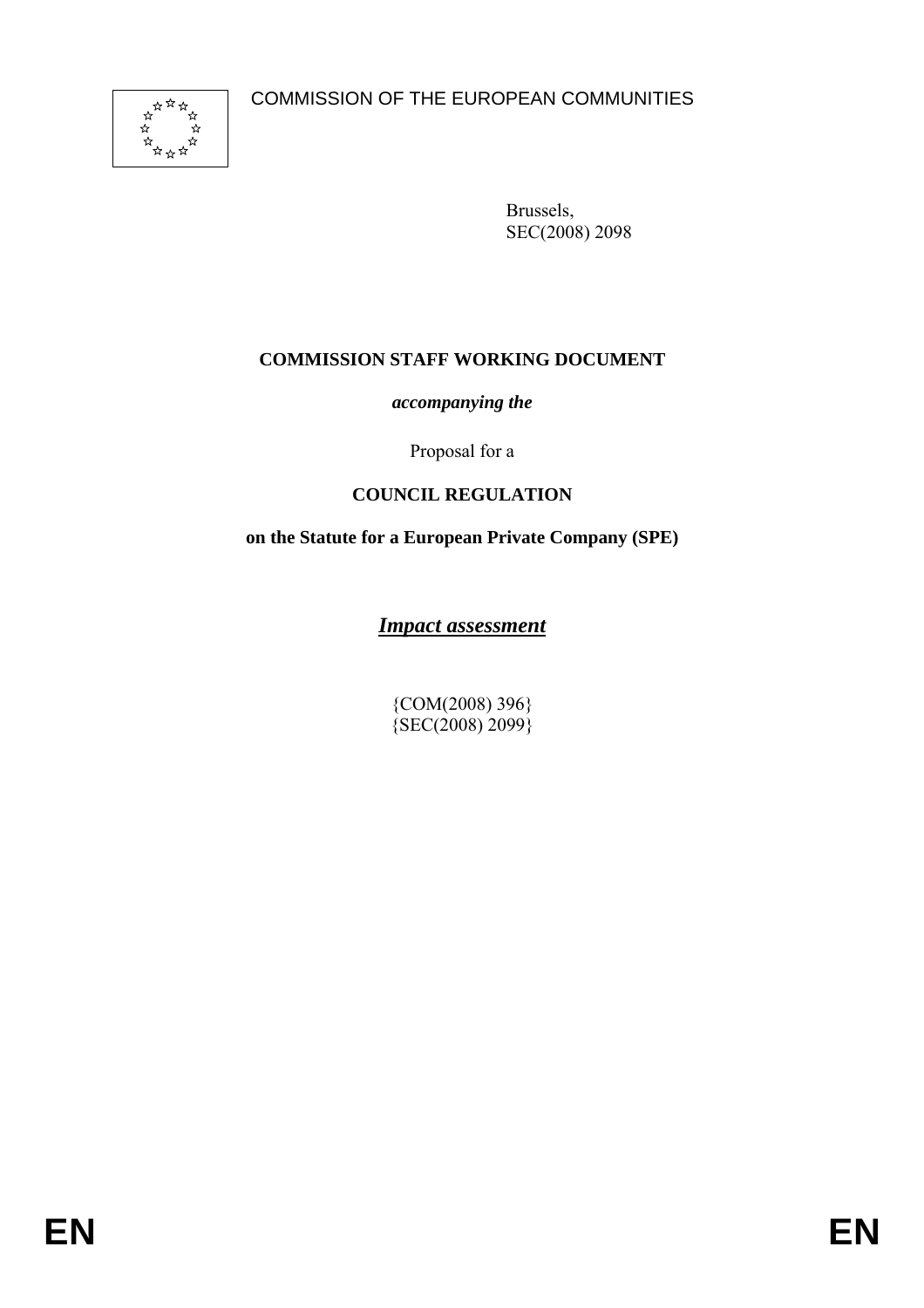## **COMMISSION WORKING DOCUMENT**

# **Impact assessment on a European Private Company Statute (SPE)**

| 1.   |                                                                                                                                                         |  |
|------|---------------------------------------------------------------------------------------------------------------------------------------------------------|--|
| 2.   |                                                                                                                                                         |  |
| 3.   |                                                                                                                                                         |  |
| 3.1. |                                                                                                                                                         |  |
| 3.2. |                                                                                                                                                         |  |
| 3.3. | Causes and drivers of the problem: legal and administrative requirements SMEs                                                                           |  |
| 3.4. |                                                                                                                                                         |  |
| 4.   |                                                                                                                                                         |  |
| 4.1. | Providing for a simple, flexible corporate law regime widely known across the<br>EU, adapted to the specific needs SMEs and based on uniform principles |  |
| 4.2. | Reducing compliance costs arising from the operation of businesses in several                                                                           |  |
| 5.   |                                                                                                                                                         |  |
| 5.1. |                                                                                                                                                         |  |
| 5.2. |                                                                                                                                                         |  |
| 5.3. | Improvement of an existing EU legal forms – Statutes for a European Company                                                                             |  |
| 5.4. |                                                                                                                                                         |  |
| 5.5. |                                                                                                                                                         |  |
| 6.   | European Private Company Statute - description, analysis of impacts and                                                                                 |  |
| 6.1. |                                                                                                                                                         |  |
| 6.2. |                                                                                                                                                         |  |
| 7.   |                                                                                                                                                         |  |
| 8.   |                                                                                                                                                         |  |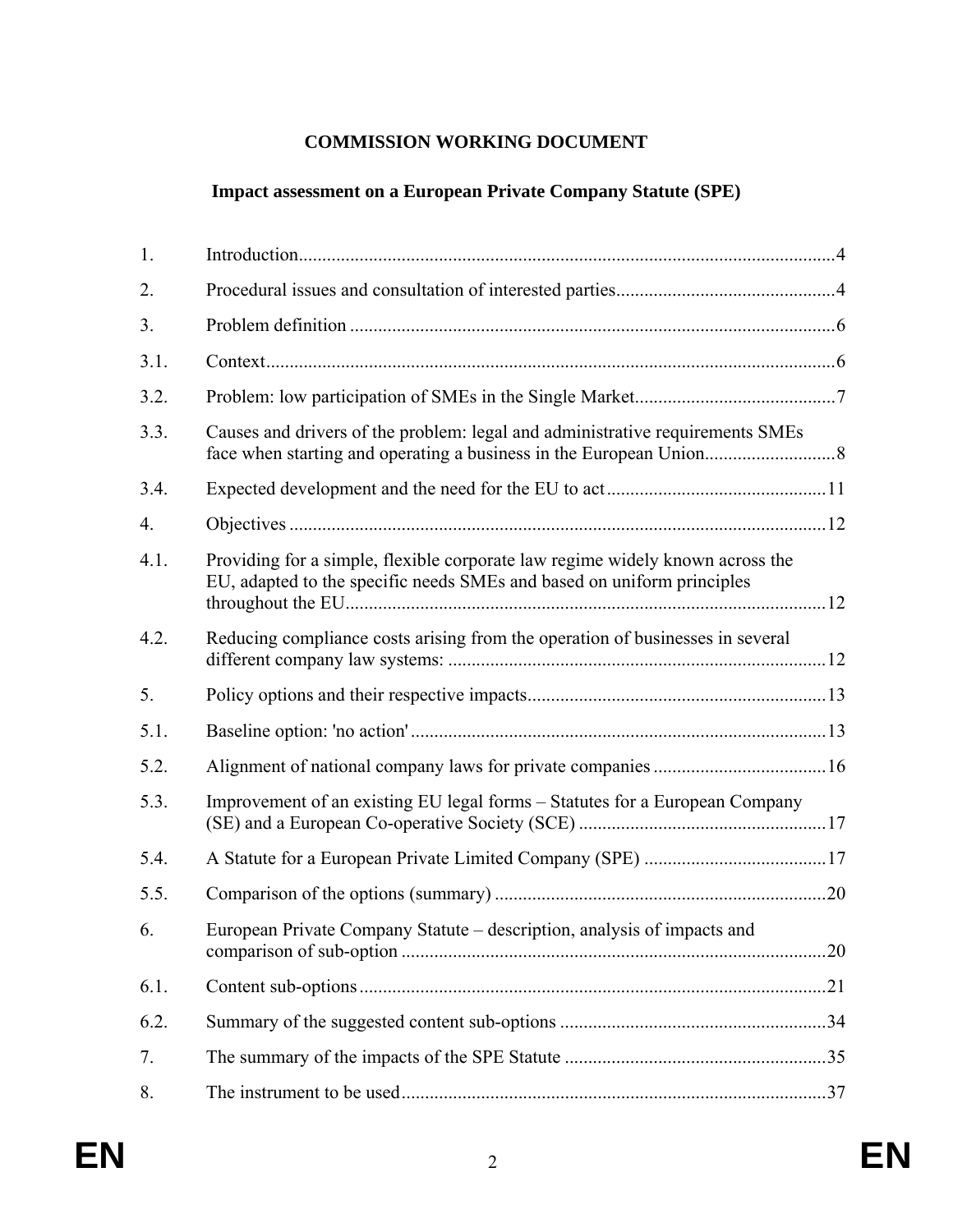| 8.1. |  |
|------|--|
| 8.2. |  |
| 8.3. |  |
| 8.4. |  |
| 9.   |  |
| 10.  |  |
|      |  |
|      |  |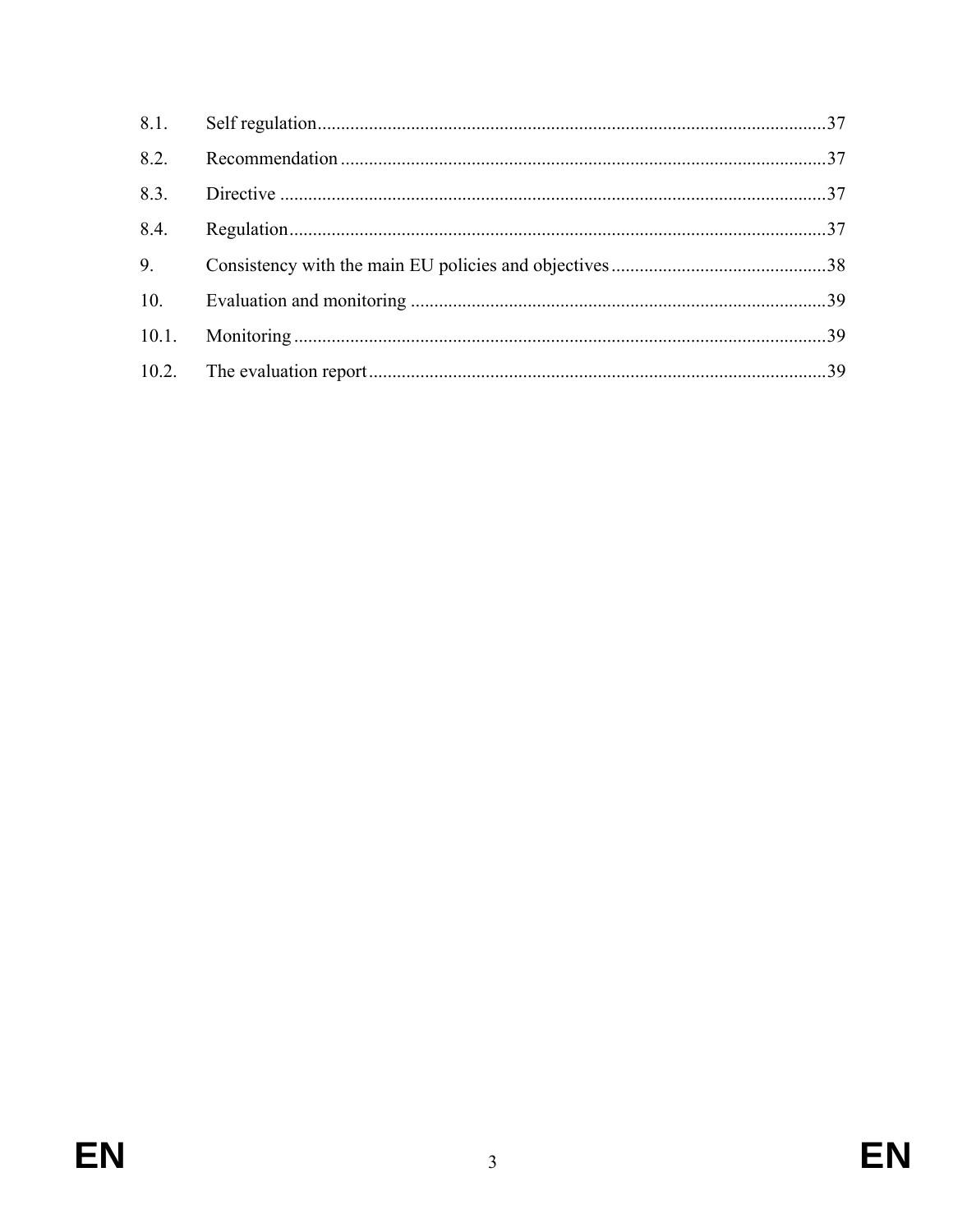## <span id="page-3-0"></span>**1. INTRODUCTION**

The Lisbon Strategy<sup>1</sup> aims at boosting growth and jobs by increasing Europe's attractiveness as a place to invest and work. The Strategy underlines that removing remaining barriers in the Single Market will create new opportunities for market participants and the resulting competition will spur investment and innovation.

Helping small and medium sized enterprises<sup>2</sup> to exploit the full potential of the Single Market forms integral part of the Lisbon strategy. SMEs are a driving force of the EU economy. They account for more than 99% of all European companies and provide around 70% of jobs in the European Union.

The potential for the expansion of SMEs in the Single Market, however, remains unfulfilled. More than 40% of SMEs operating in the EU market would like to develop their cross-border activity but complain that they lack the instruments to do so.<sup>3</sup>

The Commission's public consultations<sup>4</sup> have shown that the diversity of national legislations and company law forms is a barrier to expansion in the Single Market. Having uniform, yet flexible, company law rules for private companies across Member States could help reduce some of the obstacles and costs European SMEs currently face.

More uniform company law rules could help SMEs keen to expand in other Member States save on the costs of setting-up and running their businesses abroad. Cross-border groups would also benefit from such rules which would allow them to set up the same organisational structure in all Member States.

A possible solution, supported by stakeholders in the consultations mentioned above and analysed in this impact assessment report (IA), is the Statute for a European Private Company (*Societas Privata Europaea* - SPE).

<span id="page-3-1"></span>The Commission's Communication on the Single Market for  $21<sup>st</sup>$  century Europe<sup>5</sup> mentions the SPE Statute as one of the measures to facilitate cross-border activities of SMEs. The SPE Statute also forms part of the Small Business Act for Europe to be put forward in June 2008 and which aims at introducing concrete measures to unlock the growth potential of SMEs.

## **2. PROCEDURAL ISSUES AND CONSULTATION OF INTERESTED PARTIES**

The European Private Company Statute (SPE) was initially developed by business and academic circles and gained broader support over time from business and industry

<sup>1</sup> Communication to the Spring European Council "Working together for growth and jobs. A new Start for the Lisbon Strategy", COM (2005) 24.

<sup>2</sup> According to a general EU definition, small and medium sized enterprises are those with less than 250 employees. Within this category the following sub-categories are distinguished as per Commission recommendation 2003/361/EC: (a) Medium-sized enterprises [headcount <250 and turnover ≤€ 50 million and/or balance sheet total ≤€ 43 million]; (b) Small enterprises [headcount <50 and turnover ≤€ 10 million and/or balance sheet total ≤€ 10 million] Micro enterprises [headcount <10 and turnover ≤€ 2 million and/or balance sheet total ≤€ 2 million]; (c) Micro enterprises [headcount <10 and turnover ≤€ 2 million and/or balance sheet total ≤€ 2 million]. 3 KPMG survey presented at BusinessEurope's SME Action Day on 21 November 2007.

<sup>4</sup> Public consultation: http://ec.europa.eu/internal\_market/company/epc/index\_en.htm; the EBTP[: http://ec.europa.eu/yourvoice/ebtp/consultations/2007\\_en.htm.](http://ec.europa.eu/yourvoice/ebtp/consultations/2007_en.htm) 

<sup>5</sup> Communication from the Commission to the European Parliament, the Council, the European Economic and Social Committee and the Committee of the Regions. A single market for 21st century Europe, COM(2007) 724 final, 20.11.2007.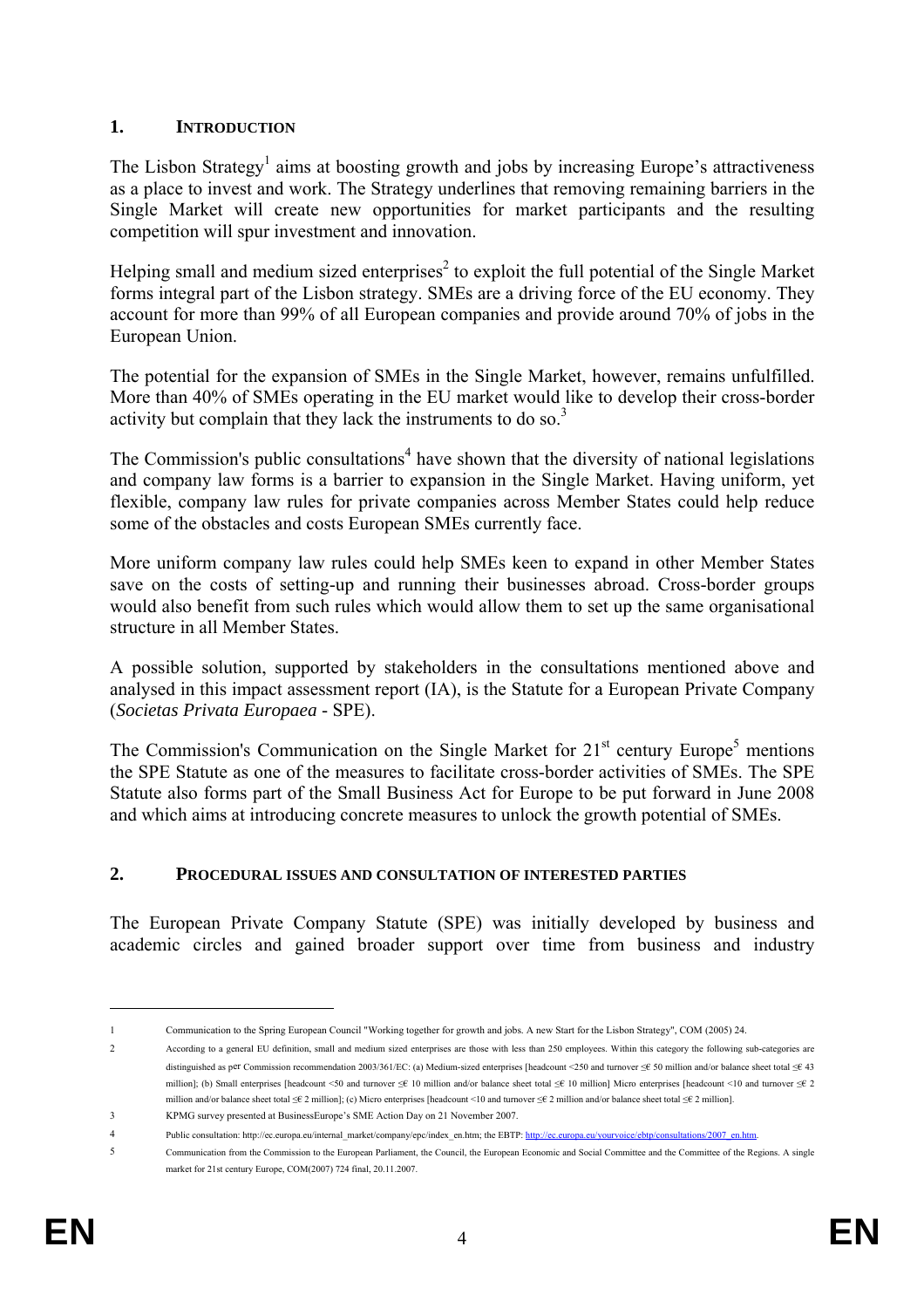organisations as well as from the European Economic and Social Committee.<sup>6</sup> It was listed as a possible medium term measure in the Commission 2003-2009 Action Plan on Modernising Company Law and Enhancing Corporate Governance.7

A feasibility study on the  $SPE<sup>8</sup>$  was launched by the European Commission, its results presented in December 2005. A question on the need for the SPE was also included in the public consultation of spring 2006 on the future priorities of the Commission Company Law and Corporate Governance Action Plan.<sup>9</sup>

Furthermore, the Legal Affairs Committee of the European Parliament held a public hearing on the SPE on 22 June 2006 where different aspects of the possible SPE Statute were discussed among experts. The Committee also drafted an own-initiative report on the SPE and a resolution requesting the European Commission to present a proposal for a uniform SPE before the end of  $2007$ ,<sup>10</sup> was endorsed by the European Parliament in February 2007.<sup>11</sup> The Parliament reiterated its support and strong commitment to the initiative in a resolution of 25 October 2007.12

In July 2007, the Services of Directorate General Internal Market & Services launched a specific public consultation on the SPE to gather stakeholders' views on the need and the possible content of a future Statute. 75 contributions were received of which approximately half came from individual companies. These were mostly SMEs, though a few replies came from large groups or companies belonging to such groups. The other half came from business associations, lawyers, accountants and trade unions.

In addition, a survey among companies in the 27 Member States was conducted through the on-line platform, the European Business Test Panel (EBTP). Over 500 companies replied to the EBTP. Some 25% of the respondents were micro enterprises (0-10 employees), 46% small and medium companies (10-249 employees) and 28.5% companies with more than 250 employees. Two thirds of the companies were from the EU-15 and one third from the EU-12. The sectors most represented were services (40%) and goods (33%), though 25% of the respondents were active in both. 35% of the respondent companies had an establishment in at least one other Member State and 64% engaged in cross-border trade or provision of services.

The detailed results of the consultations will be presented in the context of the discussion of particular issues. The summary reports of the consultations are available on the Commission website $13$ 

To receive further input from experts and stakeholders on the key aspects of the possible SPE, the Commission held a conference on 10 March which was attended by 130 participants (SMEs, larger companies, cooperatives, lawyers, notaries, trade unions and academics). The conference showed a strong consensus on the key features of the SPE. The SPE must be

<sup>6</sup> See Opinion of the Economic and Social Committee on a 'European Company Statute for SMEs' (2002/C 125/19).

<sup>7</sup> Communication from the European Commission to the Council and the European Parliament "Modernising company law and enhancing corporate governance in the EU – a plan to move forward" COM(2003)284 final

<sup>8</sup> The feasibility study is available at: http://ec.europa.eu/enterprise/entrepreneurship/craft/craft-priorities/craft\_spe\_event.htm

<sup>9</sup> http://ec.europa.eu/internal\_market/company/consultation/index\_en.htm

<sup>10</sup> European Parliament Report with recommendations to the Commission on the European private company Statute (2006/2013(INI)), A6-0434/2006 final.

<sup>11</sup> European Parliament resolution with recommendations to the Commission on the European private company Statute (2006/2013(INI)).

<sup>12</sup> European Parliament resolution on the 14th company law directive and the European Private Company (B6-0399/07).

<sup>13</sup> http://ec.europa.eu/internal\_market/company/epc/index\_en.htm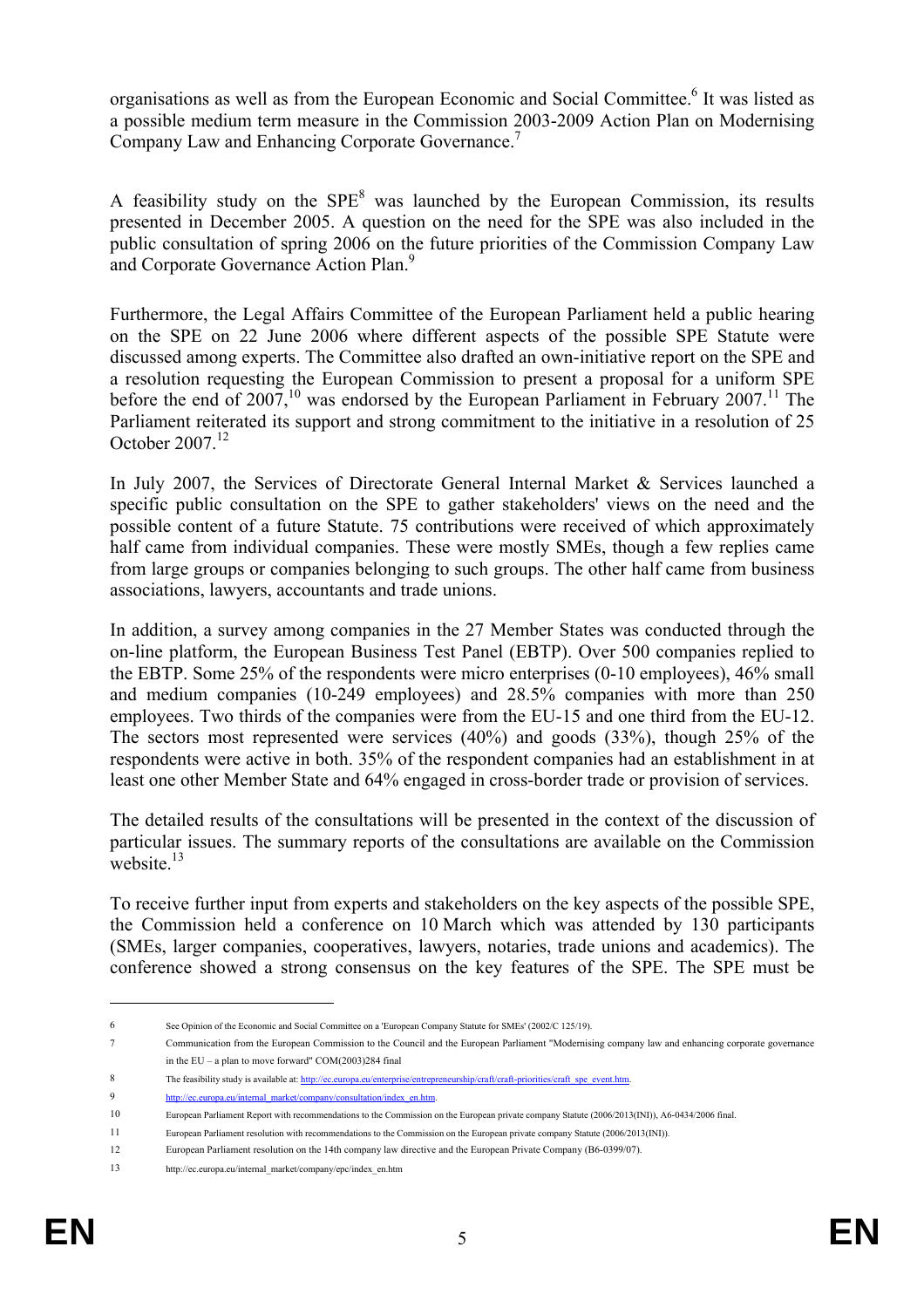widely accessible, easy to set up, cheap to run, and as uniform throughout the EU as possible. It should leave a great deal of flexibility to founders and shareholders to organise themselves internally in the way that is best suited to their activity. The debates also highlighted that there is room for different approaches on important aspects of the SPE, as regards e.g. capital, directors' duties and liabilities, the issue of registered office and real seat or workers' participation.<sup>13</sup>

The Commission's advisory group on corporate governance and company  $law<sup>14</sup>$  provided information for the preparation of the IA and provided advice in relation to the key aspects of the SPE. The IA has also been actively discussed in an inter-service steering group, established at the beginning of 2007, to which the representatives from the Secretariat General, the Legal Service and the Directorates Generals for Taxation and Customs Union, Enterprise and Industry, Employment and Social Affairs and Economic Affairs take part. This group met twice and also commented on the IA in writing. Its comments are reflected in the IA.

The IA report was been examined by the Impact Assessment Quality Board on 16 April 2008. Following the Board's opinion, several changes were made to this IA. In particular, the description of the limited harmonisation scenario in section 5.2.2. was expanded. A description of the relative importance of the SPE initiative to other relevant policies for SMEs was inserted in section 5.4, together with a description of the costs which national companies might incur when switching to the SPE and which Member States might face as a result of the introduction of the SPE. The possibility of limiting the access to the SPE to companies according to their size was added as an additional sub-option in section 6.1 (Sub-option A). Considerations on the relationship between the SPE and national law and on whether the SPE contributes to simplifying company law of making it more complex were inserted in Suboption C.3 in section 6.1. In sub-option C.3 some examples of the issues that would be left to the SPE founders' discretion were added. The tax considerations in Option E.2 in section 6.1 were clarified. Minimum capital requirements and rules on distributions to shareholders were separated and addressed as different sub-options (F and G) in section 6.1. The specific company law concepts (e.g. balance sheet test, solvency test) have been clarified in the text of the IA.

## <span id="page-5-1"></span><span id="page-5-0"></span>**3. PROBLEM DEFINITION**

## **3.1. Context**

SMEs are the driving force of the EU economy. The report "*SMEs in Europe 2003*", which is based on extensive literature and studies, considers SMEs are a key driver of economic growth. Indeed, the 23 million EU  $SMEs<sup>15</sup>$  account for more than 99% of all European

<sup>14</sup> The group is composed of twenty non-governmental experts from various professional backgrounds (issuers, investors, employees' representatives, academics, regulated professions, etc.) with particular experience and knowledge of the subject. They provide detailed technical advice on preparing corporate governance and company law measures.

<sup>15</sup> Estimations vary on the exact number of EU-27 SMEs: Eurostat, in European business, Facts and figures 2007, mentions 19 million enterprises in the EU-27's non-financial business economy in 2004. The 2003 Observatory on EU SMEs: (http://ec.europa.eu/enterprise/enterprise\_policy/analysis/doc/smes\_observatory\_2003\_report8\_en.pdf, indicates an absolute number of around 24,668 million SMEs for EU 15 (18,698 million, 2003 data) + EU 12 + Turkey (5,970 million, 2001 data). These statistical differences stem mainly from a different evaluation of the number of micro enterprises and from the fact that Eurostat data do not take into account personal services where many enterprises are SMEs. However, both Eurostat and the EU Observatory on EU SMEs acknowledge that 99.8 % of EU-27 enterprises are SMEs.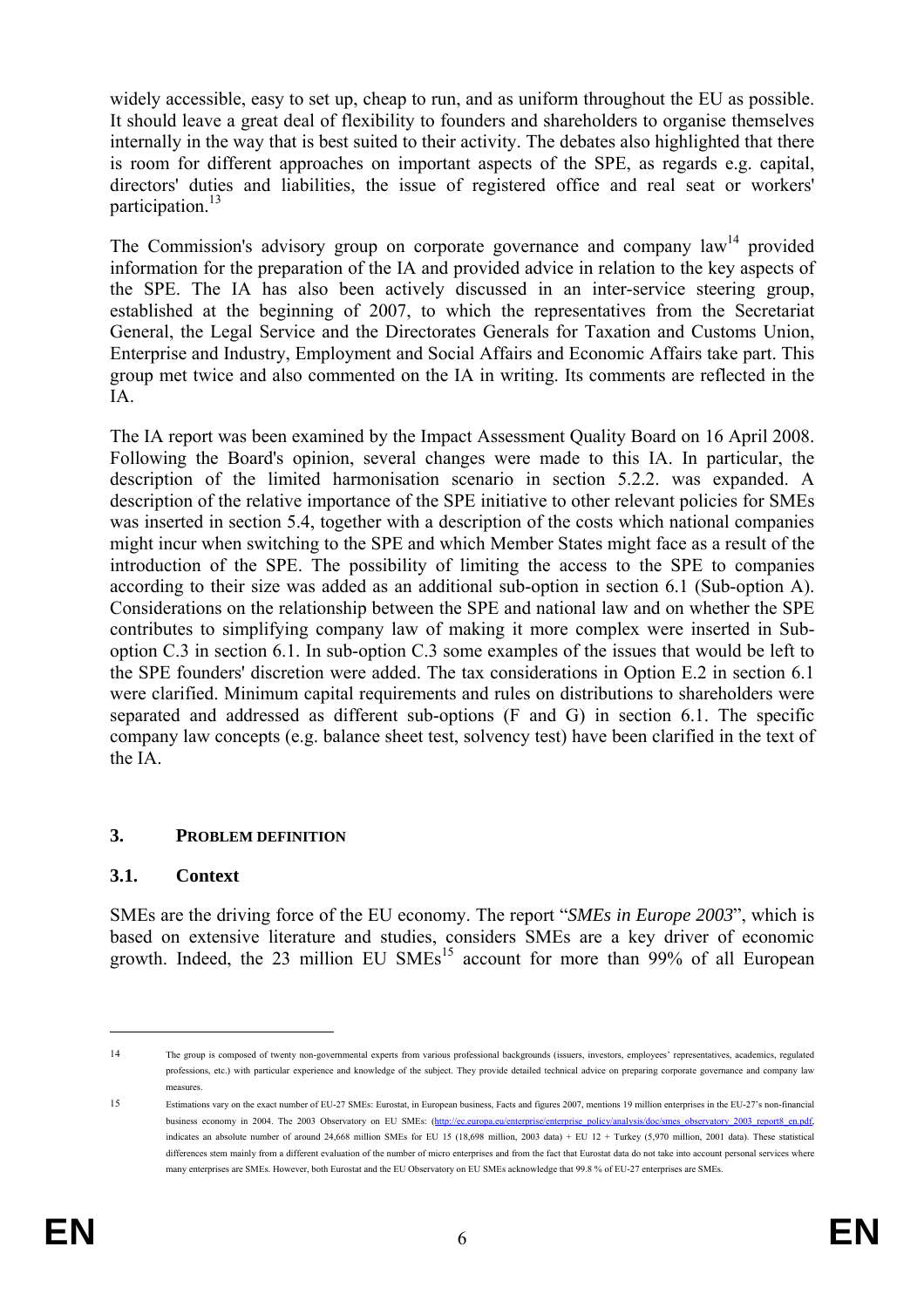enterprises and provide jobs for around 97 million people.<sup>16</sup> This represents close to 70% of total private employment in the EU-25, as shown in Annex 1, graph  $A1$ <sup>17</sup> Supporting the development of SMEs, therefore, is crucial for the improvement of the EU economy.

To foster economic activity, all EU Member States about a century ago introduced in their legislations legal entities known as 'companies', which all offer to their founders and members some form of limitation of personal liability. This explains to a large extent the enormous success of these legal vehicles which make it possible to engage in economic activity without putting the entirety of one's assets at risk.

Most EU Member States have at least two kinds of companies. The first kind, the joint stock company (e.g. the AG, SA, NV, plc, etc), is designed for large companies. It is often subject to a high minimum capital requirement and detailed internal organisation rules. Its shares may be listed on the stock market. This kind of company is often referred to as "public companies". The second kind of company is designed for smaller companies (e.g. the GmbH, the SARL, the sprl, etc). While this form offers its founders and members the much needed limitation of liability, it is often designed some way between a joint stock company and a partnership to take account of the fact that the personal involvement of shareholders usually is very strong in small companies. This makes of this second kind of company the preferred legal form for small companies. These company forms cannot offer their shares to the public and as a result are often referred to as 'private companies'.

## <span id="page-6-0"></span>**3.2. Problem: low participation of SMEs in the Single Market**

SMEs are crucial for the EU economy but their participation in the Single Market remains low, both in absolute terms and compared to large companies. Only about 5% of EU SMEs have foreign subsidiaries or joint ventures, compared to  $20\%$  of large companies.<sup>18</sup>

SMEs, however, have a strong potential to expand into new markets. 40% of the European SMEs interviewed in a recent survey conducted by  $KPMG<sup>19</sup>$  mention that such expansion is important for them. Overall, about a quarter of the total respondents to that survey had an international presence but these were more often larger companies: 42% had revenues in excess of  $\epsilon$  50 million, 33% between  $\epsilon$  10 and 50 million and 24% with revenues below  $\epsilon$  10 million.

The KPMG survey shows that although there is a great potential among SMEs for the expansion of business beyond national borders, SMEs do not fully use the opportunities the Single Market offers them as they face many obstacles hindering their development, be it at national, EU or at a global level. Taxation, heavy regulation of labour and administrative burdens are considered to be the greatest obstacles to SMEs development. More than 40 % of the companies operating on the EU market consider that they lack sufficient information

<u>.</u>

<sup>16</sup> Calculated from the information reported on European Commission (2003): "SMEs in Europe 2003", Observatory of European SMEs 2003/No. 7, DG Enterprise Publications and European Commission (2003): "The impact of EU enlargement on European SMEs", Observatory of European SMEs 2003/No.6, DG Enterprise Publications. This data and other data mentioned in this impact assessmentbased on the Observatory of European SMEs reports, is primarily drawn from Eurostat's SMEs database and an European Network for SME Research (ENSR) survey among over 7 600 SMEs in Europe, compiled by the Commission.

<sup>17</sup> See Annex 1.

<sup>18</sup> Survey of the Observatory of European SMEs (Flash EB N° 196) conducted by Gallup Organisation Hungary between 11/2006-01/2007 upon the request of DG for Enterprise and Industry See Annex 1, graph A3.

<sup>19</sup> Survey presented at BusinessEurope's SME Action Day on 21 November 2007. The KPMG study and the presentations at the conference are available at: [http://www.businesseurope.eu/Content/Default.asp?PageId=496. R](http://www.businesseurope.eu/Content/Default.asp?PageId=496)esults of the study are based on interviews with 840 SMEs in the EU. The focus of market research was on expansion strategies, internationalisation behaviour and perceived reform needs.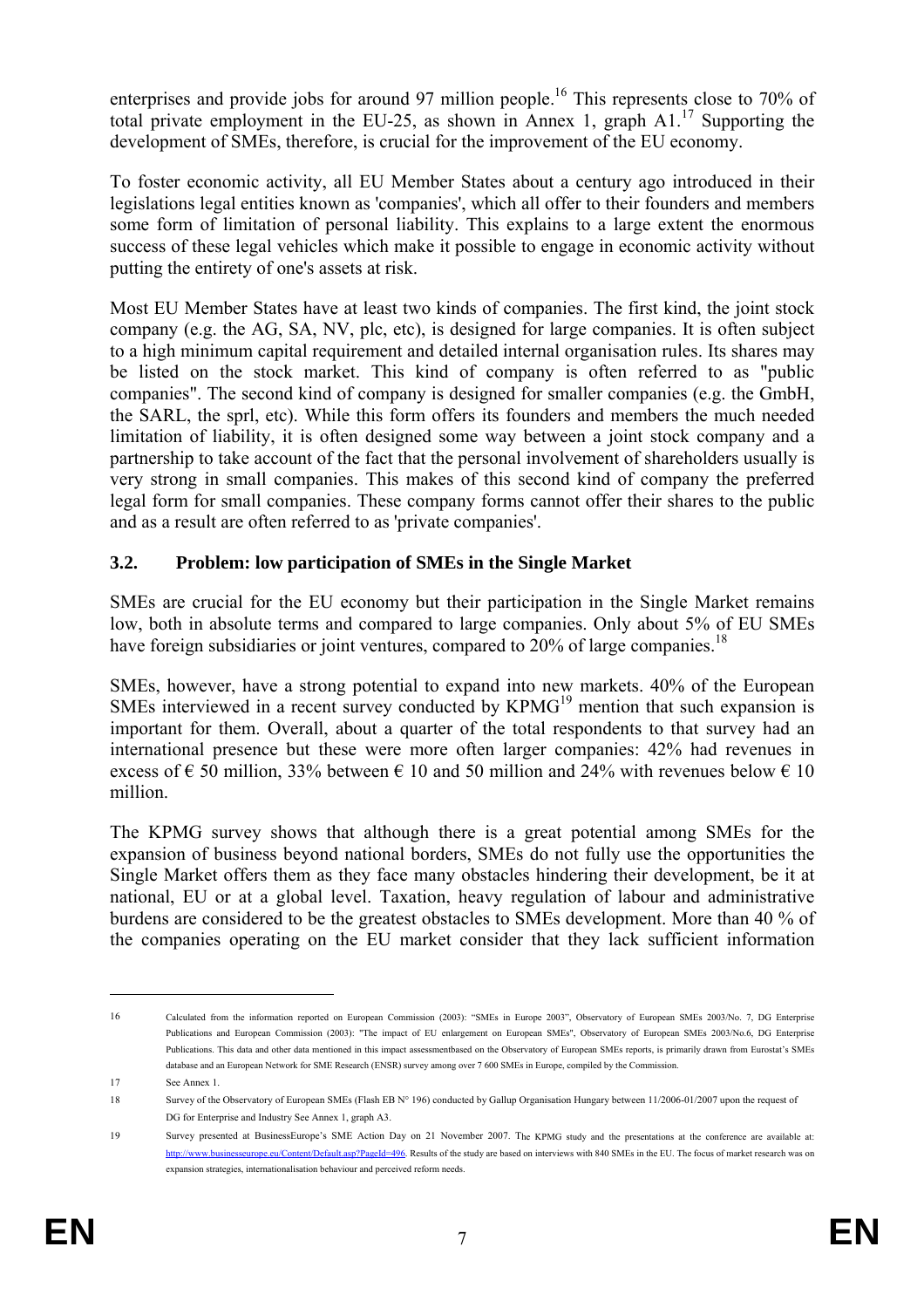<span id="page-7-0"></span>about doing business abroad. Just as many mention that they lack instruments to facilitate their internationalization. In Sweden, Hungary and Denmark, this percentage exceeds 50%.

### **3.3. Causes and drivers of the problem: legal and administrative requirements SMEs face when starting and operating a business in the European Union**

Companies and company founders seeking to benefit from the Single Market face legal and administrative barriers every time they seek to set up a business in a new Member State. These legal and administrative requirements affect both the creation and the day-to-day operation of businesses. These barriers require companies to dedicate human and financial resources and expose them to significant costs.

Though all companies wishing to expand cross-border are affected, these administrative and legal burdens are proportionately much heavier for smaller companies and their founders, who often have fewer sufficient financial and human resources than large companies.

#### **This IA report focuses strictly on specific problems related to the company law burdens on the formation and operation of companies in the Single Market. Other problems encountered by SMEs in the Single Market, including those related to the diversity of tax regimes and labour legislations and other regulatory restrictions, are outside the scope of this IA.**

Company law compliance comes at a cost. These compliance costs are generated (1) by the formation of a company and (2) by the day-to-day operation of a company. In addition, the diversity of national company forms in the EU means that some company forms are less well known and trusted than others. The less well known forms of companies are less trusted in other Member States as a result and this is detrimental to cross-border activity.

## *3.3.1. Compliance costs associated with the formation of a company in a Member State (home Member State or a different Member State)*

In general, compliance costs are defined as expenditure in conforming with legislation. In the context of formation of companies, compliance costs are identified as the cash or assets which company founders must put up to be able to create a company. These costs are primarily generated by minimum capital obligations, administrative costs (including notaries' fees) and the need for expert legal advice.

The first source of compliance costs upon the creation of a company is the minimum legal capital requirement. The average minimum legal capital is of about  $\epsilon$ 10,000 in the EU-15 and of about  $64,400$  in the EU-12, even though some countries have much higher requirements (e.g. €35,000 in Austria, €18,550 in Belgium or €13,870 in Poland).<sup>20</sup> Even though the consideration put up for the minimum capital requirement can be used for the company's initial investment, it exposes company founders to a potential cost because it can oblige them to put up more money that is actually necessary to launch the company. As an example, one could argue that a minimum capital requirement of  $635,000$  (which is the case in Austria), of which 50% must be paid up upon the formation of the company, might be excessive for a company which is operated from the home of one of its founders and which, to start its activity, requires a couple of computers (at a global cost of approximately  $\epsilon$ 2,000).

<sup>20</sup> See Annex A3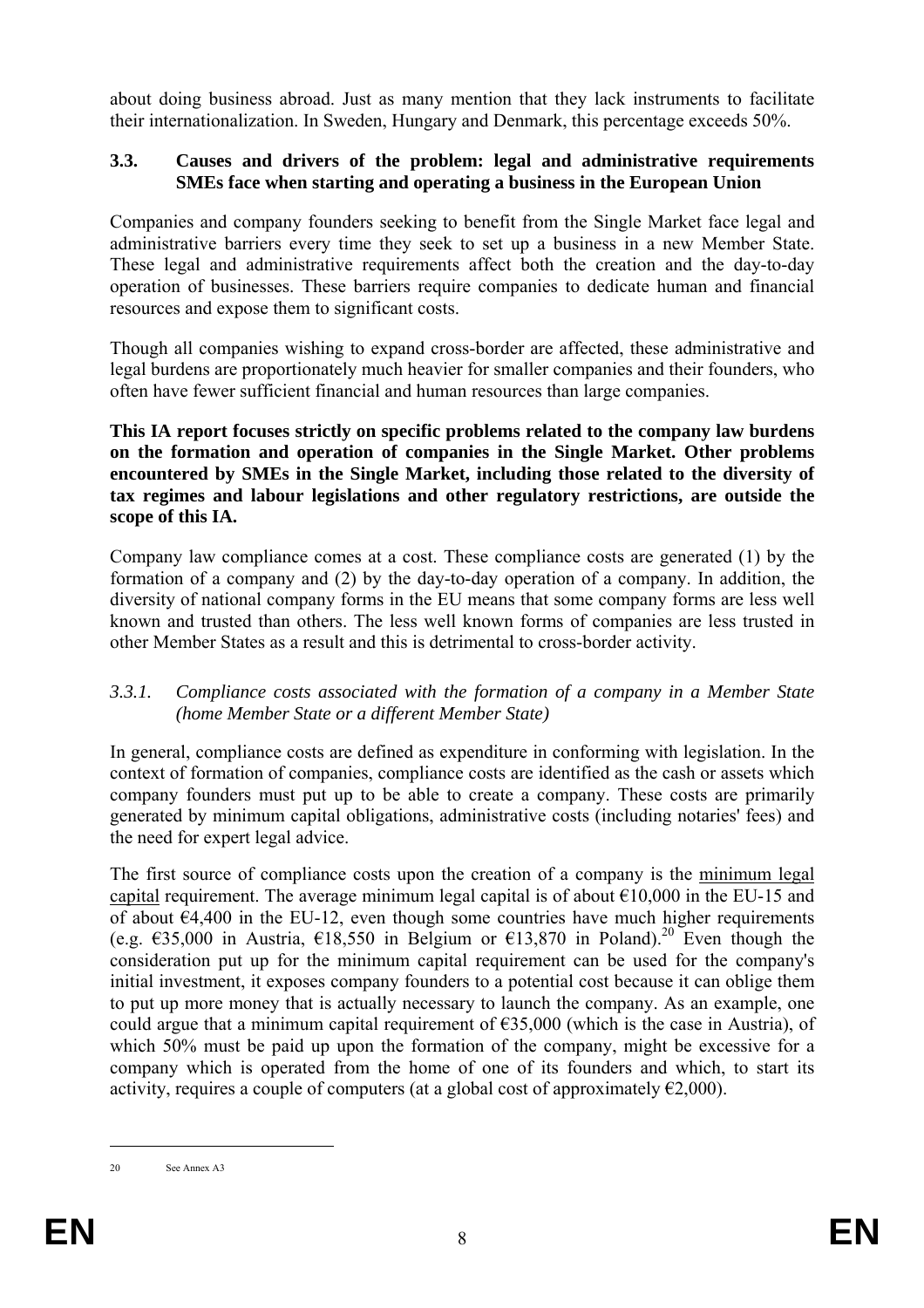The second source of compliance costs covers administrative costs associated with the registration of a new company. This includes registration and notary fees, administrative and publication fees. According to a study conducted in 2008 by Baker & McKenzie for the German company association VDMA, these costs taken globally are estimated to average around  $\epsilon$ 1300 for small companies.<sup>21</sup>

The third source of compliance costs upon the creation of a company is expert legal advice. Typically, expert legal advice would cover advice on the company form and the drafting of articles of association. The Baker & McKenzie study estimates that, if the cost of expert legal advice is taken into account, the average cost on the formation of a small company, excluding minimum capital requirement, rises to around  $64,300$ , it is multiplied by 3. However, unlike capital and administrative costs which are the same for national and foreign company founders on a given market, the cost of expert legal advice falls to a greater extent on foreign companies, which require guidance notably with regard to the company legal form, which will be different in every Member State.

The total of the above costs on the creation of a company, including capital, can run up to levels that can deter from company formation in some markets. The Baker & McKenzie study, for example, estimates that a total of  $\epsilon$ 28,550 would be required in Belgium,  $\epsilon$ 20,500 in the Netherlands, or  $\epsilon$  16,500 in Italy, to set up a small company.

#### **Example**

Shunk&Co GMBH KG, a German group gave the following example at the public hearing of the European Parliament on 22 June 2006. The example is relevant in so far as Schunk faces the same obstacles as SMEs. However, Schunk itself is not a SME.

An export-oriented German company having 1,300 employees, operates in 12 EU countries by means of own subsidiaries. It plans to set up additional subsidiaries.

#### *Internal approach*

When only internal resources are used (which is possible when a subsidiary is being created in a Member State which has a legal framework similar to that of the home Member State and where the language barrier does not constitute a significant problem), setting up a subsidiary involves one to two months of a qualified specialist or approximately 200-400 working hours and it can represent up to  $\epsilon$ 12,000 of personnel cost. In addition, 4-5 journeys are necessary on average, which involves an additional cost of  $\epsilon$ 1,500-3,000.

#### *External approach*

If the language barrier and the differences in the legal system of the Member State of destination are significant, the company will have recourse to an external consultant or a lawyer to coordinate the subsidiary creation process locally. The costs of creation will differ depending on the Member State. For instance, the fixed cost of setting up a subsidiary with help of external consultant in Czech Republic would average  $\epsilon$ 15,000 and  $\epsilon$  20,000 in Poland. In addition, administrative fees and notaries fees etc. add up to between €1,200 and 6,500. It would take on average two to four months (sometimes up to six months) before all the conditions for a company's incorporation are met. $^{22}$ 

No matter which approach is chosen, therefore, companies face significant costs as a result of the diversity of company forms, when seeking to expand in the Single Market

<sup>21 .</sup> Member States covered by the study: AT, BE, UK, FR, HU, IT, NL, PL, ES and SE. See Annex 3, table A2

<sup>22</sup> Based on the presentation by Kristina Schunk, legal consultant at Schunk GMBH&CO. KG, held at the public hearing before the Legal Affairs Committee of the European Parliament in Brussels, 22 June 2006, on the European Private Company, published in European Company Law, December 2006, vol. 3, issue 6.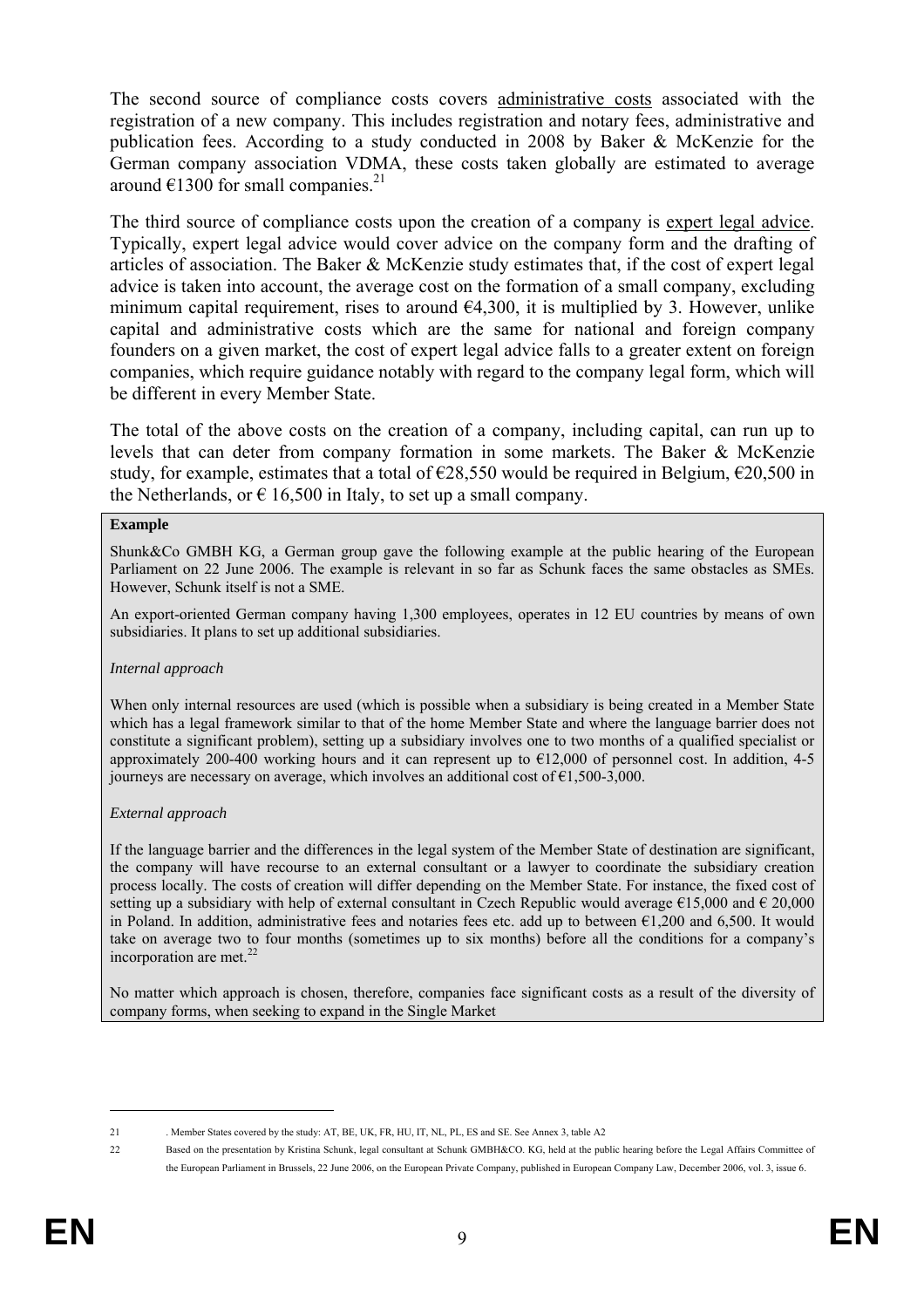### *3.3.2. Difficulties and compliance costs associated with the operation of national company forms*

Of the more than two thirds of EBTP respondents who have an establishment in another Member State, respectively 69% and 65% identify the diversity of national legislations governing the operation of a company and the difficulty of dealing with different company law systems as the most burdensome barriers to conducting business in other Member States.

With each Member State comes a different form of company and different rules on the organisation and structure of companies, company organs, shareholders' rights, shares, etc.

This diversity of private limited company forms in the EU exposes on companies to a lack of flexibility which makes it extremely complicated for groups of companies to rationalize the internal organisation of their subsidiaries. SMEs expanding in the Single market have to choose a different company form in each Member State. As a result, they will have to operate under a different internal organisation and different articles of association in each Member State. They do not have the flexibility to opt for the same internal structure throughout their organisation. For example, a group of companies present in 6 Member States will have 6 different company forms, each with a different management structure. In contrast, a domestic group of comparable size can apply a single model.

In addition, groups must keep track of differing requirements existing in national law and which often go into the details of the day-to-day operation of the company. For example, the convocation to a general meeting of a SARL of more than 25 associates formed in Luxembourg must be sent to the shareholders 8 days in advance of the date of the meeting. In France, the same convocation must be sent 15 days in advance of the meeting. Similarly, the documents that must be sent to associates vs. made available to them at the registered address of the company will differ from one Member State to the other.

The Baker & McKenzie study estimates the compliance costs associated with the day-to-day operation of companies in various Member States to average  $\epsilon$ 2,300 on a yearly basis.<sup>23</sup> This is only partly consistent with the results of the EBTP. Only some 14% of the EBTP respondents who have an establishment in another Member State estimate the yearly legal costs associated to the operation of a company in another Member State to be below  $65,000$ . In contrast, almost 57% consider these costs to exceed  $65,000$  and close to 30% consider them to exceed  $\epsilon$ 10,000. The differences in estimates owe to the fact that the average cost of expert legal advice will depend on the size of the company, the complexity of its structure, the complexity of the relevant rules of the particular Member State, etc.

Furthermore, SMEs are also constrained in their ability to transfer their registered office to other Member States. The lack of flexible means to move their registered office and business operations to other Member States exposes SMEs to opportunity costs. Even though the directive on cross-border mergers, which was to be transposed by 15 December 2007, provides companies with an indirect way to move to another Member State (i.e. by creating a new company in another Member State and merging the existing company into that company), it is considered too complex a procedure for SMEs.

<sup>23</sup> Annex 3, table A4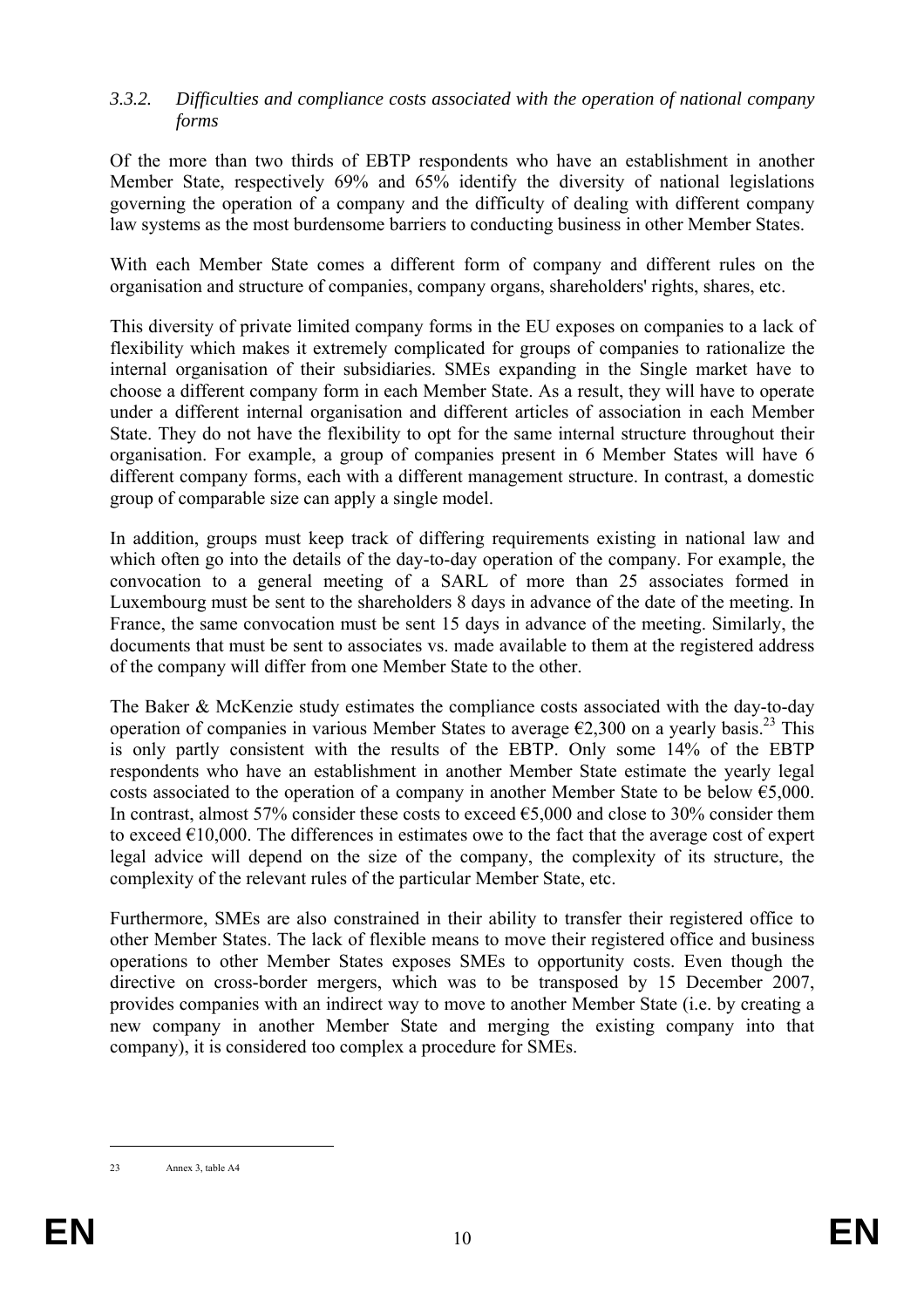## *3.3.3. Lack of trust in foreign legal forms*

43% of the EBTP respondents who have an establishment in another Member State mention the lack of trust in foreign legal forms as an obstacle to the cross-border business operation. Companies indicate that operating in another Member State under their domestic legal form (e.g. by providing cross-border services or via branches) makes it more difficult to penetrate markets and gain the trust of consumers and business partners. This explains in part that some companies prefer to set up subsidiaries established under the better-known and more trusted legal form of the Member State with which they trade.

<span id="page-10-0"></span>The lack of trust in foreign legal forms is particularly acute for businesses from new Member States. While company forms such as the UK "Ltd" or the German "GmbH" are well known in most Member States, the same cannot be said of the company forms of the new Member States (e.g. the Polish "sp. z o.o." or the Hungarian "Kft"). This makes the penetration of other EU markets by SMEs from the EU-12 more difficult.

## **3.4. Expected development and the need for the EU to act**

While it may be expected that certain obstacles such as the lack of trust in the less known company forms might reduce over time, small companies wishing to expand cross-border will continue in the future to face the issues described in Section 3.3. The diversity of national company laws and forms, as business unfriendly as it may be, is long anchored in the legal traditions of the Member States. Even though some Member States are currently reviewing their private company legislations, nothing today gives grounds to expect any major change to this diversity over the short term.

Even assuming that all Member States would decide simultaneously to make their company laws more business friendly, the end result would still remain a patchwork of different legal models and company forms. Only action undertaken at EU level can create a legal environment that is sufficiently uniform throughout the EU to serve the practical needs of SMEs wishing to take advantage of the Single Market.

The legal basis for EU action would depend on the option chosen.

Should the EU legislator decide to adopt a Statute for a European Private Company, the EU action would be based on Article 308 of the EC Treaty. This provision provides a legal basis for EU actions aiming to attain one of the Community objectives<sup>24</sup> in the absence of any specific legal basis in the EC Treaty. This is the case of the creation of a new European legal form such as the SPE. Article 308 is the legal basis of the existing European legal forms, i.e. the European Company, the European Economic Interest Grouping and the European Cooperative Society.

Should the option be chosen to harmonise Member States' laws on some aspects of their laws on private companies, Article 95 (ex 100a) of the EC Treaty could be an appropriate legal basis. This provision provides a legal basis for measures which have as their object the improvement of the conditions for the establishment and functioning of the Single Market.

<sup>1</sup> 

<sup>24</sup> Article 308 of the EC Treaty can be used as a legal basis for an EU measure if action by the Community proves necessary to attain one of the objectives of the Community and the EC Treaty has not provided the necessary powers.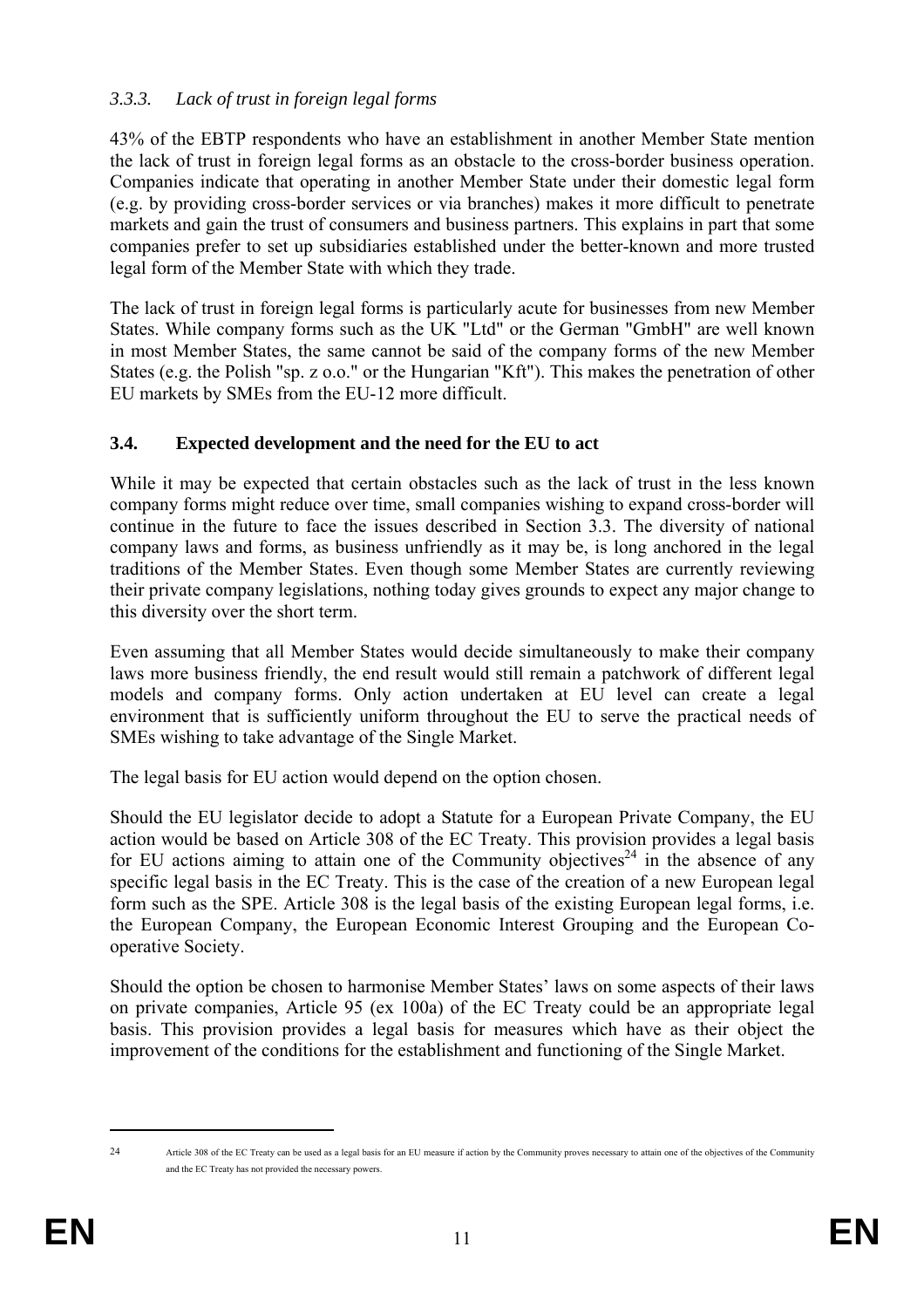## <span id="page-11-0"></span>**4. OBJECTIVES**

The main objective is to enhance competitiveness of small and medium sized companies by facilitating their establishment and operation in the Single Market. Given the economic importance of SMEs and the difficulties they face seeking to take advantage of the Single Market, the action should target primarily SMEs even though it may at the same time benefit larger companies and groups. Ideally, any action taken should serve in the short term to facilitate the activities of those SMEs, albeit relatively few in number, which are already in the Single Market. In the longer term, it should serve to encourage a larger number of SMEs to operate business activities in other Member States.

<span id="page-11-1"></span>In particular, the initiative aims at:

#### **4.1. Providing for a simple, flexible corporate law regime widely known across the EU, adapted to the specific needs SMEs and based on uniform principles throughout the EU**

Respondents to the Commission public consultations<sup>25</sup> consider that the ability to apply a single set of rules to businesses across the EU would facilitate, and reduce costs on, the formation and operation of subsidiaries in other Member States. To be attractive to SMEs, such single set of rules must respond to the specific needs of SMEs, in particular as regards flexibility in the internal organisation and freedom for the location of registered office and principal place of business. It should also give companies a common label known to all.

#### <span id="page-11-2"></span>**4.2. Reducing compliance costs arising from the operation of businesses in several different company law systems:**

## – *Reducing costs of setting up a company or a subsidiary abroad*

The first specific objective would be to reduce compliance costs related to the establishment of subsidiaries in other EU Member States, in particular the costs arising from the disparities in Member States' laws with regard to the formation of companies and the drafting of articles of association (see section 3.3.1).

### – *Reducing costs of administration and operation of a company or a subsidiary abroad*

The second specific objective would be to reduce the costs related to the day-to-day operation of companies in other Member States, in particular the costs of continuous legal advice on different national laws related to company organisation and structure, shareholders' rights, shares etc. (see section 3.3.2).

These objectives can be reached by limited and targeted action without imposing on Member States an extensive amendment to their legal systems.

<u>.</u>

<sup>25</sup> The public consultation: http://ec.europa.eu/internal\_market/company/epc/index\_en.htm; the EBTP:  $\theta$ http://ecnsultations/2007\_en.html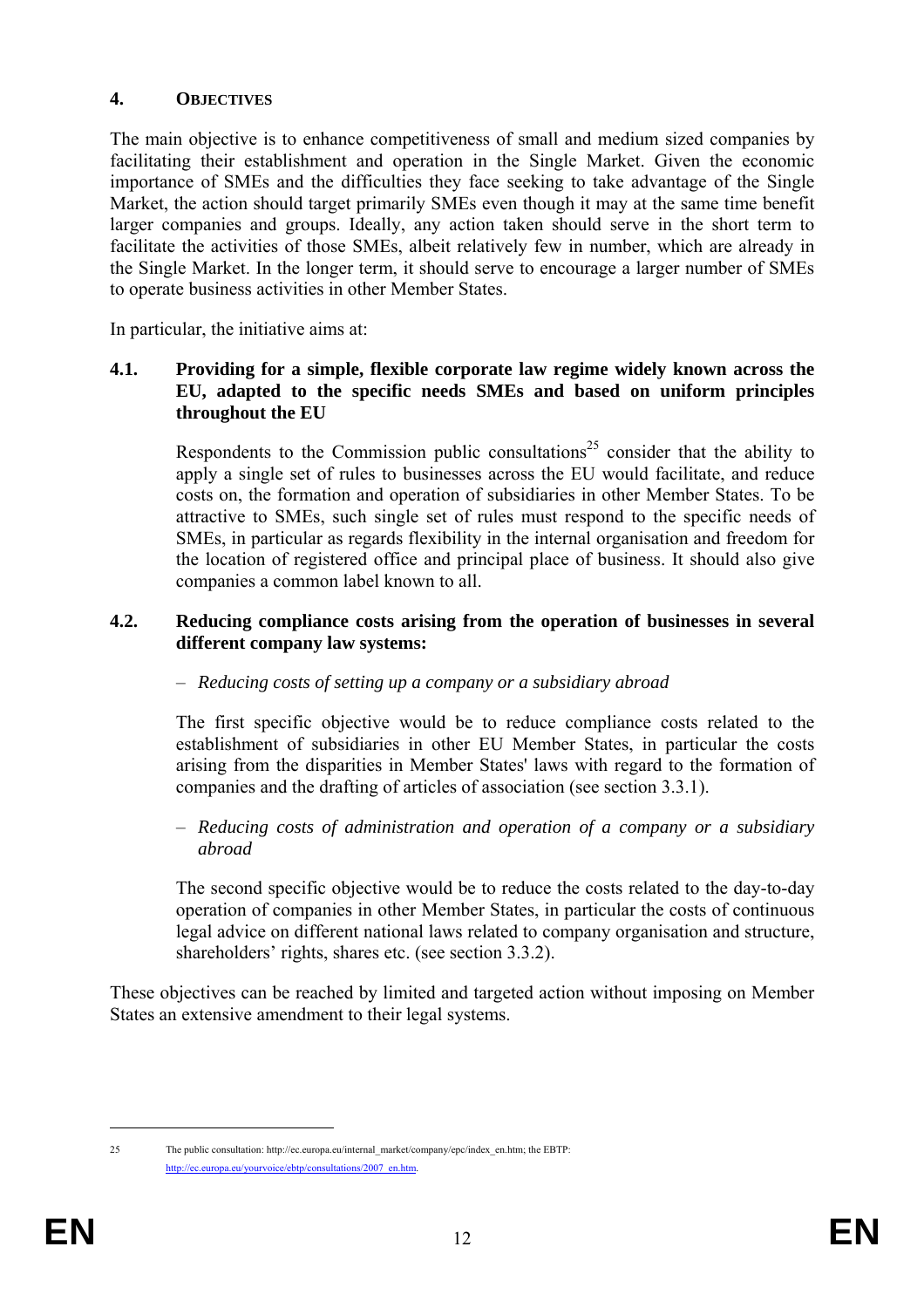## <span id="page-12-0"></span>**5. POLICY OPTIONS AND THEIR RESPECTIVE IMPACTS**

For the sake of clarity, this section only addresses high level policy options, i.e., the respective merits of doing nothing, harmonising national laws or proposing a new company form. These options are discussed and measured against the following pre-defined criteria:

- (a) Uniformity: The creation and operation of a small company should be governed by essentially the same company law rules in all Member States. Uniformity is also a cost indicator: the more uniformity throughout the EU, the lower the costs for companies. The European label is also an advantage which would derive from the uniformity of rules.
- (b) Flexibility: An environment should be established to facilitate the operation of SMEs across the Member States. Company founders should have the maximum flexibility to choose the internal organisation which best suits their needs, but without prejudicing third parties' interests. Like larger companies, SMEs should also benefit from the possibility to transfer their registered office from one Member State to another. Flexibility, which captures simplicity, also is a cost indicator: the greater the flexibility left to companies, the more companies can make choices adapted to their needs and control their costs.
- (c) Legal certainty: There should be absolute certainty about the applicable law with a view to ensuring legal certainty for all relevant stakeholders.
- (d) Effectiveness: The extent to which the measure fulfils the objectives of the proposal.
- (e) Political acceptability: The political risk associated with the proposed measure.

Political acceptability is presented alongside criteria a) to d) although, unlike these other criteria, it is a criterion of feasibility and should, as a result, be considered independently. Experience shows that certain company law matters are particularly sensitive in a number of Member States: the Commission has had to withdraw some proposals after more than 20 years of discussion;<sup>26</sup> some other proposals have taken close to 30 years to reach adoption.<sup>27</sup> Proposals which run a high risk of being politically unacceptable should be disregarded from the outset, irrespective of their merits on substance.

<span id="page-12-1"></span>The options for the content of the SPE Statute are discussed separately in Section 6. Section 6.2, contains a comparison of the retained content options with the baseline scenario.

## **5.1. Baseline option: 'no action'**

The existing framework is composed of various instruments which actually or potentially address some of the difficulties identified in Section 3 but fail to meet the objectives identified in Section 4.

<u>.</u>

<sup>26</sup> 5th company law directive on the structure of public limited companies, proposals for a European Association and a European Mutual Society.

<sup>27</sup> SE Regulation, 10th company law directive on cross-border mergers of limited liability companies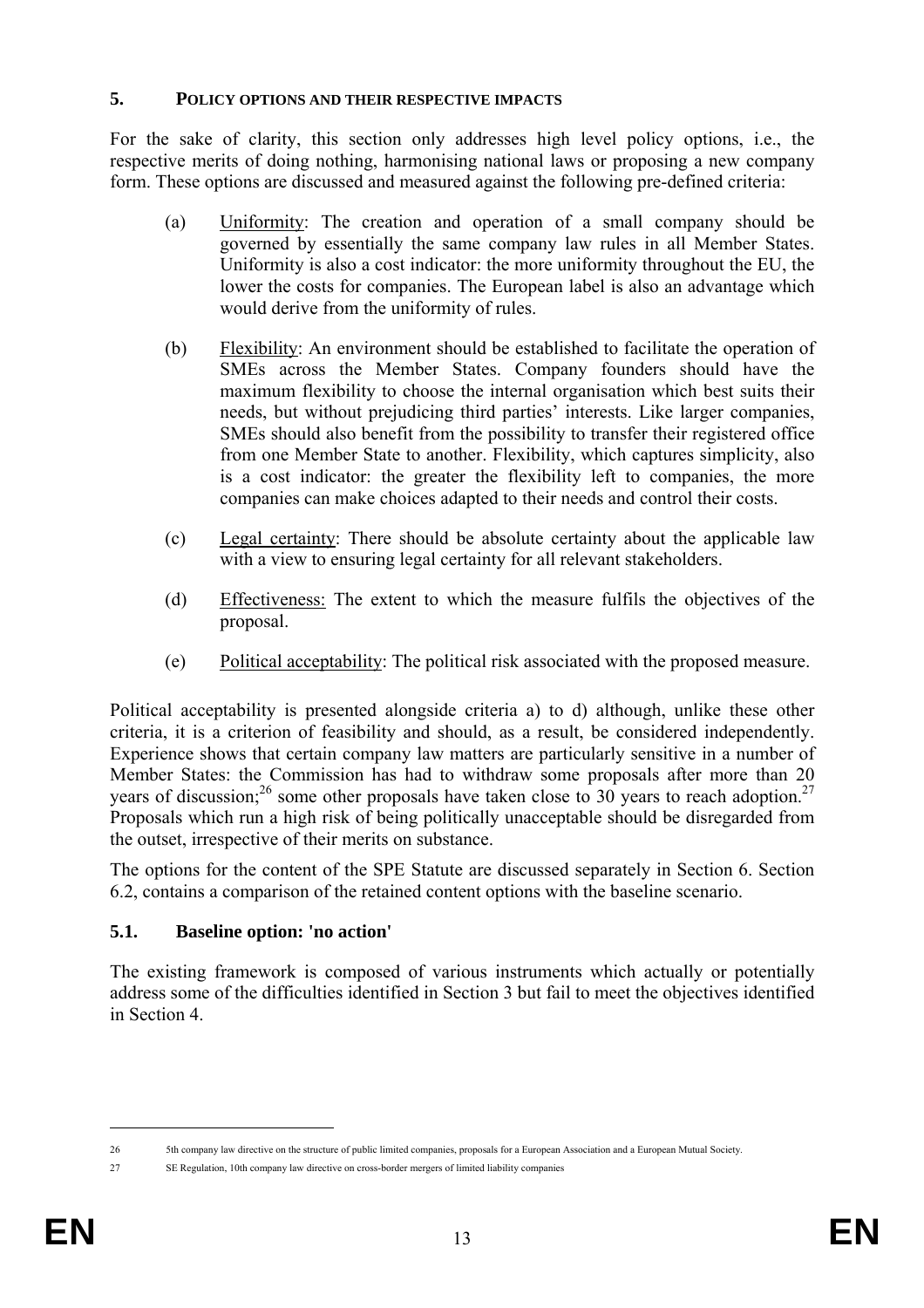### **Description**

## • *Existing relevant EU legal forms*

The European Company ("SE") Statute,<sup>28</sup> which entered into force in 2004, provides for a European corporate form governed by a set of uniform rules in all Member States and offers a European label to businesses. With a minimum subscribed capital of  $E120,000$ , the SE is designed for large companies. SEs can also only be created by companies already operating in more than one Member State. Some 140 SEs have been created to-date.

The European Co-operative Society ("SCE"),  $29$  cannot be used by capital companies due to its principles which are specific to co-operatives. The SCE Statute entered into force only in August 2006 and to-date no single establishment of a SCE has been reported. An evaluation report on the ESC is scheduled for 2011.

### • *Possibilities created by the Community case law on corporate mobility*

Recent rulings of the European Court of Justice<sup>30</sup> establish the right of individuals and legal persons to register companies anywhere in the EU irrespective of the location of their business activities. According to a study conducted for the European Corporate Governance Institute, $31$  the number of private limited companies from all Member States incorporating in the UK per year increased by 560% after the Centros judgement of the ECJ.

### • *Implementation of the Services Directive*

The Services Directive,  $32$  to be transposed by 28 December 2009, will reduce barriers currently hampering the cross-border provision of services and the freedom of establishment.<sup>33</sup> In particular, the Directive will streamline authorisation processes and simplify administrative procedures. Member States will have to establish points of single contacts through which service provides can obtain all relevant information and complete, at a distance and by electronic means, all procedures and formalities relating to their activities.

• *Cross-border mergers directive* 

The cross-border merger directive,  $34$  which was to be transposed by 16 December 2007, gives all limited liability companies, including SMEs, the possibility to develop their cross-border business by merging with businesses from other Member States.

• *The reform of national company laws* 

Recent policy developments and trends both at EU and national levels could improve the business environment of European companies, in particular SMEs. In particular, the 'one stop

<sup>28</sup> Council Regulation (EC) No 2157/2001 of 8 October 2001 on the Statute for a European company (SE), O.J. [2001] L 294, p. 1

<sup>29</sup> Council Regulation (EC) No 1435/2003 of 22 July 2003 on the Statute for a European Cooperative Society (SCE), O.J. [2003] L 207, 1

<sup>30</sup> Centros (C-212/97), Überseering (C-208/00), Inspire Art (C-167/01), Sevic, C-411/03.

<sup>31</sup> M. Becht, C. Mayer, H.F. Wagner (2006). Where do firms incorporate?, Working paper no. 70/2006.

<sup>32</sup> Directive 2006/123/EC of the European parliament and of the Council of 12 December 2006 on services in the internal market. O.J. [2006], L 376, p. 36.

<sup>33</sup> The Directive will apply to all cases where a business seeks to establish in a Member State, irrespective of whether a provider intends to start a new business or whether an existing business seeks to open a new establishment, for example a subsidiary or a branch.

<sup>34</sup> Directive 2005/56/EC of the European parliament and of the Council of 26 October 2005 on cross-border mergers of limited liability companies. O.J. [2005], L 310, p. 1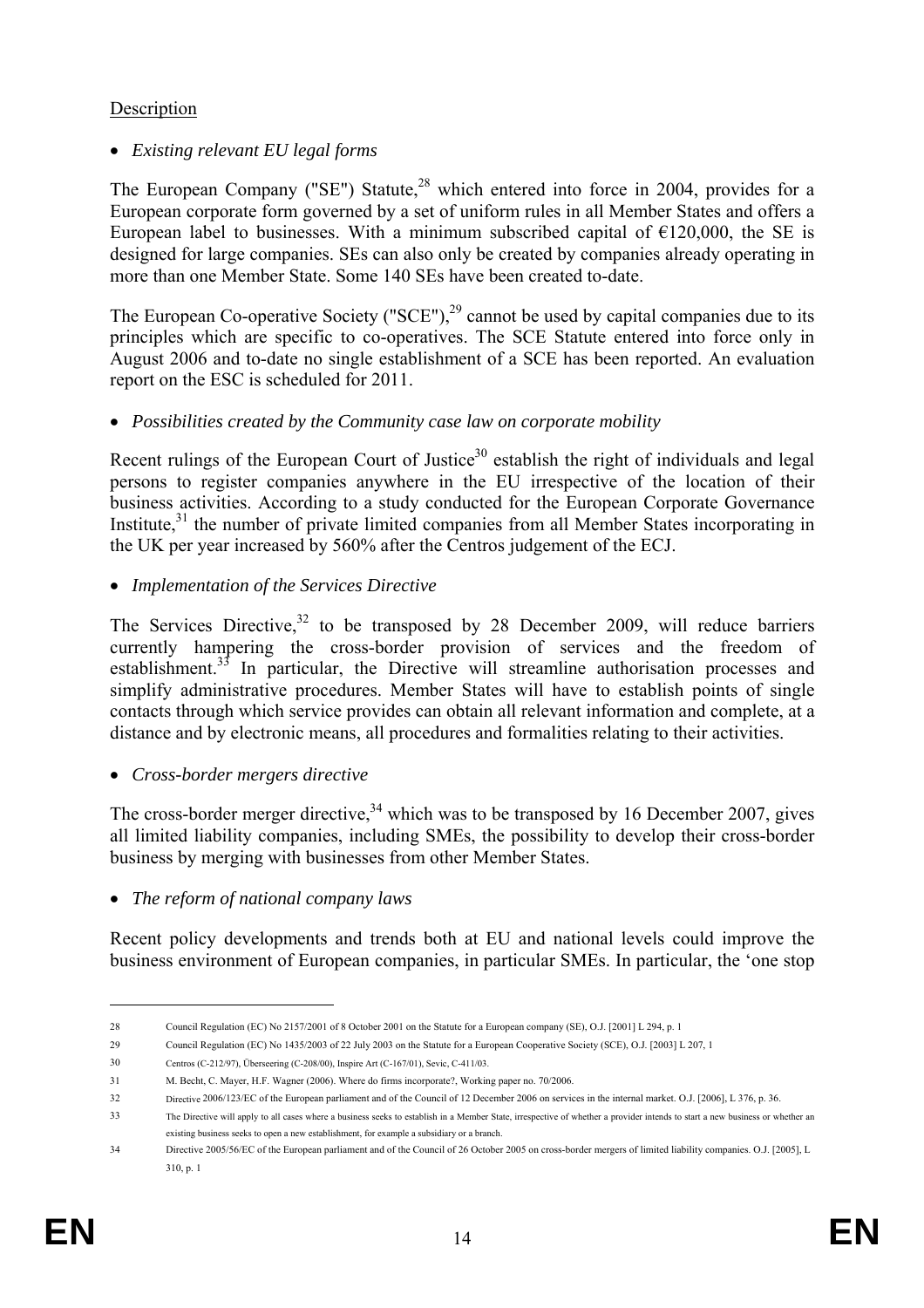shop' initiative,  $35$  which enables companies to undertake at a single point all the formalities associated with the creation of a business, and the EU simplification program<sup>36</sup>, should significantly reduce the administrative cost of setting up companies.

• *One-stop initiatives* 

On-going initiatives such as the "one-stop shop initiative" enable companies to undertake at a single point all the formalities associated with the creation of a business. Moreover, the trend in national legislations to give private limited companies more flexibility can be expected to have a positive impact on SMEs, notably by reducing the costs on the formation and the operation of companies.

## Assessment

The existing framework fails to meet the policy objectives.

The existing framework is not sufficiently effective because it fails to address the specific needs of SMEs, at least for two reasons. The first reason is that some of the existing tools, like the SE and the SCE, which offer a European label, are ill-suited to SMEs. The second reason is that even though the existing framework facilitates establishment and makes company mobility within the EU feasible, company founders still have to set up and run companies under a different national company form in each Member State. This, as described in sections 3.3.1 and 3.3.2 above, is cost intensive. It is also proportionately more expensive for SMEs, which have fewer human and financial resources than larger companies.

The existing framework does not ensure the level of uniformity and flexibility which would enable SMEs to save costs on the creation and operation of their businesses in the Single Market.

The baseline scenario also is not politically acceptable since there seems to be a growing consensus that SMEs at present do not benefit sufficiently from the Single Market. It is this political imperative which has led the Commission to propose the Small Business Act and which underlies the Single Market Review.

Nothing, however, indicates that all Member States will undertake to reform their company legislations. Furthermore, even if SMEs would benefit from simpler company law forms and a one-stop shop procedure for the creation of their businesses, they would still have to operate under different national forms and would as a result still face a lack of uniformity and flexibility.

<sup>35</sup> See section 3.3. http://ec.europa.eu/enterprise/entrepreneurship/start\_en.htm

<sup>36</sup> See http://ec.europa.eu/internal\_market/company/simplification/index\_en.htm. The initiative aims at cutting red tape and reducing unnecessary administrative burdens imposed on businesses.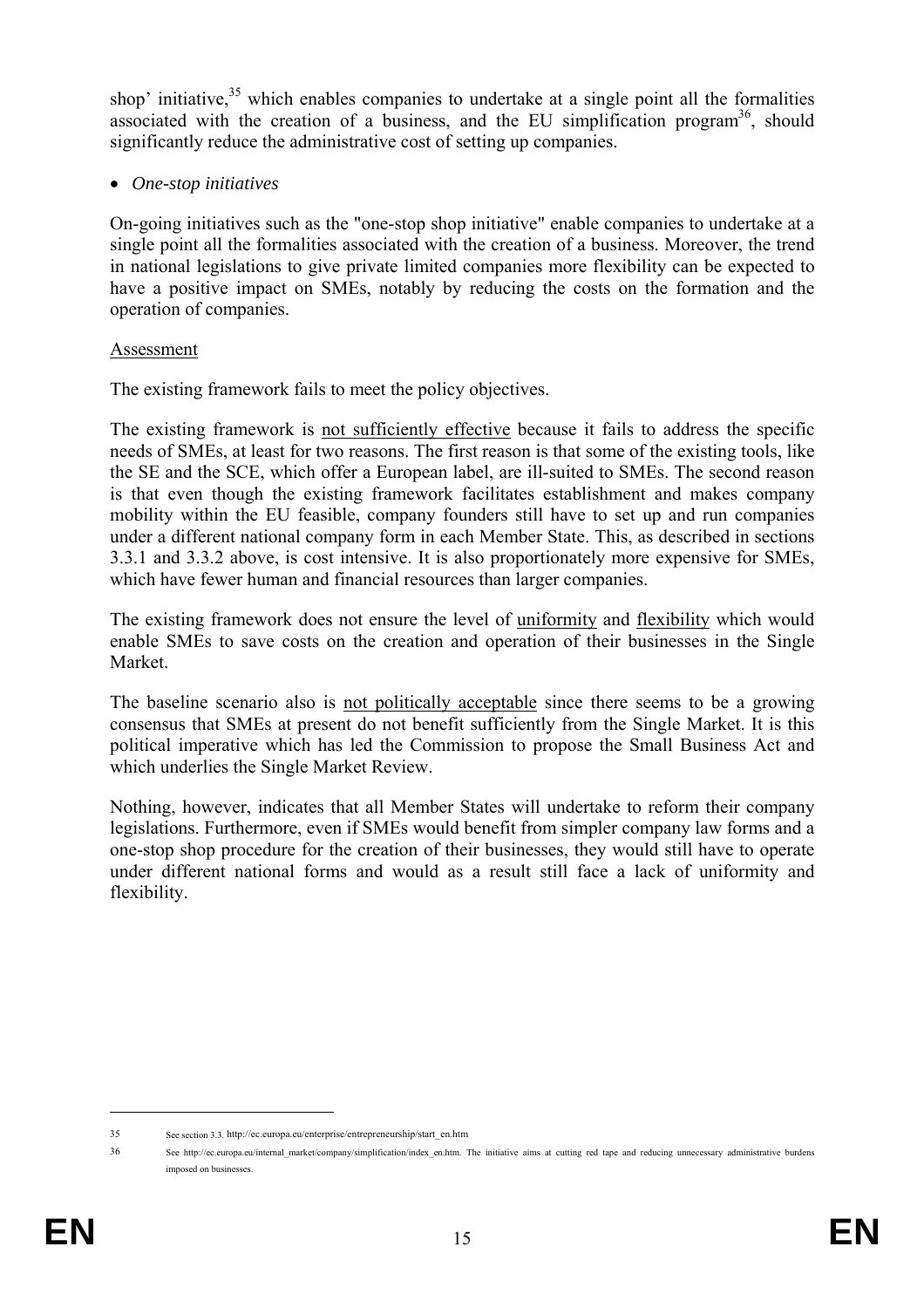## <span id="page-15-0"></span>**5.2. Alignment of national company laws for private companies**

## *5.2.1. Extensive harmonisation by means of a directive*

#### Description

Such harmonisation would seek to align national company laws in respect of all issues relating to the establishment and operation of a company, i.e., the rules on formation, registration, internal organisation, shares, minority and third party protection (creditors and employees).

### Assessment

Such harmonisation would make the various national private company forms similar to one another in all key respects and ensure a high level of uniformity, thus reducing costs on the formation and the operation of subsidiaries in different Member States. However, it would require deep changes to national legislation, going far beyond company law and as a result would run into strong political opposition.

### *5.2.2. Limited harmonisation*

### **Description**

Alternatively, the harmonisation could be limited to those aspects which are the most problematic and costly in cross-border establishment. To be useful to SMEs, harmonisation, in particular, should cover capital, registration requirements and the internal organisation of companies (i.e., management structure, general meetings, rights of shareholders). Other matters, such as the rules on creditors' protection, directors' liability, insolvency, where national legislations are very different, would be left outside the scope of harmonisation.

#### Assessment

Harmonisation of certain limited aspects of national company forms would offer SMEs a greater degree of uniformity compared to the present situation. Indeed, while still having to set up businesses under national company forms, SMEs would be subject to the same capital requirements and identical rules on internal organisation throughout the EU. Depending on the outcome of the political negotiations, such harmonisation could also be effective and offer them more flexibility than they have at present.

However, even though limited harmonisation might seem to offer a higher degree of feasibility than the extensive harmonisation envisaged in the preceding option, such a reform would nonetheless run into significant political difficulties. Firstly, national company laws are long anchored in the legal traditions of Member States. They are often considered as forming a consistent set of rules, so that modifying only certain key aspects would be resisted as altering the overall balance. This is true, in particular of company forms, and the suggestion to modify certain core aspects of the operation of private limited companies while leaving others untouched is likely to run into strong opposition as a result. Secondly, national company forms reflect the different legal and corporate cultures of the Member States. To offer SMEs a sufficient degree of uniformity (i.e. similarity between the national company forms), harmonisation should seek to impose the same standards throughout the EU, rather than mere minimum standards. Seeking to introduce common aspects in very different company forms, each of which is considered to be consistent and self contained, would be a difficult political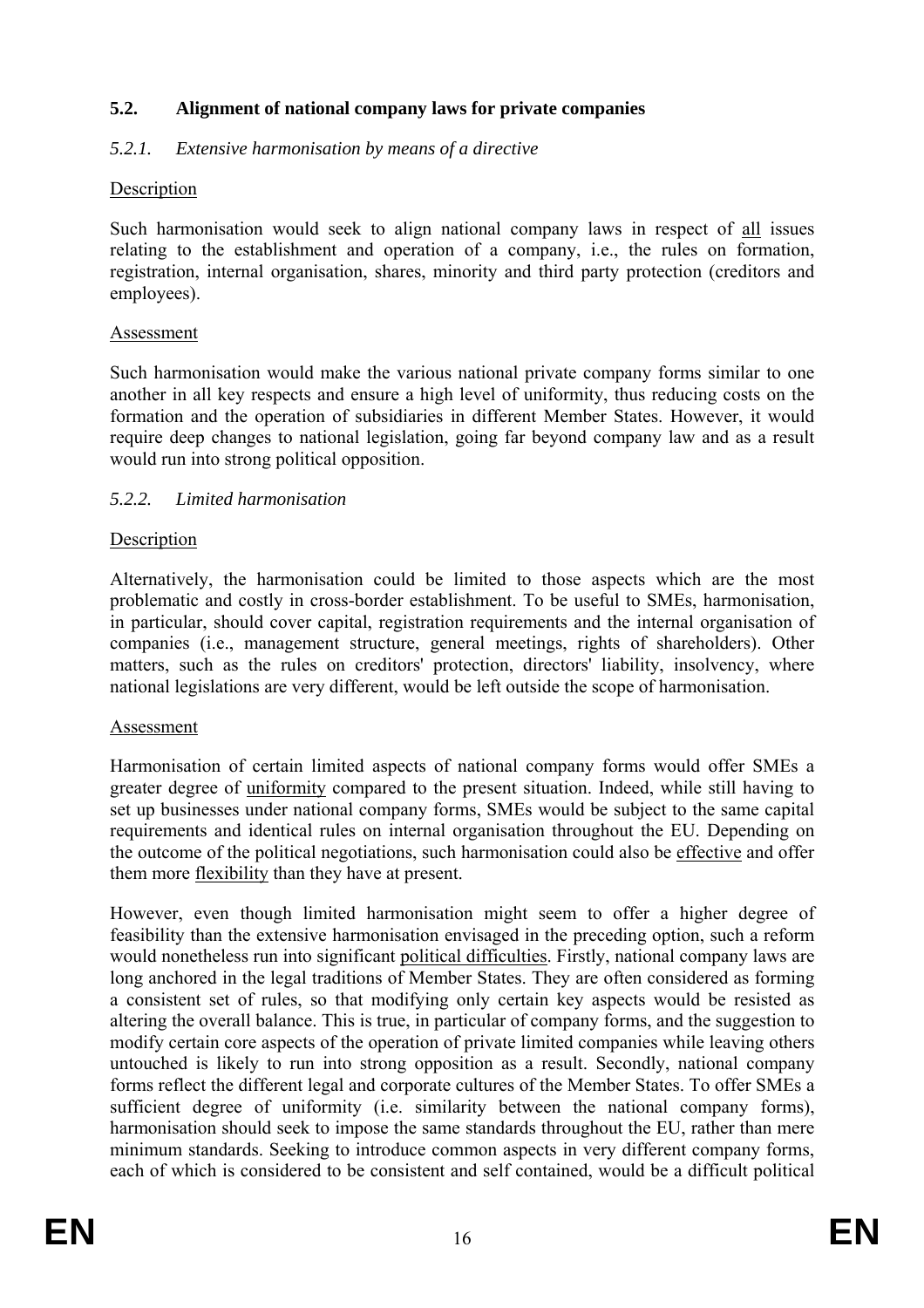exercise. Recent discussions on the directive on capital maintenance show that harmonisation in such core aspects of company law provide ample evidence of this.

Furthermore, by altering core aspects of national company forms while leaving others untouched such harmonisation risks creating legal uncertainty with regard to national company forms that have been well established for decades.

<span id="page-16-0"></span>Lastly, even assuming that one would succeed in making such harmonisation a reality, SMEs would still be left with a variety of national forms and no European label.

## **5.3. Improvement of an existing EU legal forms – Statutes for a European Company (SE) and a European Co-operative Society (SCE)**

## Description

Existing legislation, in particular the SE Statute, could be made more accessible to SMEs. This, however, would require profound amendments to the existing SE Statute, both to make it more uniform and to address the specific needs of SMEs. This option would require a thorough redrafting and re-negotiation of the SE Regulation.

## Assessment

<span id="page-16-1"></span>An evaluation of the SE Statute will be carried out in 2008/2009 with a view to assessing the attractiveness of the SE and propose necessary improvements, if appropriate. A report is to be published in 2009. Reopening the SE to negotiation before the publication of this report would not make sense. Further, re-opening the discussion on the SE Statute is likely to make the negotiations more complex than focusing the discussion strictly on private companies. The SCE Statute, for its part, will be only evaluated in 2011.

## **5.4. A Statute for a European Private Limited Company (SPE)**

## Description

A proposal would be made for a new European legal form, the "Societas Privata Europeae" or "SPE", designed for private limited companies, which would provide an alternative company form to be voluntarily adopted by companies. Such a company could be created in the same form in any Member State either from scratch by any legal or natural person or by an existing company by transformation or via a merger with another company. The SPE would leave great flexibility to shareholders to determine the internal organisation of the company. Regulation would be limited to those areas where it is strictly necessary to ensure a satisfactory degree of protection for stakeholders. SPEs would also be able to transfer their registered office to other Member States.

Furthermore, the SPE could, as any other company form, be used to engage into cross-border trade without setting up any separate establishment in another Member State. It could also equally provide groups with a very useful tool as they would be able to set up SPEs as subsidiaries in Member States throughout the EU.

## Assessment

A uniform SPE Statute would allow individual SMEs to expand in the Single Market using a single company form, substantially similar in all Member States. Such uniformity of the SPE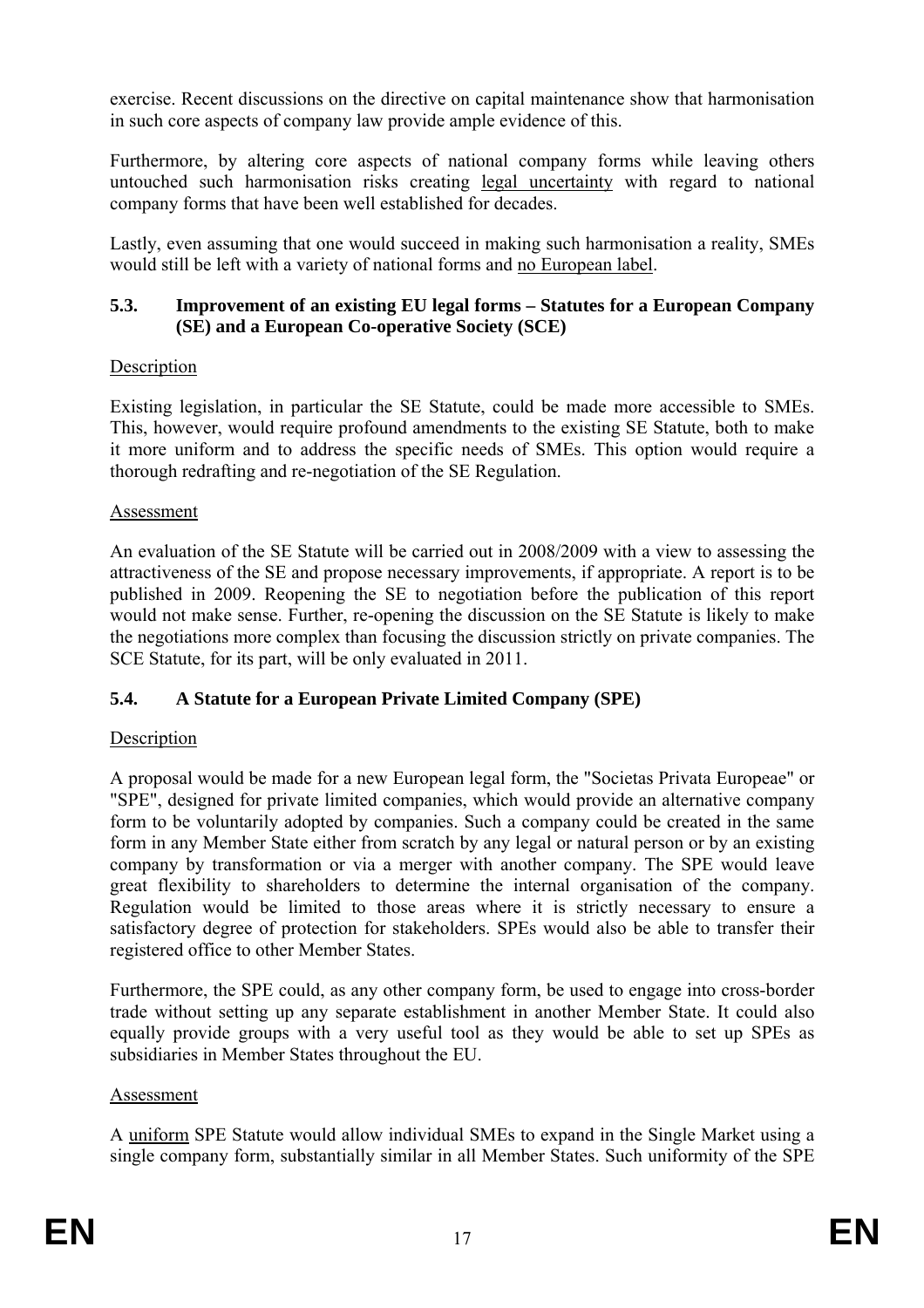throughout the EU would also allow company founders and shareholders to make significant *cost savings* both on the formation and on the operation of the SPE, compared to national forms (cost savings on the company's capital and on expert legal advice on company law matters). These savings, however, are likely to be greater on the formation and operation of 'subsequent SPEs' (e.g. subsidiaries) than on the formation and operation of 'first time' SPEs. Legal advice with regard to local social, administrative, tax and labour matters, which would fall outside the scope of the SPE Statute, however, would also still be required, as SPEs would be active in the national environment of the Member States. Furthermore, the SPE cannot be expected to result in a reduction of the registration and publication fees, since SPEs would always have to be registered on the companies' register to come into existence.

A uniform SPE with the same name and content throughout the EU would offer SMEs a *European label* which would make cross-border business easier and help companies compete in the global environment, by enhancing their image, visibility, competitiveness and dynamism. This may be true, in particular, for the companies of the EU-12 whose national company forms are less well-known throughout the EU than the company forms of the EU-15.

The SPE would leave company founders full flexibility to choose the internal organisation of the company best suited to their needs and activities and thus *save costs*. For example, shareholders could decide to have one director rather than a board, or to hold general meetings by telephone rather than by meeting physically, thus saving on travel costs and time. This increased flexibility would also allow cross-border groups to make economies of scale by choosing the same management structure as they create more SPEs, thus saving on legal advice.

The SPE could offer a high level of legal certainty by avoiding as much as possible references to national law as far as the company form is concerned. Matters pertaining to the SPE would be regulated either in the SPE Statute or in the SPE's articles of association (as prescribed in the Statute). However, there would still need to be references to national law for example for insolvency matters, but these should be limited.

By offering SMEs a corporate vehicle which is uniform and legally certain, yet flexible, the SPE would constitute the most effective and targeted means to achieve the objectives set out in Section 4. Most importantly, SMEs would be entirely free to choose the SPE form or not. The SPE as such, therefore, does not impose any new administrative burden on companies and is fully compliant with the Commission's objectives to cut red tape.

A proposal for a SPE also presents a good level of political acceptability as it would not require Member States to modify their existing legislations and, on sensitive issues, could draw on solutions agreed and implemented in the SE and the cross-border mergers directive.

## How many companies are likely to be interested in the SPE Statute?

The exact number of companies that would use the SPE is impossible to determine. Based on the assumption that the SPE will be widely available, simple, easy to set up, cheap to run, uniform and flexible, **all EU companies** which do not wish to offer their shares to the public may be potentially interested in using it.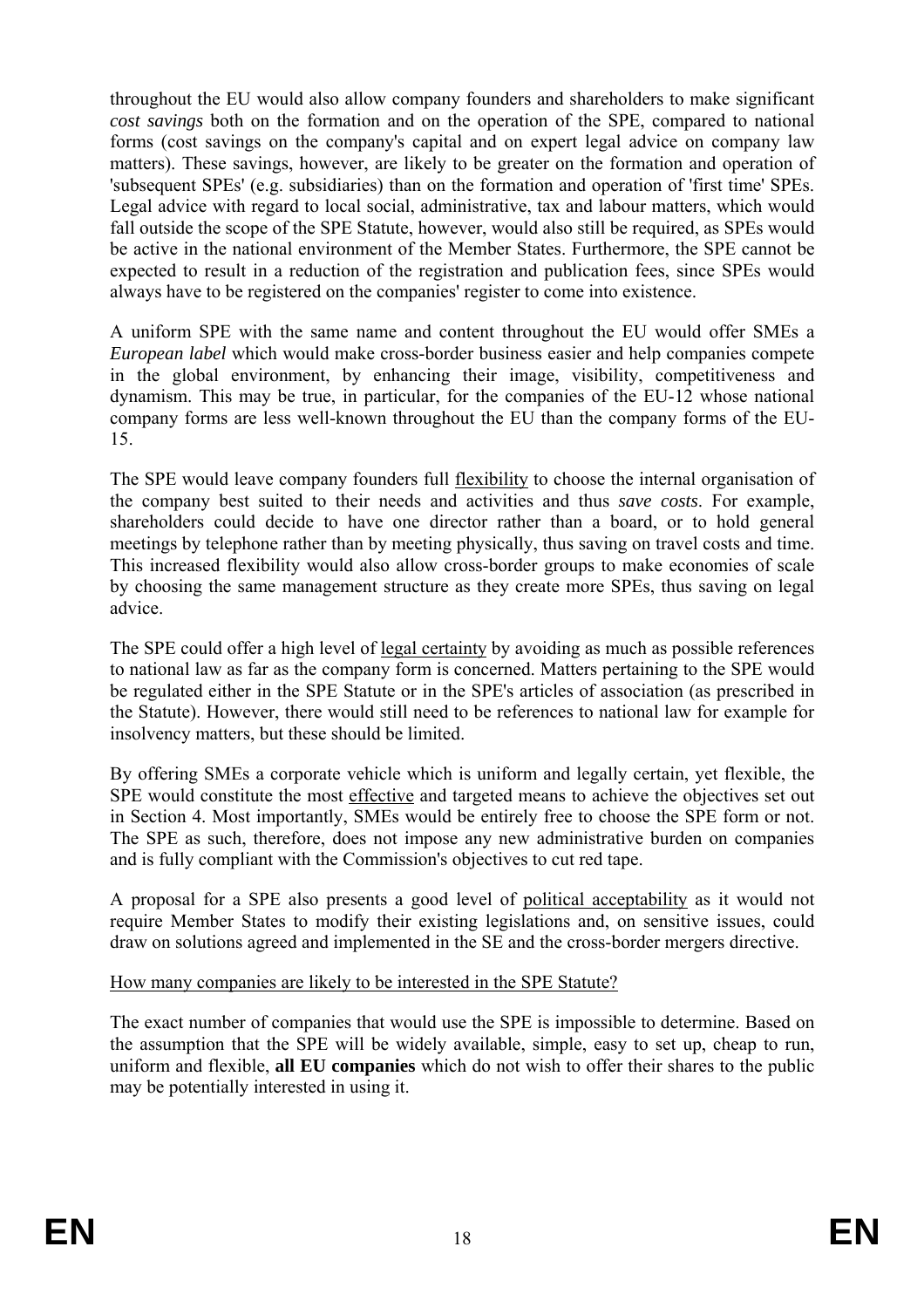The SPE should appeal certainly to companies which already have subsidiaries or joint ventures and could transform their current legal form(s) into more flexible SPE(s). Based on the 2007 European Commission survey,  $37$  according to which about 5% of all EU SMEs have foreign business partnerships, of which 77% are located within the EU (see Annex 1), the number of SMEs that could potentially be interested in the SPE is of **about 1.15 million**. As regards medium and large companies, of which 20% have foreign business partnerships, **about 7,600 companies** could potentially benefit from the SPE.

Since the transformation of a national company into a SPE would be subject to national law, the costs of switching from a national company form to a SPE should not exceed the costs which companies face today when switching other (national) company forms. Switching company forms usually becomes significantly more costly when it entails in addition a delisting of securities from a stock exchange. Switching from a listed public company to a SPE would be no exception.

Obviously, even if the SPE is an attractive enough form for SMEs to want to use it, it will not become well-known overnight. Efforts will need to be made in particular by the European institutions to inform companies and company founders about the SPE and ensure the attractiveness of the label if it is to have value.

## What is the added-value of the SPE for SMEs?

Even though it would offer SMEs a valuable business vehicle, the SPE does not purport to solution alone all difficulties which SMEs face in the Single Market. As described in Section 3.3 indeed, the SPE would provide a response to only part of these difficulties. The SPE should rather be seen in the more global context of the Commission's policy in favour of SMEs. The SPE is one of the measures envisaged as part of the Small Business Act (SBA), which is specifically intended to make the Single Market more approachable to SMEs. Other measures envisaged in the SBA include the reduction of unnecessary administrative burdens, the increase of SMEs' participation in EU programmes, the improvement of SMEs' access to public procurement, and the reduction of obstacles to cross-border trade. SMEs will also benefit from other wider policies not specifically targeted at SMEs, such as the simplification of EU legislation. Together with these other measures, the SPE can be expected to offer small businesses a tool that makes it easier for them to set up or expand their activity.

### What burdens are Member States likely to experience as a result of the introduction of the SPE?

Though Member States are not expected to incur severe expenditure as a result of the introduction of the SPE, they will have to make space for the SPE as a new company form in their legal systems. This will require an adjustment to the companies' registers of the Member States to include the SPE as a new category of company. Member States will be able to build on existing systems, so that the IT systems of the companies' registries would only require to be adjusted to include the SPE. The introduction of the SPE will also require that the entities running the companies' registries train some member of their staff to become familiar with the features of the SPE and its registration requirements. The extent of the training will be somewhat limited since the SPE will be governed for a series of matters by the national law applicable to private limited liability companies.

<sup>37</sup> See note 17.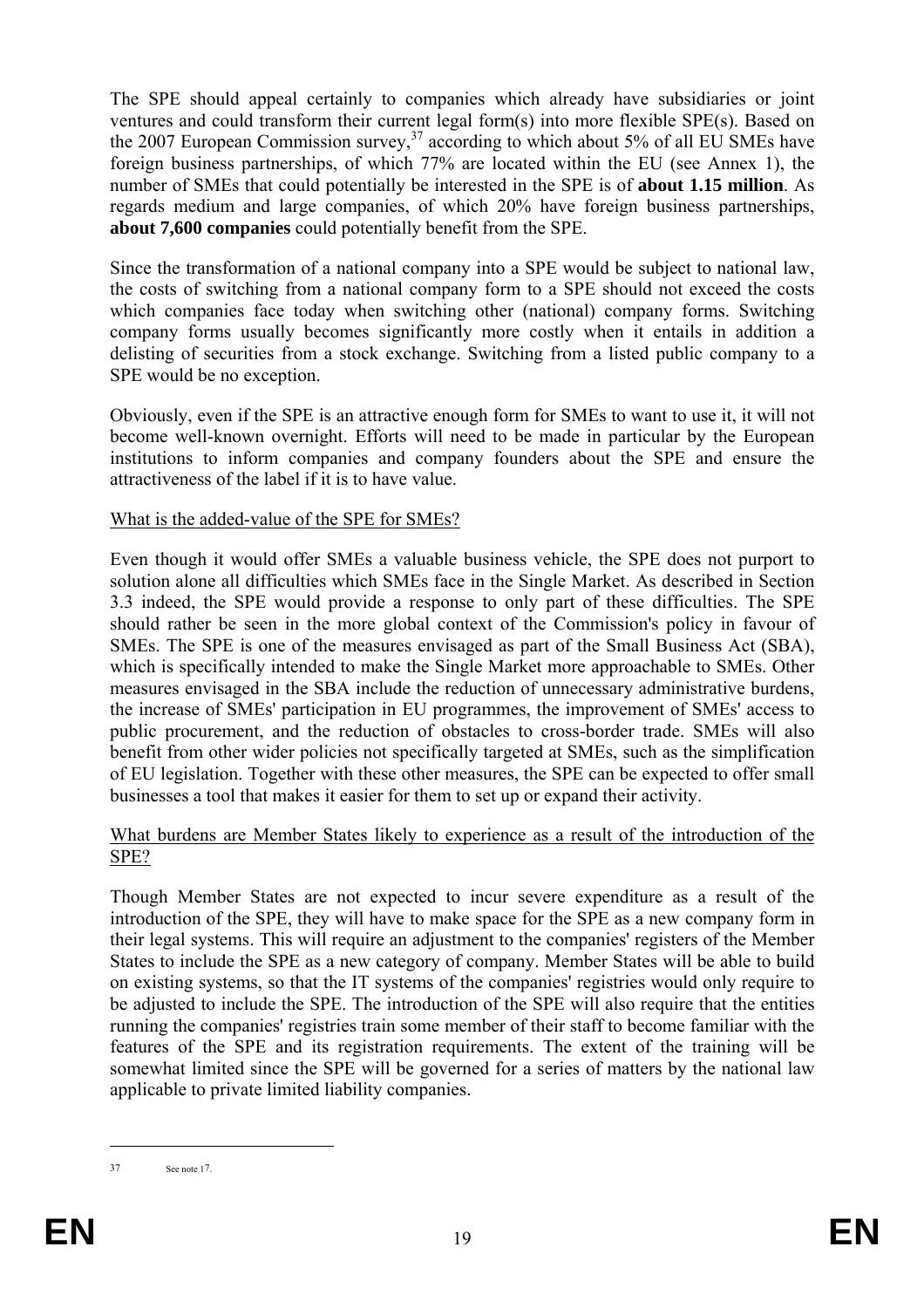## <span id="page-19-0"></span>**5.5. Comparison of the options (summary)**

In the table below, the options are measured against pre-defined criteria, mentioned at the beginning of Section 5. Each scenario is rated between "---" (very negative impact), "=" (no change) and "+++" (very positive impact).

| Scenario              | Uniformity | Flexibility | Legal     | Effectiveness | Political     |
|-----------------------|------------|-------------|-----------|---------------|---------------|
| Criteria              |            |             | Certainty |               | acceptability |
| <b>Baseline</b>       |            |             | $^{++}$   |               |               |
| Extensive             | $^{++}$    |             | $^{++}$   | $^{++}$       |               |
| harmonisation         |            |             |           |               |               |
| Partial harmonisation |            |             | $^{++}$   |               |               |
| of<br>Improvement     |            |             | $^{++}$   | $++$          |               |
| existing legislation  |            |             |           |               |               |
| <b>SPE</b>            | $^{++}$    | $^{++}$     | $^{++}$   | $^{++}$       |               |

As has been explained in section 5.1, the baseline scenario fails to offer SMEs the level of uniformity required to take advantage of the Single market and as a result does not offer any effective tool to help SMEs take advantage of the Single Market. It also is not consistent with the Commission's current policy in favour of SMEs.

Extensive harmonisation, which could be equally effective as the SPE Statute in terms of uniformity and legal certainty, should also be discarded because it is politically unfeasible.

Partial harmonisation would still be difficult to achieve politically and would likely not provide for sufficiently uniform rules and fail to secure sufficient level of legal certainty by leaving many issues to national law. As a result, it would not be effective. Harmonisation, whether extensive or partial, would also not provide for a European label, unlike the SPE.

Improving the existing SE and/or SCE Statutes to adapt them to the needs of SMEs must be discarded as politically unfeasible at this stage, as these instruments must first be evaluated. Furthermore, reopening these company forms to adapt them to the specific risks burdening them, which would not be effective.

<span id="page-19-1"></span>Lastly, while offering a satisfactory level of legal certainty, the SPE would offer a good level of uniformity by making the same company form available throughout the EU. It would offer flexibility by letting companies free to opt for their internal organisation. It presents also a reasonable degree of political acceptability, as entrepreneurs will be free to choose it (or not) as a company form and also not least because the European Parliament strongly supports EU action in this field  $38$ 

#### **6. EUROPEAN PRIVATE COMPANY STATUTE – DESCRIPTION, ANALYSIS OF IMPACTS AND COMPARISON OF SUB-OPTION**

This section discusses each main issue to be covered by the possible SPE Statute. Summary tables at the end of each sub-section measure the comparative advantages and disadvantages of the different possible solutions against the criteria described in section 5, i.e. uniformity, flexibility, legal certainty, effectiveness and political acceptability. Except for effectiveness, not all criteria are relevant for each content option. Politically unrealistic options are discarded from the outset and do not appear in the summary tables.

<sup>38</sup> See note 9-11.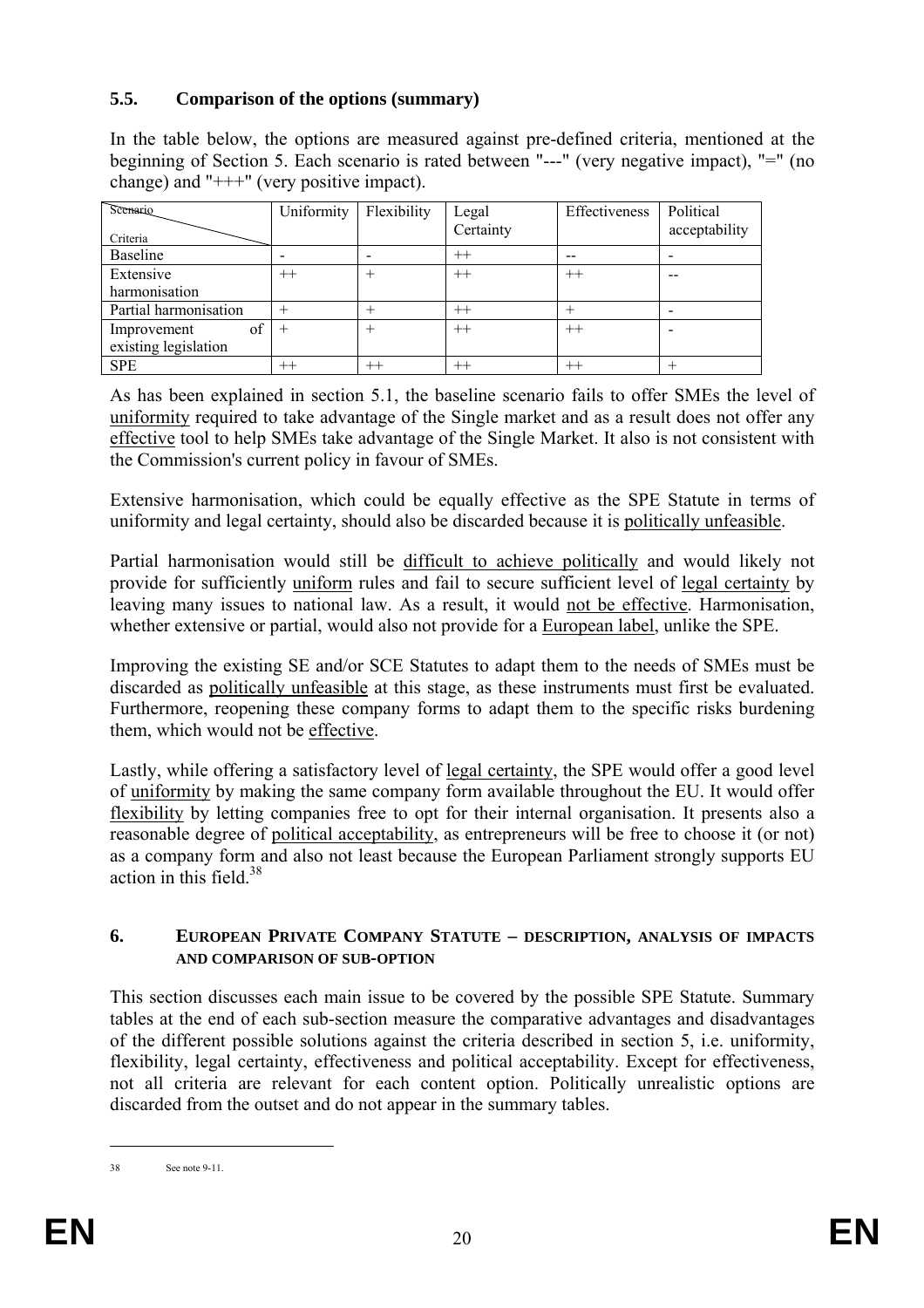### <span id="page-20-0"></span>**6.1. Content sub-options**

## **A. Companies falling within the scope of the SPE Statute**

## *Option A1: Limitation to businesses of a certain size*

Description: The SPE would only be available to SMEs subject to a limit in size. Such a limit could be defined e.g. by reference to the number of shareholders, the number of employee, or the annual turnover.

Assessment: Such an option would deprive the SPE of part of its usefulness and attractiveness. As a flexible tool, the SPE should remain a relevant legal form throughout the life and growth of the company. If the SPE were reserved to small companies, such a limit might result in sanctioning successful SPEs whose activity has grown or even in inciting SPEs to limit the growth of their business, both of which would be inconsistent with the global policy objective to help SMEs expand in the Single Market. It would result de facto in a mandatory obligation on SPEs which have reached a certain size to change company form, thus exposing them to additional costs and administrative burdens. If the SPE, in contrast, is reserved to larger companies, it would deprive small companies, which have the most difficulties expanding their activity in the Single Market, of an instrument to do so. There also, the SPE would not fulfil its policy objective. This option, therefore, must be discarded.

## *Option A2: Opening the SPE to businesses of all sizes*

Description: The SPE would be available to all businesses with no restriction on size. However, the SPE would be prohibited from offering its shares on the stock markets. . If an SPE intends to offer their shares to the public, they would need to transform their company form into a public limited liability.

Assessment: Such an option would make of the SPE a legal form that would be relevant to companies throughout their lives and expansion. The SPE would be relevant to small businesses wishing to expand in the Single Market and would remain relevant while they grow. The prohibition on public offers is standard in national private company forms. When the possibility is given to companies to offer their shares to the public, this always comes with detailed rules about the companies' internal organisation to protect shareholders, as shareholders of listed companies often do not have a direct relationship with the management. Prohibiting public offers means, therefore, that more flexibility can be left to the SPE in determining its internal organisation.

|                                                                               | Uniformity                                                                                                       | Flexibility                                                               | Legal certainty                                                                         | <i>Effectiveness</i>                                                                                                                             |
|-------------------------------------------------------------------------------|------------------------------------------------------------------------------------------------------------------|---------------------------------------------------------------------------|-----------------------------------------------------------------------------------------|--------------------------------------------------------------------------------------------------------------------------------------------------|
| <b>Option A.2: Opening</b><br>the SPE to<br>businesses of all<br><i>sizes</i> | Neutral, as the kind of<br>company that can use<br>the SPE form has no<br>impact on the<br>uniformity of the SPE | High, as the SPE<br>will be able to<br>evolve as the<br>business develops | High, as no<br>complicated size<br>criteria will have to<br>be applied and<br>monitored | High, as the SPE<br>will remain a<br>relevant company<br>form throughout the<br>life of a business,<br>with the exception<br>of listed companies |
|                                                                               | =                                                                                                                | $^{++}$                                                                   | $^{++}$                                                                                 | $^{+++}$                                                                                                                                         |

#### *Summary of the retained option*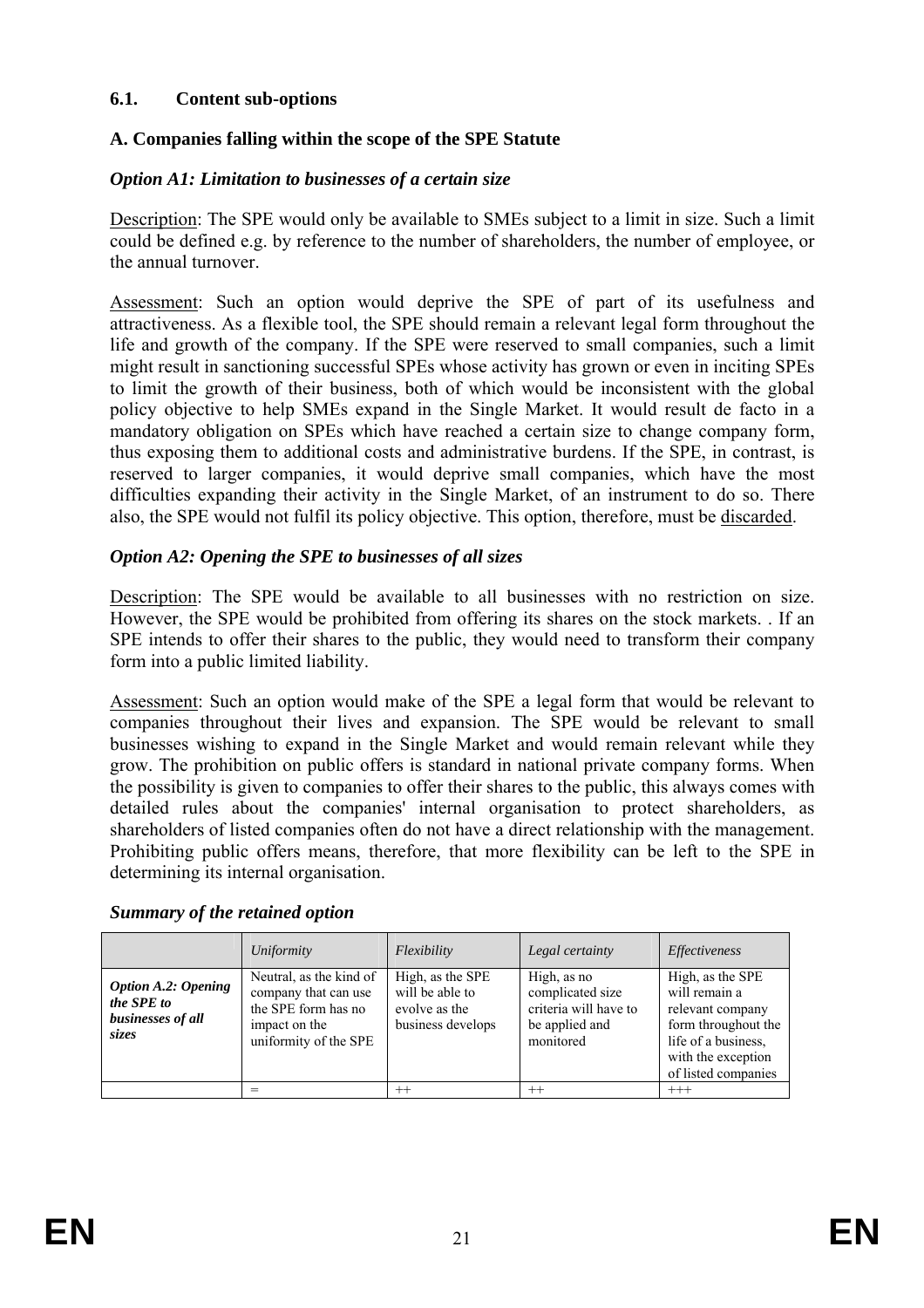## **B. Degree of autonomy vis-à-vis national legislation**

### *Option B.1: Autonomy from national law in general*

Description. The SPE would have an entirely autonomous regime, with uniform rules on company law, tax law, accounting law and labour law in all Member States. There would be no references to the national law in the SPE Statute.

Assessment. This option is politically unrealistic and should be discarded. Such an autonomous SPE regime would require harmonisation of tax law and labour law, where Member States are very reluctant to agree on common rules.

### *Option B.2: Autonomy from national company law regimes*

Description. While the SPE would be autonomous from national company laws, issues such as accounting, insolvency law, tax law, labour and social security law and criminal law would not be covered by the SPE Statute. For these matters, a SPE would be subject to the national law of the Member State of its incorporation.

Assessment. An autonomous set of rules applicable to SPEs in all Member States would allow founders to save some of the compliance costs of setting up and organising businesses across the EU by allowing them to use the same company form and arrange their company's affairs in the same way in every Member State as there would be few references to national legal provisions. Drawing up articles of association or applying rules e.g. on capital maintenance or share transfers would not require professional advice in each Member State as the rules would be identical regardless of the place of registration of the SPE.

#### *Option B.3: Reliance on national company law*

Description. The SPE Statute would contain some basic principles on the formation, organisation and transfer of the registered office of a SPE, but other matters (such as shares, capital, and creditor protection) would be governed by the national law of the Member State of the incorporation of the SPE. This is the model of the SE Statute.

Assessment. This approach implies the application of a complex combination of national and European rules, requiring an extensive legal advice, which SMEs cannot afford. Stakeholders find the system of SE Statute as too complicated and creating legal uncertainty. This solution would also result in 27 different SPE forms in the EU.

|                                                                                                   | Uniformity                                                                | Flexibility                                                                 | Legal certainty                                                                                            | Effectiveness                                                                                              |
|---------------------------------------------------------------------------------------------------|---------------------------------------------------------------------------|-----------------------------------------------------------------------------|------------------------------------------------------------------------------------------------------------|------------------------------------------------------------------------------------------------------------|
| <b>Option B.2:</b><br><b>Autonomy</b> from<br><b>Member States'</b><br>company law<br>legislation | High, on company law<br>matters.                                          | Full flexibility to<br>determine the<br>company's internal<br>organisation. | High, on company<br>law matters, as only<br>the Statute and the<br>SPE's articles of<br>association apply. | Effective, ensures<br>application of the<br>same company law<br>rules to the SPE in<br>every MS.           |
|                                                                                                   | $^{++}$                                                                   | $++$                                                                        | $^{++}$                                                                                                    | $^{++}$                                                                                                    |
| <b>Option B.3: Reliance</b><br>on Member States'<br>company law<br>legislation                    | A little more<br>uniformity than at<br>present, but overall<br>fairly low | Flexibility would<br>depend on the<br>applicable national<br>law            | Low, as the different<br>national rules would<br>apply to the majority<br>of issues.                       | Ineffective, limited<br>added value as<br>companies would<br>have to apply<br>different national<br>rules. |
|                                                                                                   | $\pm$                                                                     |                                                                             |                                                                                                            |                                                                                                            |

#### *Comparison of the retained options*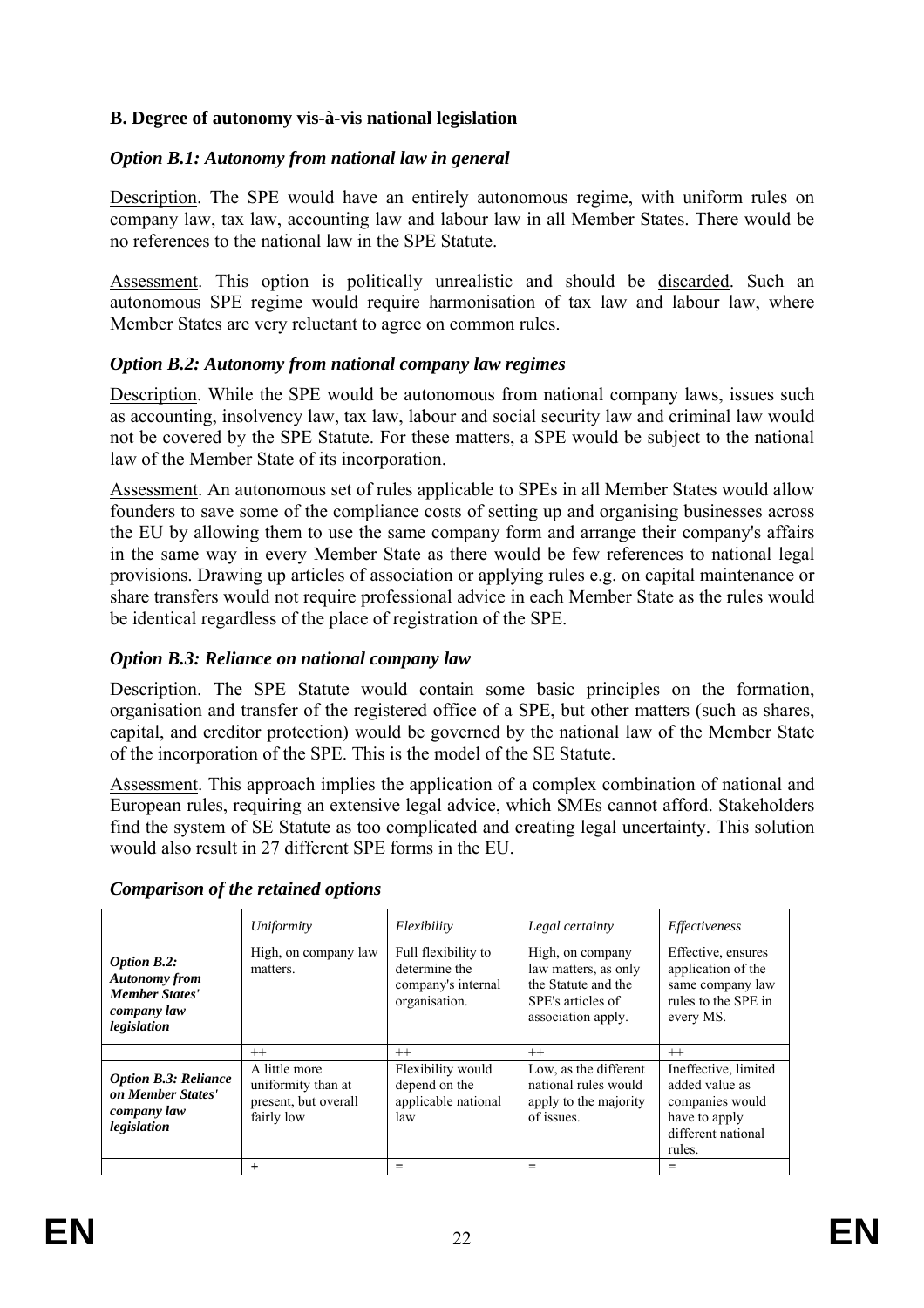The table above shows that option B.2 would ensure a higher level of uniformity, legal certainty and it would be more efficient than option B.3. In option B.3, the degree of flexibility would depend on the national legislations while in option B.2 the level would be defined by the Statute, which increases legal certainty.

## **C. Degree of uniformity of the Statute**

## *Option C.1. Uniform Statute*

Description. The SPE Statute would contain a complete set of rules regulating the external (e.g. representation, creditor protection) and the internal affairs (i.e. organisation and operation) of the SPE autonomously and independently from the national laws. It would leave limited possibility to founders/shareholders to depart from its provisions in the articles of association.

Assessment. This option would ensure the absolute uniformity of the SPE form across the EU. Shareholders, however, would lack the flexibility to choose an internal organisation best suited to their needs (in relation to the size of a company or sector of its activity). The Statute, as a result, would be less appealing to companies.

Furthermore, the experience of negotiations of the SE is a useful reference in this context. The initial draft SE Statute contained a complete set of rules creating a SE completely autonomous and independent from national legislations. No political agreement could be reached on such an ambitious proposal and a new approach had to be developed, i.e. a Statute containing independent rules on the SE to the extent possible and numerous references to the national laws of the Member States on other issues.

## *Option C.2. Full flexibility*

Description. The Statute would leave full flexibility to the shareholders to regulate all company matters in the articles of association, i.e. internal organisation, capital, protection of creditors, liability of directors, employees' participation rights etc. The Statute would be limited to a few provisions on the creation of the SPE and the obligation to regulate all other matters in the articles of association.

Assessment. Giving total freedom to shareholders to arrange for all company matters, both on internal organisation and the company's relations with third parties, would result in an insufficient level of protection of third parties. This option is politically unfeasible and therefore should be discarded.

## *Option C.3. Uniformity on core issues in external relations and flexibility in internal affairs*

Description. The Statute would contain provisions on some core issues (the basic features of the SPE) which are indispensable for the formation of the company and the SPE's relations to third parties (e.g. registration, representation of the SPE vis-à-vis third parties, creditor protection). But the internal organisation of the SPE would be left for the most to be governed by the articles of association. The Statute would prescribe the minimum content of the articles of association while leaving founders free to decide on the substance of these matters (e.g. pecuniary and non pecuniary rights of the shareholders, the method of decision-making, quorum, management powers, etc). The shareholders could also make use of model articles of association, which would be developed by the Commission in parallel to the SPE Statute. The model could be taken by companies off-the-shelf or provide an example to draw from. Most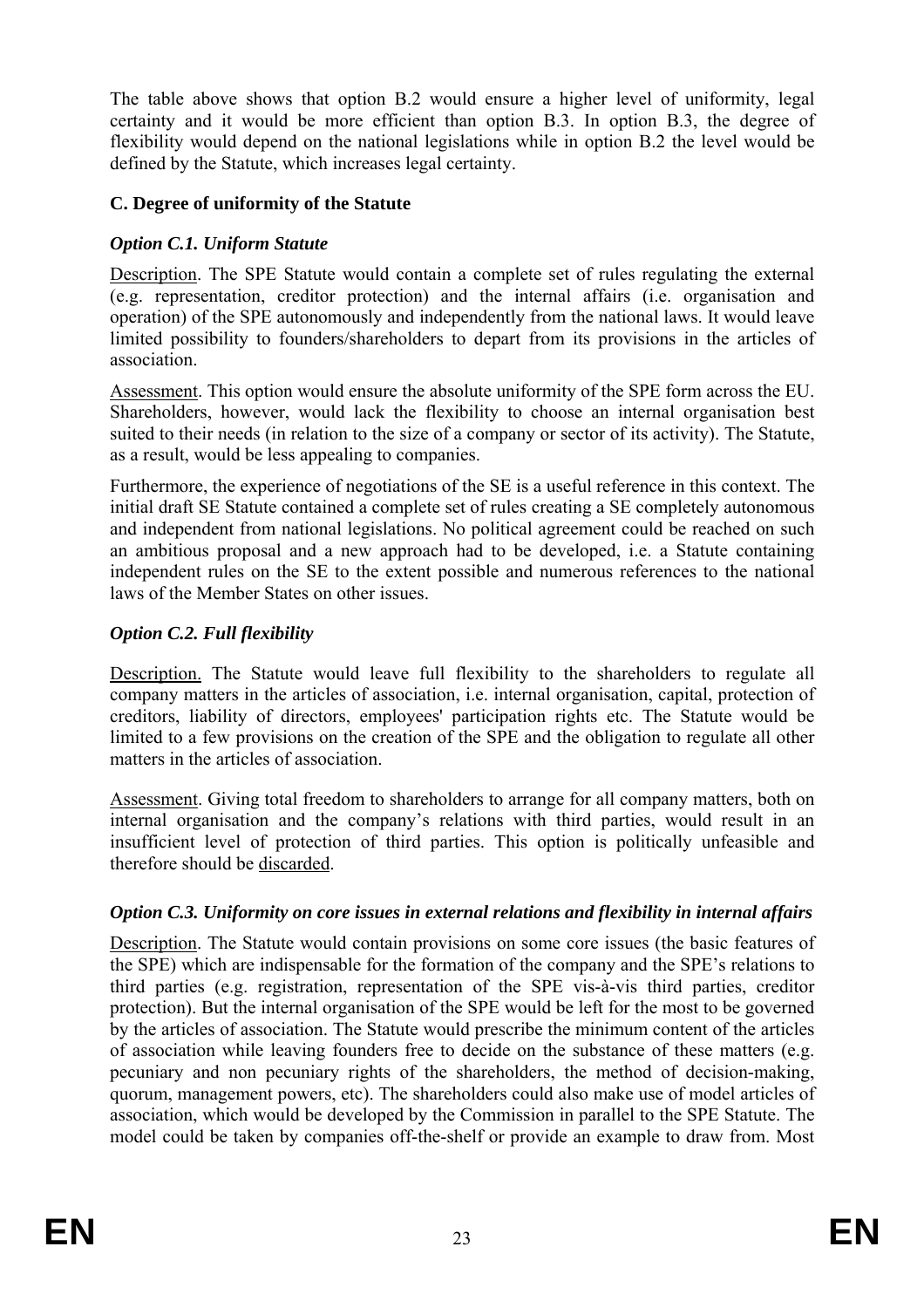importantly, the Statute and the matters forming part of the minimum content of the articles as prescribed by the Statute would take precedence over national law.

Assessment. This SPE model would give company members more flexibility than Option C.1. The SPE would be uniform throughout the EU as regards its main characteristics (e.g. limited liability of the shareholders, share capital, contributions, name of the company) and matters which have an impact on the interests of third parties (e.g. profit distribution, formation, disclosure, creditor and minority shareholder protection). The broad contractual freedom which would apply to other issues not of direct concern to third parties would allow the shareholders to adapt the organisation and operation of the SPE to their business needs. In particular, they would be able to decide on the management structure, the manner in which shareholders' resolutions should be adopted (with the possibility of not having a general meeting), the majority required for the resolutions, etc. It would also allow companies to opt for the same – uniform – internal organisation and the same articles in all subsidiaries set up as SPEs, thus making significant savings on legal advice. The model articles of association could also contribute to substantially reduce the costs of the legal advice and provide added legal certainty. Option C.3 would also offer a very good level of legal certainty, as the SPE would be governed first by the SPE Statute and the matters forming part of the minimum content of the articles as prescribed by the Statute. All other matters would be governed by the national law of the Member State in which the SPE has its registered office. This would guarantee that there is no legal vacuum. At the same time, it would not impose on Member States the burden of introducing specific legislation to address matters not covered by the Statute and the minimum content of the articles. For all matters not covered the SPE Statute and the minimum content of the articles, the SPE would be assimilated to the equivalent national private company form. For example, the Polish authorities could decide that the SPE in Poland would be governed, for all matters not covered by the SPE Statute and the matters forming part of the minimum content of the articles, by the national law applicable to the sp. z.o.o. This also means that the SPE would not lead to any new legal regime or added complexity in the national legislations of Member States but merely offer SMEs an additional legal form, alongside existing national legal forms.

| <b>Option C.1. Uniform</b><br><b>Statute</b>                                                      | Uniformity<br>Very high, with the<br>same set of rules used<br>by every SPE in the<br>EU.                                                                         | Flexibility<br>No flexibility for<br>the founders in<br>designing<br>internal/external<br>company's affairs. | Legal certainty<br>Very high; no<br>references to national<br>law or to the articles<br>of association.                                                                                     | Effectiveness<br>Low. No possibility<br>of adapting the SPE<br>to the needs of<br>different companies<br>Not attractive for<br>businesses.             |
|---------------------------------------------------------------------------------------------------|-------------------------------------------------------------------------------------------------------------------------------------------------------------------|--------------------------------------------------------------------------------------------------------------|---------------------------------------------------------------------------------------------------------------------------------------------------------------------------------------------|--------------------------------------------------------------------------------------------------------------------------------------------------------|
| Option C.3.<br>Uniformity in the<br>external and<br><i>flexibility in the</i><br>internal affairs | $+++$<br>Significant level of<br>uniformity on the<br>content of the Statute<br>and the list of matters<br>to be covered by the<br>Articles (drafting)<br>tasks). | $+$<br>Flexibility left to<br>founders on the<br>internal<br>organisation of a<br>company.                   | $+++$<br>Good because Statute<br>would contain<br>uniform core rules.<br>the list of matters to<br>be covered by the<br>Articles. Limited<br>references to national<br>company legislation. | $^{+}$<br>High. Ensures legal<br>certainty while<br>allowing the<br>shareholders to<br>adapt the Statute to<br>the specific needs<br>of their company. |
|                                                                                                   | $++$                                                                                                                                                              | $++$                                                                                                         | $++$                                                                                                                                                                                        | $+++$                                                                                                                                                  |

*Comparison of the retained options* 

The table shows that option C.1 would ensure more uniformity and legal certainty than option C.3 though its lack of flexibility risks making the SPE unattractive to businesses. Option C.3 offers a better balance between uniformity and flexibility without compromising legal certainty.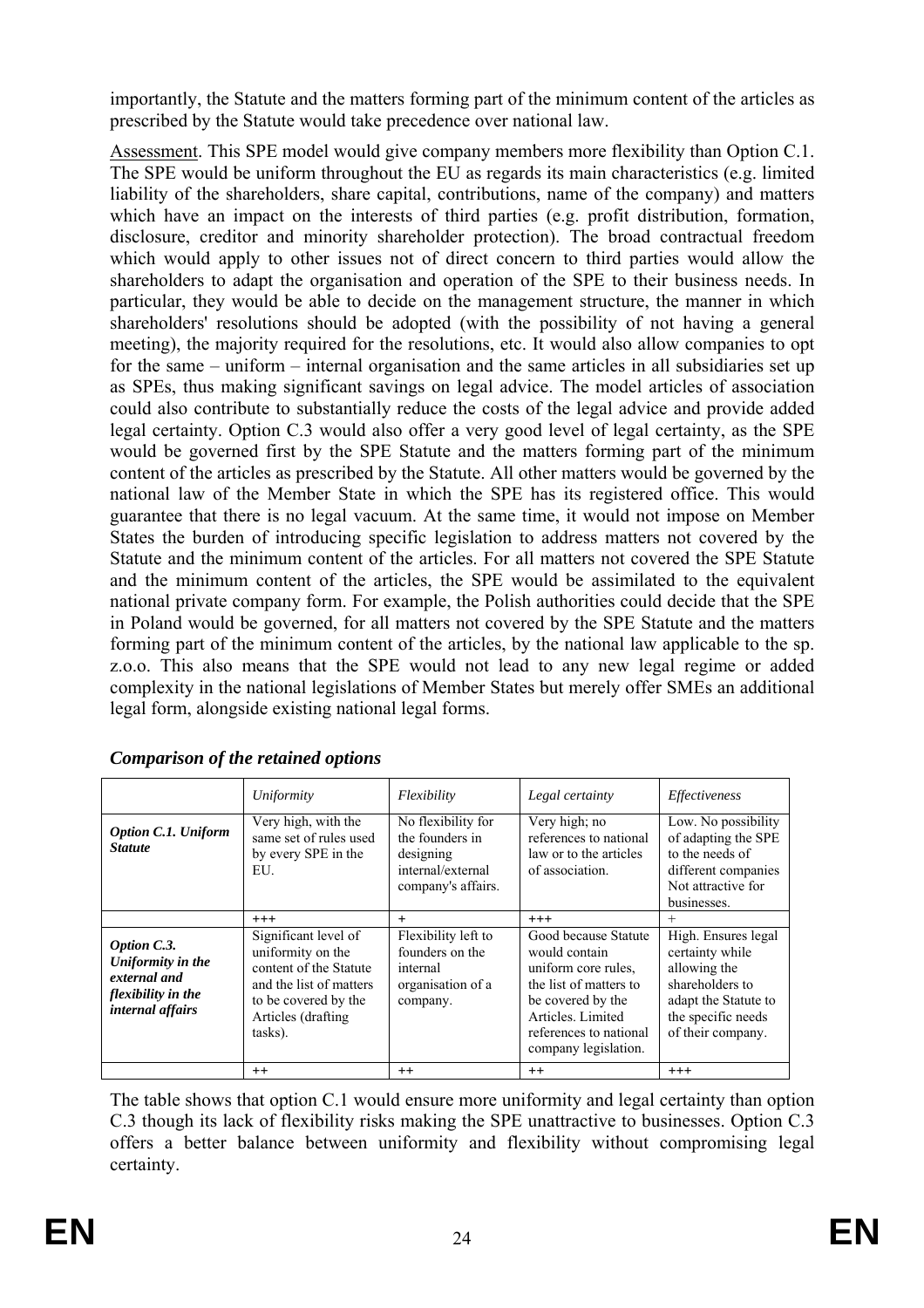### **D. Cross-border dimension**

## *Option D.1: No cross-border dimension*

Description. The SPE may be set up by any legal or natural person(s) in any Member State.

Assessment. This option would make the SPE widely available as it would allow any natural person or legal entity to set up a SPE, irrespective of any cross-border presence or activity. The impact of a SPE open to domestic and cross-border businesses alike would be greater as more companies could use the SPE form. As a company form which leaves shareholders free to choose the internal organisation best suited to their needs, the SPE should be attractive in a purely domestic context. Of course, founders of domestic businesses with no ambition to expand abroad (e.g. small retail businesses), might still prefer opting for national company forms with which they may be more familiar. However, founders of other businesses, which do not exclude expanding abroad at a later stage, may find it attractive to opt for the SPE company form from the outset. This would allow them to expand abroad using the SPE form, i.e., with the same internal organisation and the same articles. This option would also offer a wider choice of legal forms for SMEs and foster competition between the SPE and national company forms. It could put pressure on Member States to make their laws more attractive for entrepreneurs. On the other hand, this may make these Member States more reluctant to accept such a Statute.

It may be argued, however, that making the SPE accessible also to companies with no crossborder dimension is not fully in line with the subsidiarity principle. However, such availability of the SPE would make it much easier for companies to expand on a cross-border basis, as companies set up as SPEs could expand in the Single Market using the same company form (the SPE). This would make cross-border expansion easier. This also means that SMEs would enjoy the benefits of the SPE (cost savings, uniformity, flexibility) as they set up their first subsidiary or joint venture in another Member State.

## *Option D.2: Cross-border dimension*

Description. The SPE may be set up by any legal or natural person(s) in any Member State provided there is a cross-border element (e.g. shareholders from at least two different Member States or, or evidence of cross-border activity).

Assessment. Serious consideration was given to this option. A cross-border requirement would mean that the SPE, like the SE, is strictly focused on cross-border activity. Such a cross-border element would appear consistent with the objective of helping SMEs to expand cross-border and make a better use of the possibilities of the Single Market. The need for EU intervention might also raise fewer questions with regard to the subsidiarity principle. The SPE would also not come in direct competition with national company forms and, as a result, it might be less criticised. However, on a closer look, the absence of a cross-border requirement actually makes the SPE more 'Single Market' friendly, rather than the contrary. The absence of any such requirement would enable company founders to set up their business as a SPE at home. This means that they could later set up subsidiaries in other Member States also formed as SPEs, with the same internal organisation and the same articles of association. This, of itself, would make cross-border expansion in the Single Market significantly easier and cheaper. Furthermore, cross-border requirements in the form of shareholders from different Member States are purely formal and can be easily circumvented. Other cross-border requirements, such as the evidence of a cross-border activity, would require constant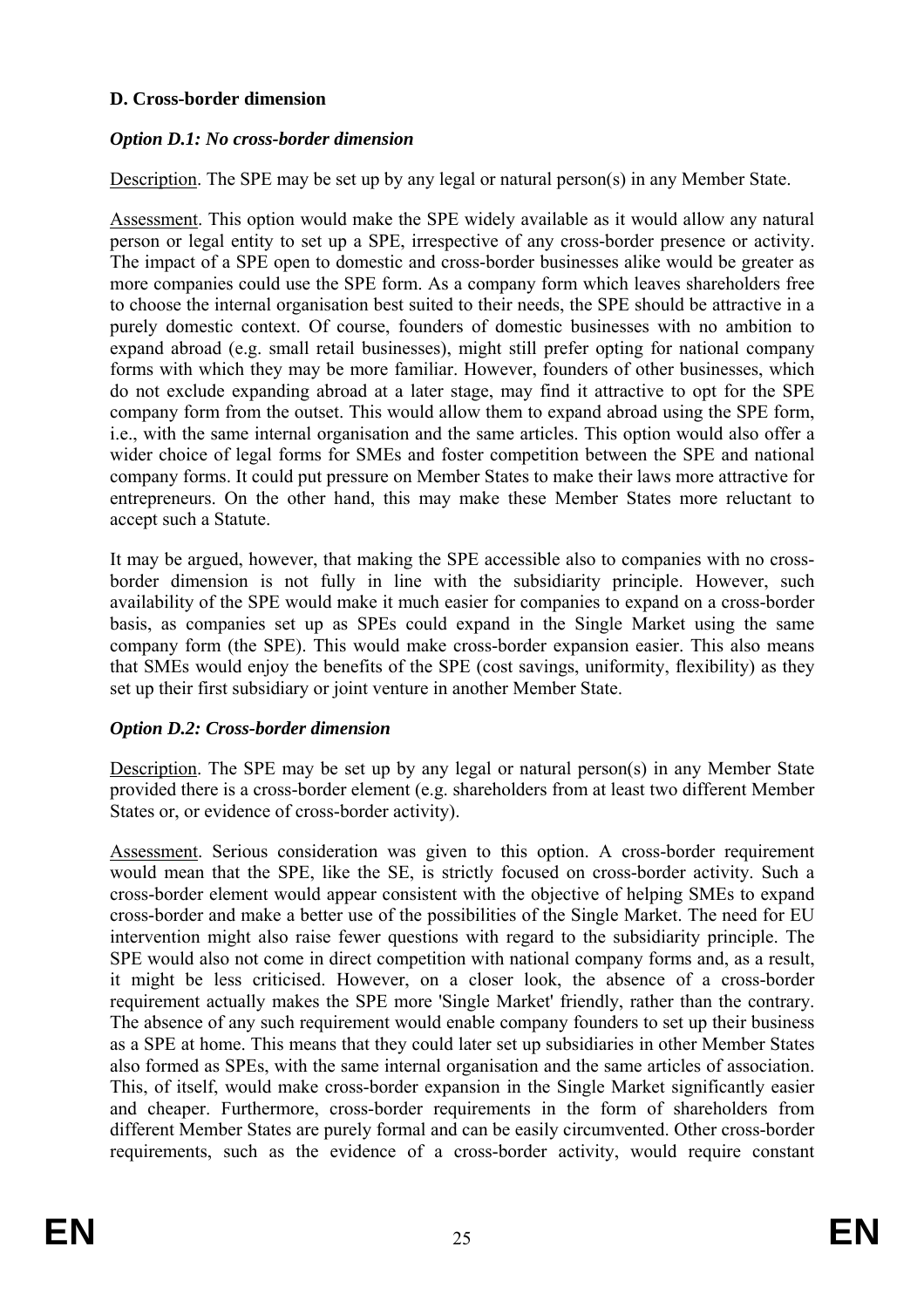monitoring on the part of Member States to ensure than every SPE meets the requirement on an on-going basis. Not only would this impose significant administrative costs on Member States, but it would also expose SPEs to a heavy reporting burden which would be inconsistent with the global policy objective of making the Single Market more approachable to SMEs.

|                                           | Legal certainty                                                                                   | Effectiveness                                                                                                                   | Political acceptability                                                                                                   |
|-------------------------------------------|---------------------------------------------------------------------------------------------------|---------------------------------------------------------------------------------------------------------------------------------|---------------------------------------------------------------------------------------------------------------------------|
| Option D.1: No cross-<br>border dimension | High. No need to examine and<br>monitor the cross-border element<br>by the registering authority. | Greater choice of legal<br>forms. Pressure on Member<br>States to introduce more<br>business-friendly corporate<br>legislation. | May be opposed by some<br>MS as it would create direct<br>competition between the<br>national legal forms and the<br>SPE. |
|                                           | $+++$                                                                                             | $+++$                                                                                                                           |                                                                                                                           |
| Option D.2: Cross-                        | On-going control that the cross-                                                                  | Limited to companies with                                                                                                       | Focus on cross-border                                                                                                     |
| border dimension                          | border requirement continues to be                                                                | cross-border activity. Limited                                                                                                  | activity; more directly                                                                                                   |
|                                           | met during the life of the SPE                                                                    | competition between national                                                                                                    | linked to the completion of                                                                                               |
|                                           | would be cumbersome and costly                                                                    | legal forms and the SPE.                                                                                                        | the Single Market; more                                                                                                   |
|                                           | for MS                                                                                            |                                                                                                                                 | easily accepted by MS.                                                                                                    |
|                                           | $\pm$                                                                                             | ┿                                                                                                                               | $^{++}$                                                                                                                   |

#### *Comparison of the retained options*

The table shows that the lack of requirement for a cross-border element has very positive impact both on legal certainty and the effectiveness of the legislation, compared to Option C.2. The only drawback is that Member States may find option C.1 challenging as their national private companies forms will face the direct competition of the SPE. On the whole, therefore, preference is given to a SPE without any cross-border requirement.

## **E. The company's seat and its transfer**

### *Option E.1: Inseparability of the registered office and the principal place of business*

Description. The registered office and the principal place of business of an SPE would have to be in the same Member State. The transfer of the registered office to another country would, therefore, require the simultaneous transfer of the principal place of business.

Assessment. The SE Regulation applies this principle. However, this approach is not in line with the recent case law of the Court of Justice, which allows company having its registered office in a Member State to have its principal place of business in another Member State. This option, therefore, should be discarded.

#### *Option E.2: Separation of the registered office and the principal place of business*

Description. The registered office and the principal place of business of an SPE would not have to be in the same Member State. The transfer of the registered office to another country would, therefore, not require the simultaneous transfer of the principal place of business. Such a freedom would confirm the recent case law of the European Court of Justice.

Assessment. This approach would facilitate the exercise of the freedom of establishment for the SPE based on a uniform, simple and easily applicable principle, i.e., that a company may locate its registered office and its headquarters in different Member States as well as move the registered office and/or the principal place of business to another Member State. At present, companies cannot transfer their registered office to another Member State without first winding up their business in their home Member State and then setting a new company business in their host Member State, which triggers a heavy tax burden. The only way for a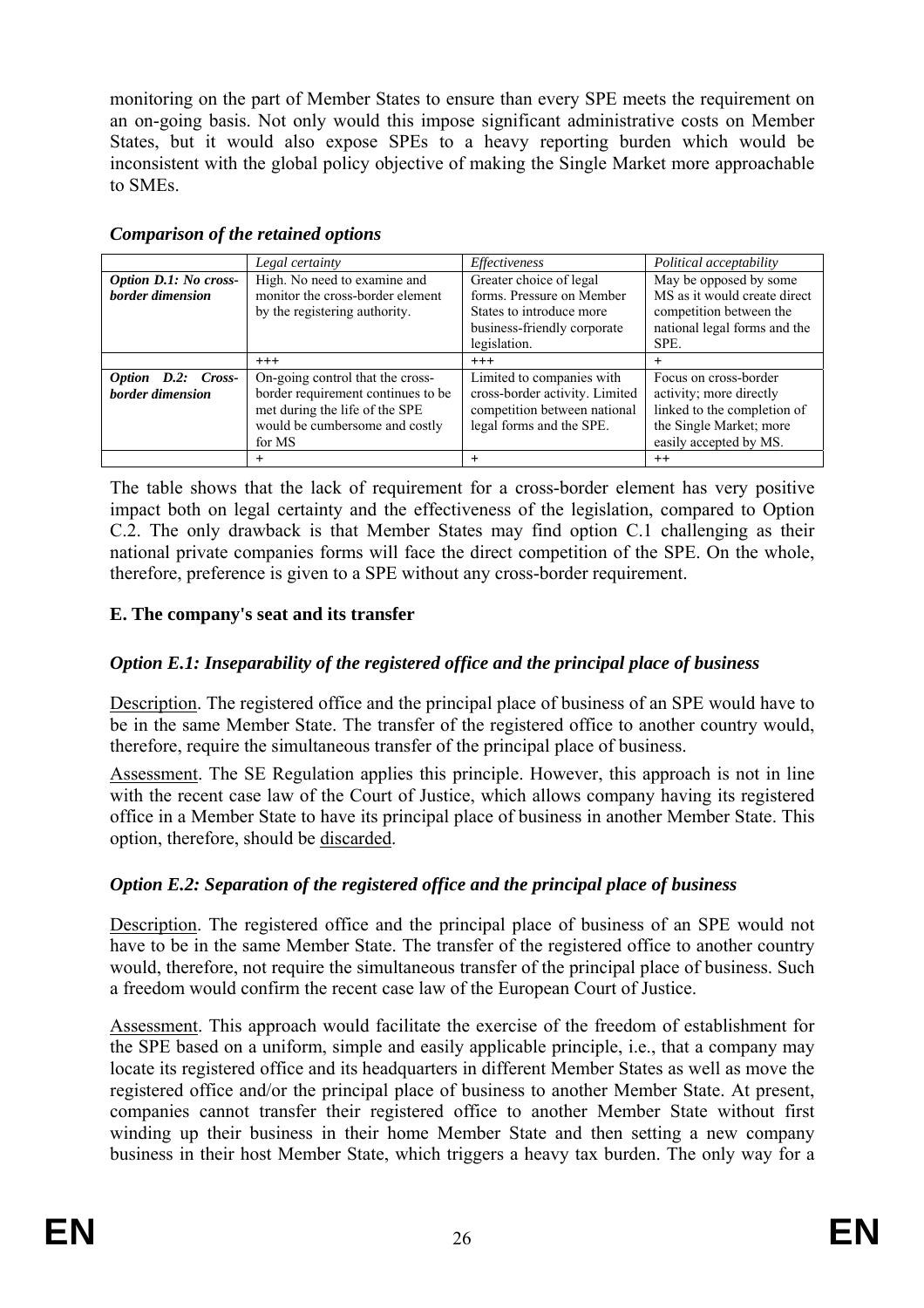company to transfer its registered office to another Member State is to create a company abroad and be taken over by that company. The takeover would qualify as a cross-border merger falling within the scope of Directive 2005/56/EC. This, however, is perceived as being unduly cumbersome.

The change of the registered office triggers the change of the national company legislation applicable to the SPE. One may argue that this may give rise to forum shopping and a race to lighter regulatory environments which are less protective of shareholders, creditors and employees. The risk of extensive forum shopping, however, may be overstated. According to a study conducted for the European Corporate Governance Institute,<sup>39</sup> the number of private limited companies from all Member States incorporating in the UK per year increased by 560% after the Centros judgement of the ECJ in 1997. The main rationale for the creation of those companies in the UK was ease of registration and low costs. A sufficiently uniform SPE Statute means that the cost of setting up a SPE will be approximately the same throughout the EU, thus making forum shopping less attractive Furthermore, company law is not the only legislation that applies to companies. Numerous other national legislations apply to companies such as labour, commercial or environmental legislation. These legislations usually apply to businesses located on the national territory. For example, the Danish factory of a Danish company will remain subject to Danish environmental legislation, even if the company transfers its registered office to another Member State.

The effectiveness of the transfer of the SPE's registered office would much depend on whether it is tax neutral. The (tax) Merger Directive<sup> $\overline{40}$ </sup> provides that the transfer of registered office of an SE or SCE from a home Member State to a host Member State does not result in any taxation of the unrealised capital gains on the assets which remain effectively connected with a permanent establishment of the SE or SCE in the home Member State (article 10b). There are diverging views as to whether this provision strictly and only applies to the SE and SCE or whether, following the case law of the  $ECJ<sub>1</sub><sup>41</sup>$  it would apply mutatis mutandis to other types of companies. To ensure absolute clarity, the rules of the (tax) Merger Directive should be amended to cover the transfer of the registered office of the SPE and therefore ensure that the transfer is tax neutral.

This option ensures legal certainty by introducing an easily determinable and uniform principle on the applicable company law, i.e. the law of the company's place of incorporation.

## *Option E.3: Determination of an applicable rule by the law of the Member State of registration*

Description. The Statute would not contain any provisions on the SPE's seat and leave it to conflict of laws to determine the applicable law in the light of the recent case law of the European Court of Justice. Accordingly, some Member States would require the registered office and the principal place of business of the company to be in the same country ("real seat" principle)<sup>42</sup>, while others would allow the SPE the registered office and headquarters in different countries ("incorporation principle"). As regards the transfer of the registered office,

<sup>39</sup> M. Becht, C. Mayer, H.F. Wagner (2006). Where do firms incorporate?, Working paper no. 70/2006.

<sup>40</sup> Directive 90/435/EEC of 23 July 1990 on the common system of taxation applicable to mergers, divisions, transfers of assets and exchanges of shares concerning companies of different Members States, amended by Council Directive 2005/19 /EC of 17 February2005 90/434/EEC as amended by Council Directive 2005/19/EC of 17.2.2005

<sup>41</sup> C-9/02, de Lasteyrie, 11 March 2004, O.J. [2004] C 94/6

<sup>42</sup> According to the principle of "the real seat" a company is governed by the law of the country where its headquarters or principle place of business. The following Member States apply it: BE, DE, ES, FR, LU, PT, EL, LT, PL, EE, NO, AT, SL, LV.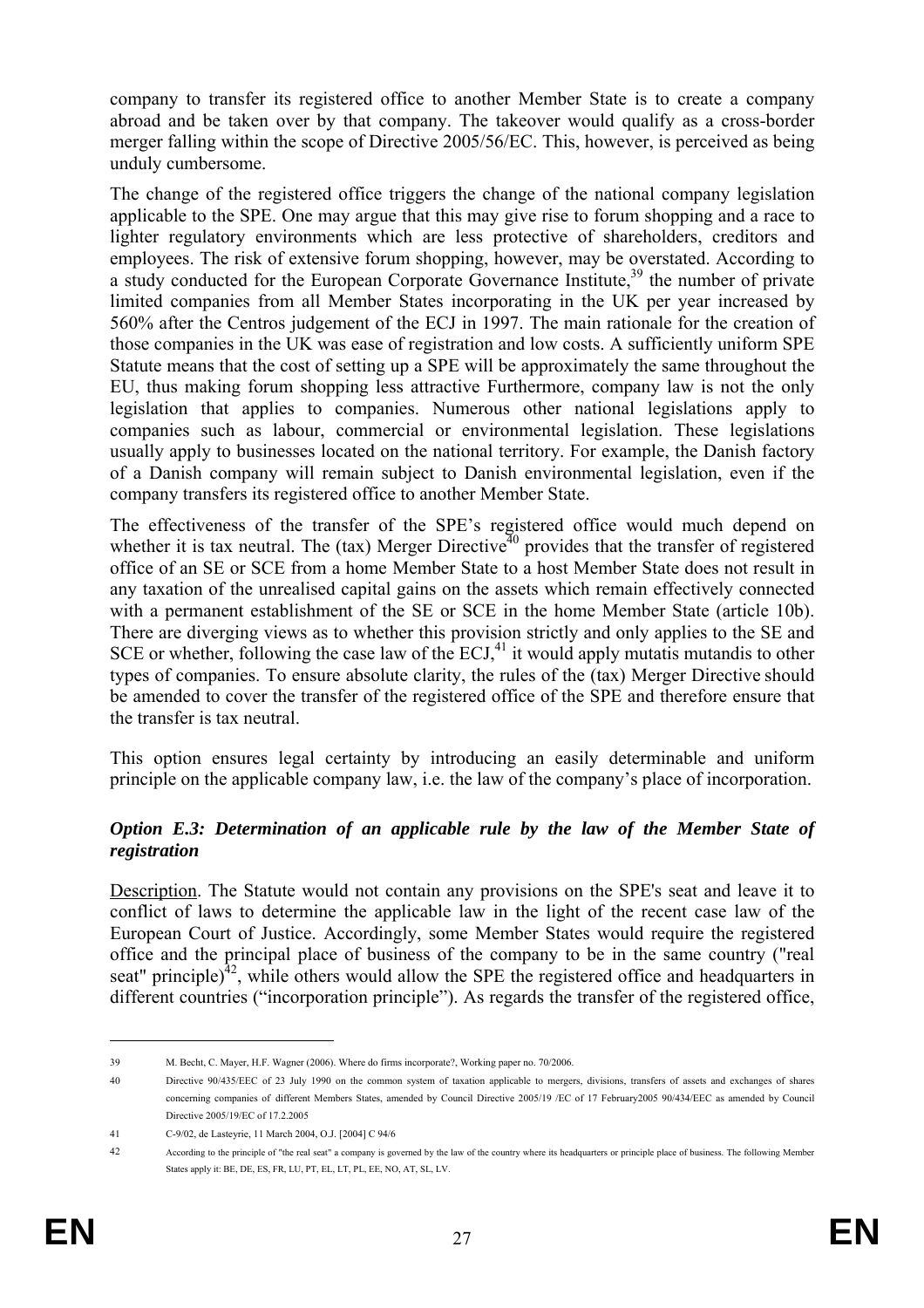the Member States applying the real seat principle could require that the SPE moving its registered office from/to their jurisdiction transfers its real seat/principal place of business as well. Companies moving from/to the incorporation state could relocate their registered office alone.

Assessment. This approach would give companies less flexibility and legal certainty in both at the stage of the formation and later, when they wish to transfer their registered office. The SPE's right to move its registered office without simultaneous transfer of the principal place of business would depend on the principle (incorporation or real seat) applied by the Member State of destination. This option would limit the effectiveness of the instrument and create legal uncertainty with regard to the applicable law. In addition, this approach would be conflicting with the objective to ensure the uniformity of the SPE Statute in all Member States.

In this context the recent developments in some Member States are worth noting. Further to the recent case law of the Court, some Member States applying the real seat principle have introduced (Hungary)<sup>43</sup> or are considering to opt<sup>44</sup> for the incorporation principle (Germany).

|                                                                                                                         | Uniformity                                                                  | Flexibility                                                                    | Legal certainty                                                                                                           | Effectiveness                                                                                                         | Political<br>acceptability                                                                                                                     |
|-------------------------------------------------------------------------------------------------------------------------|-----------------------------------------------------------------------------|--------------------------------------------------------------------------------|---------------------------------------------------------------------------------------------------------------------------|-----------------------------------------------------------------------------------------------------------------------|------------------------------------------------------------------------------------------------------------------------------------------------|
| <b>Option E.2:</b><br>Separation of the<br>registered office<br>$(RO)$ and the<br>principal place of<br>business $(HO)$ | High. Same<br>principle<br>applying to all<br><b>SPEs</b> across<br>the EU. | High. Full<br>freedom to<br>choose the<br>location of the<br>HO and the<br>RO. | Sufficient, as the<br>same principle<br>would apply in all<br>MS. Applicable<br>$law = law of the$<br>MS of registration. | Flexibility in the<br>allocation of a<br>company's business.<br>Some regulatory<br>competition between<br>MS laws.    | Good, because<br>solution limited to<br>the SPE, but<br>possible<br>opposition of MS<br>requiring RO and<br>HO to be located<br>in the same MS |
|                                                                                                                         | $^{++}$                                                                     | $+++$                                                                          | $++$                                                                                                                      | $+++$                                                                                                                 | $^{++}$                                                                                                                                        |
| <b>Option E.3:</b><br>Determination of an<br>applicable rule by<br>the law of the MS of<br>registration                 | None as<br>national law<br>would apply.                                     | Dependent on<br>the rules<br>applied by<br>MS.                                 | The applicable law<br>would depend on<br>the law of the<br>country of<br>registration. No<br>uniform principle.           | No added value to<br>the present situation<br>where companies<br>encounter obstacles<br>when moving to<br>another MS. | More easily<br>accepted by MS as<br>national law rules<br>would apply with<br>respect to the<br>SPE's seat.                                    |
|                                                                                                                         |                                                                             |                                                                                |                                                                                                                           |                                                                                                                       | $+++$                                                                                                                                          |

#### *Comparison of the retained options*

The table clearly indicates that option E.2 would be favourable in terms of uniformity, flexibility, legal certainty and effectiveness, even though it may be less acceptable to some Member States that still apply the real seat principle.

<sup>43</sup> Act L+I of 2007, entered into force on 1 September 2007.

<sup>44</sup> The press communication of the German Ministry of Justice (BMJ) on the reform (available at[: http://www.bmj.bund.de/. T](http://www.bmj.bund.de/)he motive for this change was to give German companies the same flexibility as the companies from other Member States enjoy, i.e. using their national form (e.g. GmbH) to conduct their business outside the national territory.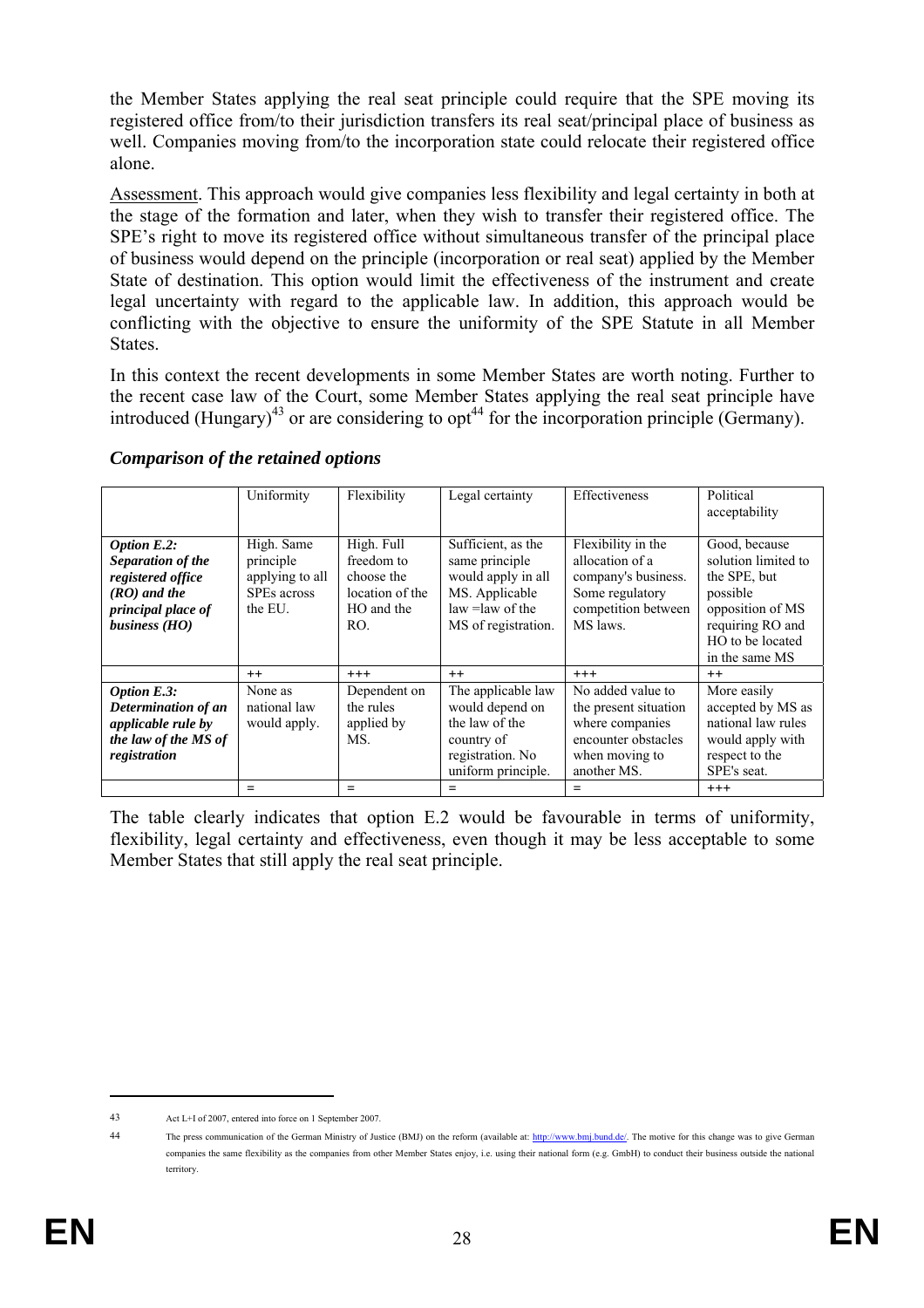# **F. Capital regime**

## *Option F.1: Minimum capital based on the average existing in the "Old member States" (EU-15)*

Description: The SPE would be subject to a minimum capital requirement set at the level of the average minimum capital in the EU-15, i.e.,  $\epsilon$ 10,000 or  $\epsilon$ 12,000.

Assessment: Minimum capital used to be considered as providing essential protection to creditors. This, however, is now largely challenged. Creditors usually insist on other means of protection. Banks, for example, will usually require another form of security, be it a personal guarantee, a mortgage or other form of security. Yet, it could be argued that a minimum capital requirement would have the effect of a seriousness test and discourage abusive company creations. However, a level as high as  $\epsilon$ 10,000 or  $\epsilon$ 12,000 would be comparatively very high for entrepreneurs of the EU-12, and make the SPE much less accessible to them than to entrepreneurs of the EU-15, which, as a matter of policy, is unacceptable. This option, therefore, should be discarded.

### *Option F.2: Minimum capital based on the average existing in the "New Member States" (EU-12)*

Description: The SPE would be subject to a minimum capital requirement set at the level of the average minimum capital in the EU-12, i.e.,  $\epsilon$ 5,000.

Assessment: With a lower minimum capital requirement, the SPE would be accessible to EU entrepreneurs of all Member States, though the differences in standards of living mean that, in relative terms, the SPE would remain, as a matter of fact, less accessible to entrepreneurs of the EU-12 than to those from the EU-15. The real question here is that of the added value of such a minimum mandatory capital level. Even less than Option F.1, this option would not afford creditors any protection. A low level of minimum capital also would probably not prove sufficiently deterrent to prevent abusive company creations. Furthermore, like Option F.1, it would ignore the fact that SMEs have different actual capital requirements depending on the nature of their activity.

## *Option F.3: Minimum capital of €1*

Description: The SPE would be subject to a minimum capital requirement of  $\epsilon$ 1.

Assessment: This option would align the SPE with private limited liability company forms in the UK, France, Ireland and Cyprus and would be in line with the current trend at national level to suppress minimum capital requirements.45 It would also take stock of the growing consensus that creditors do not rely in practice on minimum capital requirements for protection. It would also significantly contribute to making of the SPE a truly flexible form which entrepreneurs can adapt to their exact needs. It would also make the SPE equally accessible to the entrepreneurs of the EU-12 and of the EU-15.

## *Comparison of the retained options*

| - 27<br>-----<br>$\cdot$<br>nr<br>IX. | $\sim$ $\sim$ $\sim$<br>T <sub>1</sub><br>.<br>$\cdot$ . $\mapsto$ | $A^{\alpha}$<br>$\alpha$ art<br>. . | $F^{\alpha}$<br>eness | $\mathbf{r}$<br>$\mathbf{v}$<br>utica |
|---------------------------------------|--------------------------------------------------------------------|-------------------------------------|-----------------------|---------------------------------------|
|                                       |                                                                    |                                     |                       |                                       |

45 France is considering the suppression of the minimum capital requirement for the SAS. The Netherlands are considering the same measure for the B.V.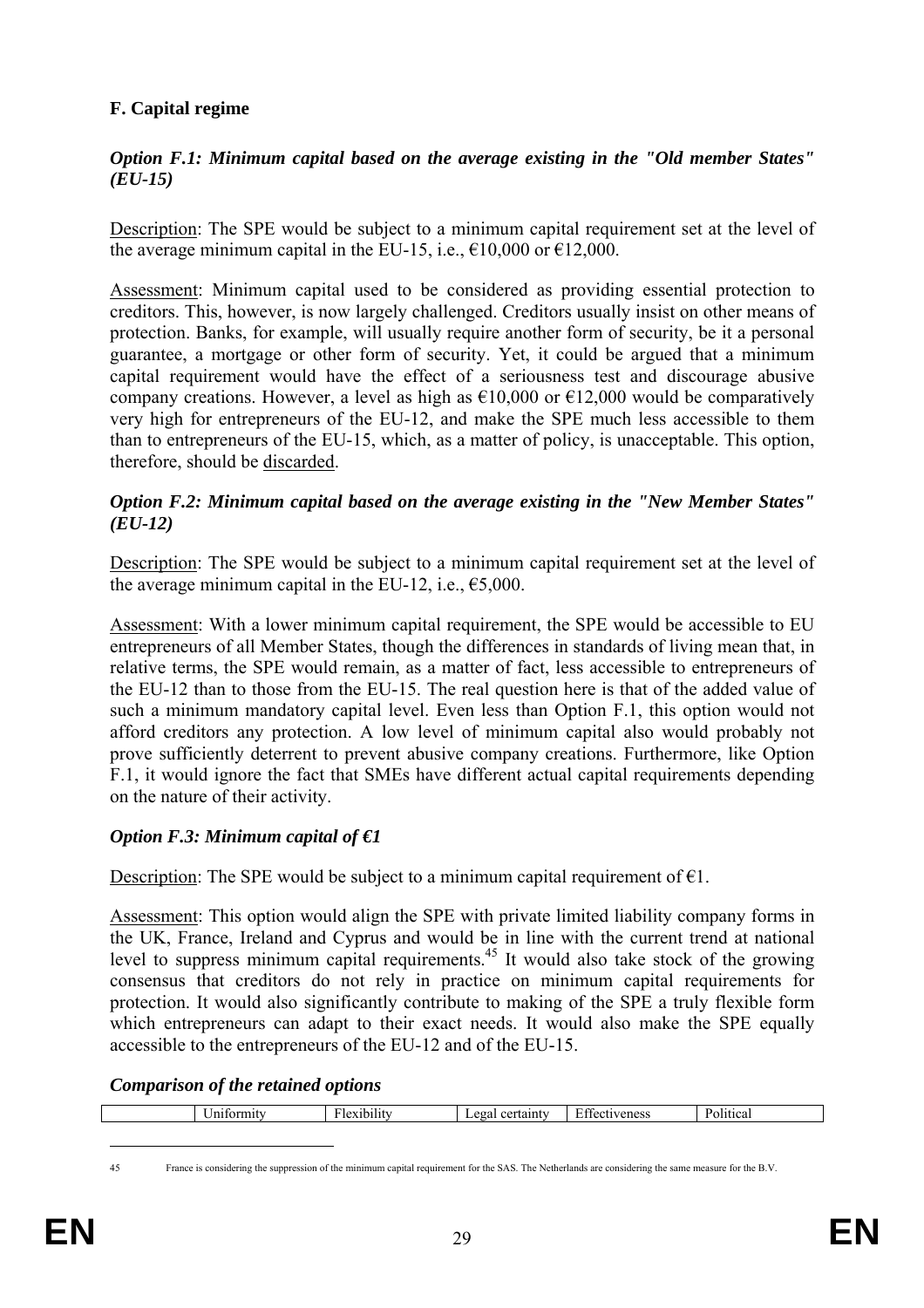| <b>Option F.2:</b><br><b>Minimum</b><br>capital at<br>level of EU-<br>12 average | Neutral, as founders<br>would put up<br>whichever capital<br>above the minimum<br>threshold as is<br>required for the<br>launch of the SPE's<br>activities are. | Low, as founders<br>would have to put<br>up at least the<br>minimum capital,<br>no matter what the<br>actual capital needs<br>for the launch of the<br>SPE's activities are. | Neutral, as a<br>minimum<br>capital<br>requirement has<br>no impact on<br>legal certainty. | Low, as it would<br>not protect creditors<br>while imposing on<br>SPE founders a<br>stringent and rigid<br>requirement.     | acceptability<br>High as most MS<br>still impose<br>minimum capital<br>requirements.                       |
|----------------------------------------------------------------------------------|-----------------------------------------------------------------------------------------------------------------------------------------------------------------|------------------------------------------------------------------------------------------------------------------------------------------------------------------------------|--------------------------------------------------------------------------------------------|-----------------------------------------------------------------------------------------------------------------------------|------------------------------------------------------------------------------------------------------------|
|                                                                                  |                                                                                                                                                                 |                                                                                                                                                                              | $=$                                                                                        |                                                                                                                             | $^{++}$                                                                                                    |
| <b>Option F.3:</b><br><b>Minimum</b><br>capital of $\in I$                       | Neutral as founders<br>would put up<br>whichever capital<br>as is required for<br>the launch of the<br>SPE's activities are.                                    | High, as founders<br>would put up the<br>exact amount of<br>capital they need<br>for the launch of the<br>SPE's activities.                                                  | Neutral, as a<br>level of capital<br>has no impact<br>on legal<br>certainty.               | High, as founders<br>would put up the<br>exact amount of<br>capital they need<br>for the launch of<br>the SPE's activities. | Lower than option<br>F.2, as only a<br>minority of MS<br>have such low<br>minimum capital<br>requirements. |
|                                                                                  |                                                                                                                                                                 | $^{++}$                                                                                                                                                                      |                                                                                            | $^{++}$                                                                                                                     | $^{+}$                                                                                                     |

The table indicates that Option F.3 is to be preferred to Option F.2 as being more effective and making it possible for SPE founder to put up the exact amount of capital needed to launch the activities of the SPE. This said, Option F.3 may appear less familiar to Member States than Option F.2.

## **G. Distributions to shareholders**

#### *Option G.1: Simplified Second Company Law Directive regime*

Description. The SPE Regulation could take over certain core provisions of the Second Company law Directive on the capital of public limited companies, as are adapted to the specific needs of private companies and are deemed to be necessary for the protection of creditors and shareholders. These provisions would include the rules on distribution limits (e.g. the balance sheet test which prohibits distributions as a result of which liabilities would exceed assets), specific creditor protection measures in case of capital reduction, and provisions on capital increase and share redemption. There would be mandatory rules in the SPE Statute (unlike the Second Directive which provides them as a minimum and allows Member States to introduce more stringent requirements). Other provisions unduly cumbersome for SMEs, e.g. expert evaluation of contributions in kind, would be left out.

Assessment. This option would expose SMEs to unnecessary burdens. In addition to making the distribution of dividends conditional on the existence of a positive balance-sheet (assets exceeding liabilities) after dividend distribution, it would also make the capital reduction subject to the preliminary approval of the shareholders' meeting and would also impose specific creditor protection rules on the SPE, which are unduly cumbersome for small businesses. It would also unnecessarily limit shareholders' freedom in the decision-making and would reduce the flexibility of the SPE.

#### *Option G.2: Balance-sheet test*

Description. The SPE Statute would contain fewer provisions on the capital regime than in Option G.1. Like Option G.1, it would require a balance-sheet test along the model of the Second Company Law Directive, but this test would apply before any distribution including share redemptions, acquisition of own shares and dividend distribution. The articles of association could require non-distributable legal or statutory reserves if the shareholders find it necessary. Also, the shareholders would be free to introduce a liquidity test in the articles of association in addition to the balance-sheet test required by law, to ensure that no distribution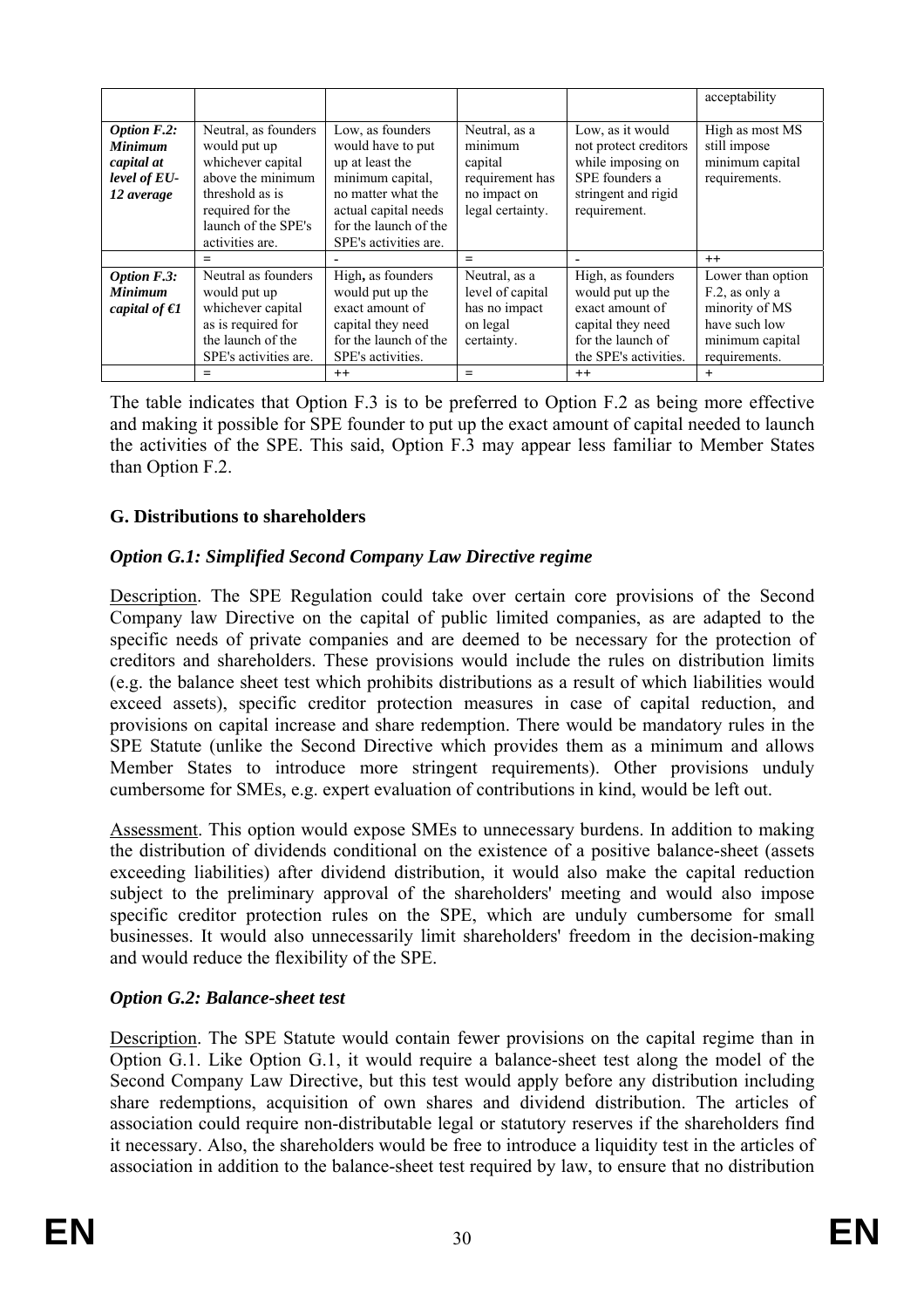is made unless the SPE remains able to pay its debts when these become due. The SPE Statute would also prescribe that the most important decisions in relation to the company's capital (e.g. capital increase or reduction) have to be taken by the shareholders.

Assessment. Founders would have more flexibility in designing the SPE's capital regime than in option E.1. The same test, the balance-sheet test, would have to be satisfied before any kind of transfer of the SPE's assets to the shareholders. The model articles of association to be elaborated by the Commission could encourage using an additional liquidity test that is not yet common in the Member States but could increase the shareholders and creditors security. This option would also give shareholders freedom to determine the rules on capital increase and reduction and share redemption. SPEs would also be able to adopt flexible rules on own shares, capital increase and, with some limitations, on capital reduction.

## *Option G.3: Solvency test*

Description. The Statute would contain the same provisions as in option G.2, with the difference that at every distribution the SPEs would have to satisfy a solvency test instead of a mere balance-sheet test. A solvency test would combine a balance sheet test and a liquidity test. For example, as is the case in New Zealand, the board, in order to make a lawful distribution, would have to satisfy itself that (1) the company must remain able to pay its debts as they fall due and (2) the value of the company's assets must exceed the value of its liabilities, including contingent liabilities. This option would require a statement by the directors of the SPE confirming that the above conditions are met at the time of the distribution.

Assessment. This option would give the same flexibility to the founders as option G.2 in designing the SPE's capital regime. In relation to distribution limits, it would also be consistent, because the same test would apply on the occasion of every distribution. A twofold cumulative test may even ensure more security for shareholders and creditors than a pure balance-sheet test as it does not only take into account the net assets of the company but also its prospects for the future. On the down side, measuring the future liquidity of a company is a very burdensome and expensive requirement for small companies. Also, potential directors' liability may influence the management of the company in both positive and negative ways. Lastly, most entrepreneurs are unfamiliar with such a test which only exists in a few Member States (e.g. UK, NL, HU).

Regarding start-up capital and the other elements of the capital regime, the same assessment applies as in option G.2.

|                                                                                                          | Uniformity                                                         | Flexibility                                                                                                                   | Legal certainty                                          | <i>Effectiveness</i>                                         | Political<br>acceptability                                                             |
|----------------------------------------------------------------------------------------------------------|--------------------------------------------------------------------|-------------------------------------------------------------------------------------------------------------------------------|----------------------------------------------------------|--------------------------------------------------------------|----------------------------------------------------------------------------------------|
| <b>Option G.1:</b><br><b>Simplified</b><br><b>Second</b><br>Company<br>Law<br><b>Directive</b><br>regime | High, since all<br>SPEs would<br>apply the same<br>capital regime. | No flexibility on the<br>terms of share<br>redemption and<br>increase/reduction of<br>capital, minimum<br>capital requirement | SPEs would apply<br>the same<br>provisions in all<br>MS. | Too rigid system<br>to be attractive for<br>SME <sub>s</sub> | Rules designed for<br>public companies<br>and considered by<br>some MS as<br>outdated. |
|                                                                                                          | $+++$                                                              | $^{+}$                                                                                                                        | $^{+++}$                                                 | $\pm$                                                        |                                                                                        |
| <b>Option G.2:</b><br><b>Balance-</b>                                                                    | Lower level of<br>uniformity than                                  | Flexibility on the<br>terms of share                                                                                          | Common<br>provisions on                                  | More flexibility<br>but mandatory                            | A known system<br>of distribution and                                                  |

## *Comparison of the options*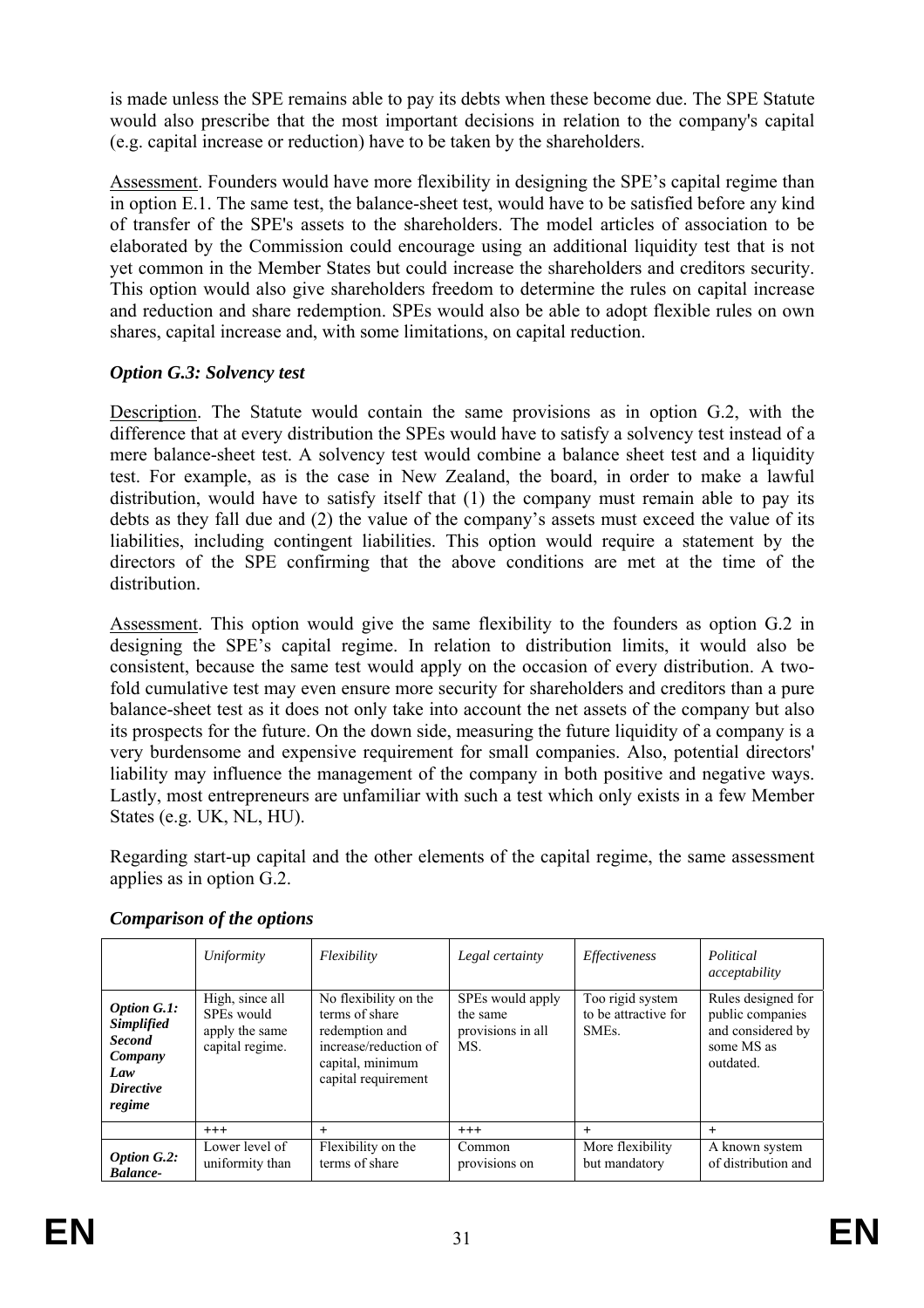| sheet test                          | E.1. Common<br>provisions would<br>apply only to<br>distributions.                                              | redemption and<br>increase/reduction of<br>capital, minimum<br>capital, etc.<br>Important restrictions<br>only on distributions.                                                                           | some elements of<br>the capital regime,<br>freedom left to the<br>shareholders on<br>other matters.                                       | provisions on<br>distributions.                                                                                                                                | freedom to the<br>shareholders on<br>other matters. May<br>be questioned by<br>some MS.            |
|-------------------------------------|-----------------------------------------------------------------------------------------------------------------|------------------------------------------------------------------------------------------------------------------------------------------------------------------------------------------------------------|-------------------------------------------------------------------------------------------------------------------------------------------|----------------------------------------------------------------------------------------------------------------------------------------------------------------|----------------------------------------------------------------------------------------------------|
| <b>Option G.3:</b><br>Solvency test | $++$<br>Lower level of<br>uniformity than<br>E.1. Common<br>provisions would<br>apply only to<br>distributions. | $^{++}$<br>Flexibility with<br>regard to terms of<br>share redemption and<br>increase/reduction of<br>capital, minimum<br>capital, etc.<br>Important restrictions<br>would only apply to<br>distributions. | $^{++}$<br>Common<br>provisions on<br>some elements of<br>the capital regime,<br>freedom left to the<br>shareholders on<br>other matters. | $+++$<br>More flexibility<br>but mandatory<br>provisions on<br>distributions.<br>Mandatory<br>solvency test may<br>be too burdensome<br>for SME <sub>s</sub> . | $^{++}$<br>A system of<br>distribution that is<br>only known is a<br>few MS and<br>outside the EU. |
|                                     | $++$                                                                                                            | $^{++}$                                                                                                                                                                                                    | $++$                                                                                                                                      | $++$                                                                                                                                                           | $\ddot{}$                                                                                          |

The table shows that limiting the scope of the restrictive provisions to the absolutely necessary and avoiding the introduction of burdensome provisions result in the highest level of effectiveness and may also reach the most political support. Option G.2 also embodies an acceptable compromise between uniformity, flexibility and legal certainty.

### **H. Employee participation**

#### *Option H.1: Rules determined by Statute*

Description. The SPE Statute would contain a completely new, ad hoc, employee participation regime.

Assessment. This would have the advantage of ensuring the uniformity of employee participation rules in all SPEs throughout the EU. As such, it would, therefore, contribute to the uniformity of the SPE Statute and employees of SPEs would be subject to the same regime throughout the EU.

The major disadvantage of this option is that it would reopen the employee participation debate. The SE Statute and of the cross-border mergers directive were stalled for decades until Member States found an agreement on employee participation. Reopening the employee participation debate in the context of the SPE would expose the SPE to an unreasonable political risk. This option, therefore, must be discarded.

#### *Option H.2: National rules of Member States of the place of incorporation of an SPE*

Description. The SPE would be subject to the employee participation rules applying to the similar kind of companies in the Member State in which the SPE is incorporated.

Assessment. By assimilating the SPE to similar national company forms, this option is both simple and legally certain. Although SPE founders creating a SPE ex-novo would, in choosing the Member State in which to incorporate their SPE, de facto also choose the national employee participation regime applicable to their SPE, this would not be a change to today's situation as company founders can set up companies anywhere in the EU regardless of the location of the company's principal place of business.

This option, however, would not address the sensitive situation in which a SPE with employee participation transfers its registered office to a Member State which does not provide for this right. The SPE, as a result, could be a potential vehicle to escape national employee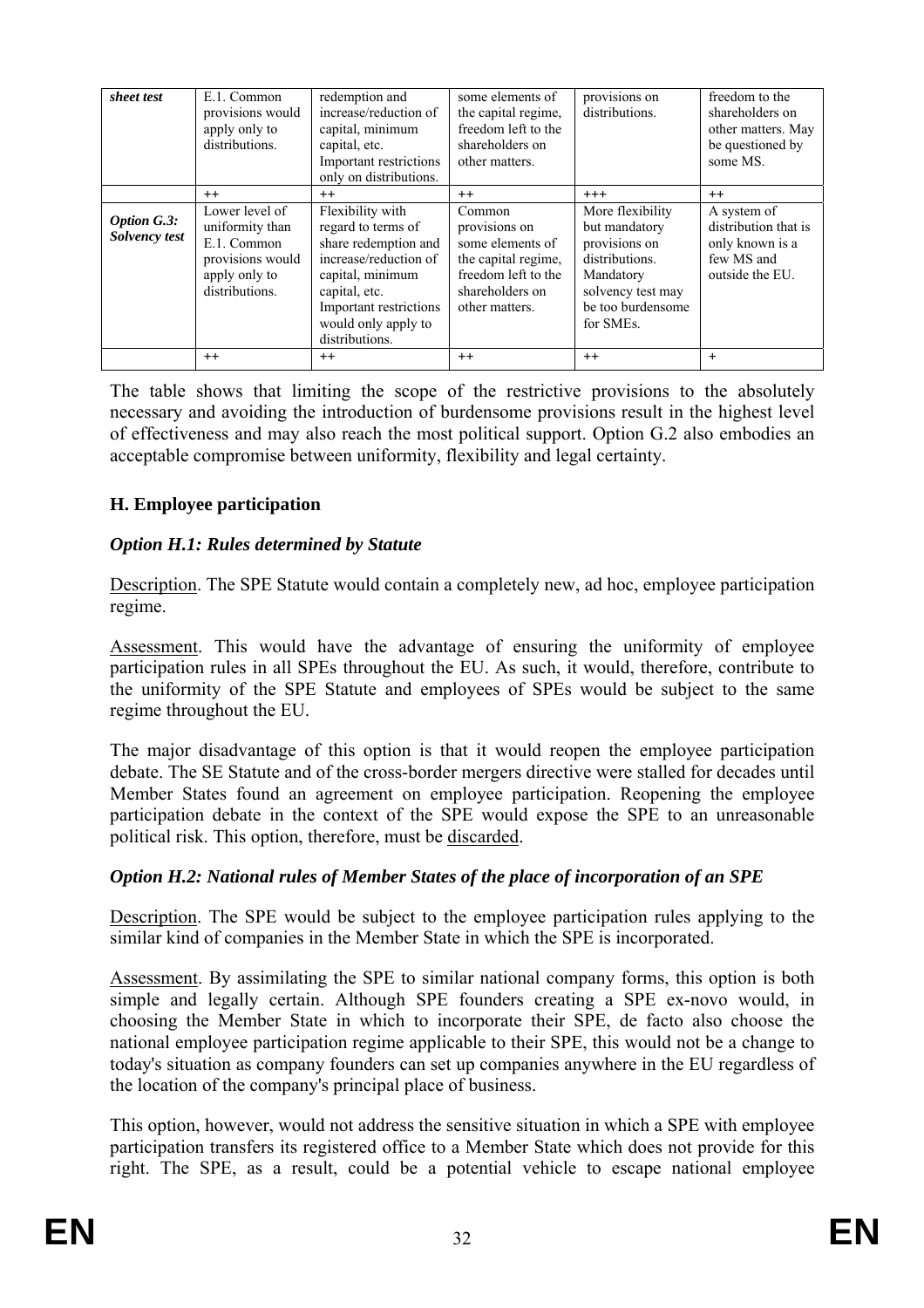participation regimes. This would create legal uncertainty and would be unacceptable for employees and for Member States. Another, yet smaller, disadvantage is that the employee participation regime of the SPE would vary from one Member State to the other, though this should not be overstated as only six Member States provide for mandatory employee participation in companies with 100 or fewer employees<sup>46</sup>.

#### *Option H.3: National rules of Member States of the place of incorporation of a SPE, combined with specific rules in the case of cross-border mergers and seat transfers in the SPE Statute inspired from the SE Directive and the Directive on cross-border mergers*

Description. The SPE would be subject to the employee participation rules of its Member State of incorporation. However, the SPE Statute would contain in addition specific rules on the cross-border transfer of the SPE registered office, inspired from the rules existing in the directive on cross-border mergers.

Assessment. This option has the same advantages of Option H.2 without its major disadvantage (not addressing the cross-border seat transfer). It is, therefore, a flexible, yet efficient and legally certain option, which is beneficial to both employees and companies. In addition, employee participation in the case of the cross-border transfer of the SPE's registered office would be addressed by referring to solutions which have been agreed at EU level and embedded in the cross-border mergers' directive). As a result, this option should offer a higher degree of political acceptability. The rules on employee participation contained in the cross-border mergers' Directive are considered to be complex and fairly cumbersome. But these rules would be of limited practical relevance since they would only apply in those cases where a SPE that is subject to employee participation in its Member State of registration transfers its registered office to a Member State which offers no employee participation or a lower level of employee participation. At present, only six Member States legally impose employee participation in small companies. In light of their limited actual impact, the rules inspired from the rules on employee participation in the cross-border mergers' directive, therefore, would not appear disproportionate.

|                                                                                                                      | <b>Uniformity</b>                       | <b>Flexibility</b>                                                                                   | Legal certainty                                                               | <b>Effectiveness</b>                                                          | <b>Political</b><br>acceptability                                                      |
|----------------------------------------------------------------------------------------------------------------------|-----------------------------------------|------------------------------------------------------------------------------------------------------|-------------------------------------------------------------------------------|-------------------------------------------------------------------------------|----------------------------------------------------------------------------------------|
| <b>Option H.2: National</b><br>rules of Member States<br>of the place of<br><i>incorporation of an</i><br><b>SPE</b> | None, as<br>national law<br>would apply | High. Employee<br>participation regime<br>determined by choice<br>of Member State of<br>registration | Low, because<br>transfer of the<br>SPE's registered<br>office<br>unregulated. | Low, because<br>transfer of the<br>SPE's registered<br>office<br>unregulated. | Low, because<br>SPE could be<br>used to escape<br>employee<br>participation<br>regime. |
|                                                                                                                      |                                         | $^{+++}$                                                                                             |                                                                               |                                                                               |                                                                                        |

*Comparison of the retained options* 

<sup>46</sup> SE: from 25 employees; DK: from 35 employees; CZ, SK and SI: from 50 employees; NL: from 100 employees.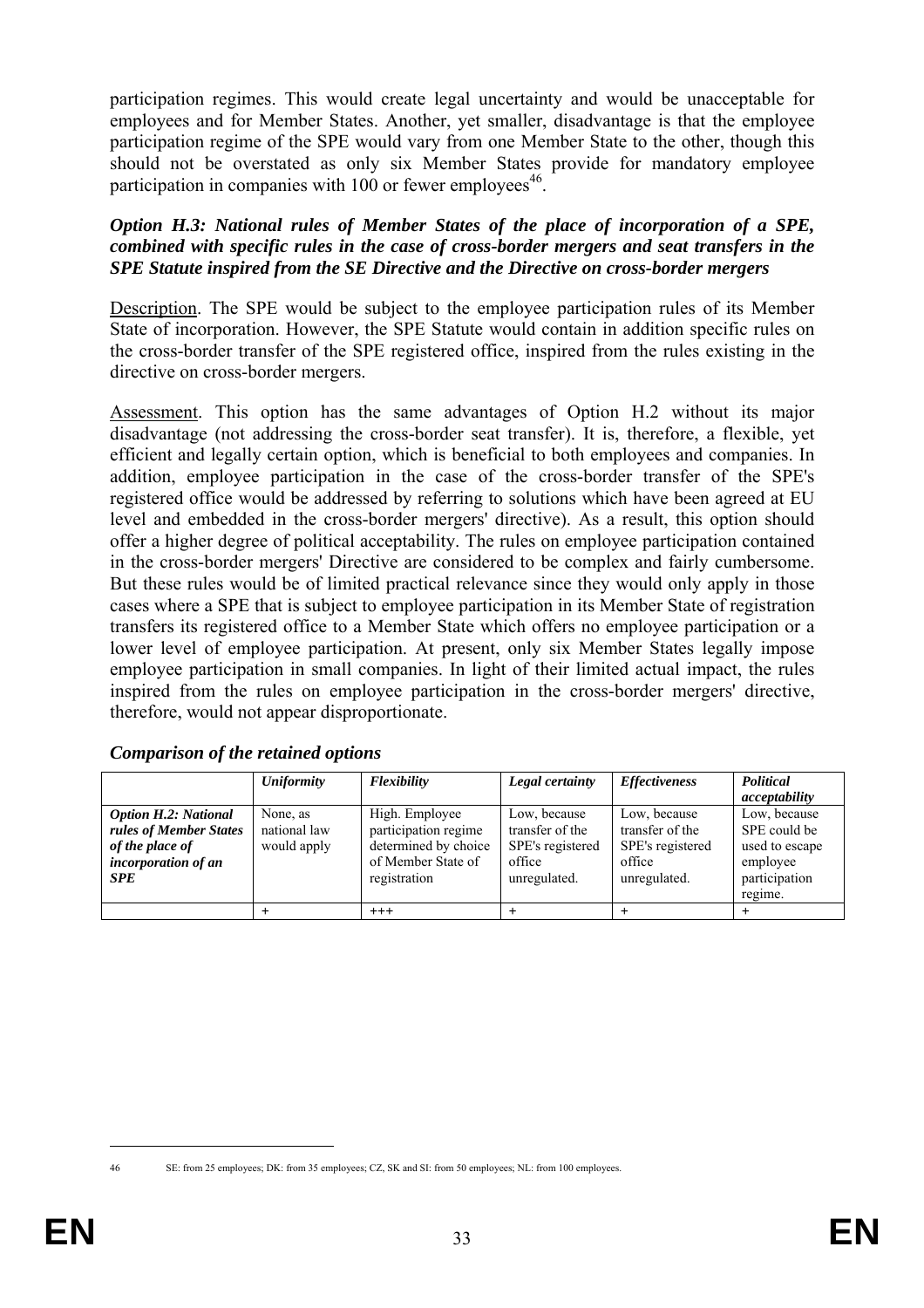| <b>Option H.3 National</b><br>rules of Member States<br>of the place of<br>incorporation of an<br><b>SPE</b> combined with<br>employee participation<br>rules of the SE on<br>cross-border seat<br>transfer and of the<br>Directive on cross-<br>border mergers | None upon<br>creation of the<br>SPE (national<br>legislation); but<br>common rules<br>on cross-border<br>seat transfers | Medium: choice of<br>employee<br>participation regime<br>determined by choice<br>of MS of registration.<br>But common regime<br>applicable to cross-<br>border seat transfers | High. Mobility<br>situations<br>(transfer of seat)<br>would be<br>covered. | Effective as<br>maintains existing<br>participation<br>rights. It also<br>allows companies<br>some freedom in<br>case of start-ups. | High: aligns<br>SPE with<br>national forms<br>and addresses<br>sensitive<br>situations (seat)<br>transfer) with<br>rules already<br>existing in EU<br>legislation. |
|-----------------------------------------------------------------------------------------------------------------------------------------------------------------------------------------------------------------------------------------------------------------|-------------------------------------------------------------------------------------------------------------------------|-------------------------------------------------------------------------------------------------------------------------------------------------------------------------------|----------------------------------------------------------------------------|-------------------------------------------------------------------------------------------------------------------------------------|--------------------------------------------------------------------------------------------------------------------------------------------------------------------|
|                                                                                                                                                                                                                                                                 | $^{++}$                                                                                                                 | $^{++}$                                                                                                                                                                       | $^{+++}$                                                                   | $^{++}$                                                                                                                             | $^{+++}$                                                                                                                                                           |

<span id="page-33-0"></span>Option H.3 is to be preferred as it builds on existing agreements and avoids politically dangerous loopholes.

#### **6.2. Summary of the suggested content sub-options**

The table below summarizes the content sub-options for the SPE which would be suggested to be retained. Together, these sub-options form together the suggested core package of the SPE.

| <b>Content Option</b>                           | <b>Suggested Sub-option</b>                                                                       |  |  |
|-------------------------------------------------|---------------------------------------------------------------------------------------------------|--|--|
| A. Companies within the scope of<br>the Statute | Option A.2: no restriction on the size of companies                                               |  |  |
| B: Degree of Autonomy                           | Option B.2: Autonomy from national company law regimes                                            |  |  |
| C: Degree of Uniformity                         | Option C.3. Uniformity in the external and flexibility in the internal affairs                    |  |  |
| D: Cross-Border Dimension                       | Option D.1: No cross-border dimension                                                             |  |  |
| E: Company's seat and its Transfer              | Option E.2: Separation of the registered office and the principal place of<br>business            |  |  |
| F: Capital Regime                               | Option F.3: Minimum capital requirement of $\epsilon$ 1                                           |  |  |
| G: Distributions to shareholders                | Option G.2: Balance sheet test                                                                    |  |  |
| H: Employee Participation                       | Option H.3 Employee participation rules of the SE and of the Directive on<br>cross-border mergers |  |  |

The table below compares the suggested core SPE package with the baseline scenario in light of the pre-defined criteria.

| <b>Criteria</b> | Impact<br>Rating from zero (0) to high<br>$(+++)$ |                                  | Explanation of Rating and aspects of the core<br>SPE package most relevant for the criteria                                                                                                                                                                                        |
|-----------------|---------------------------------------------------|----------------------------------|------------------------------------------------------------------------------------------------------------------------------------------------------------------------------------------------------------------------------------------------------------------------------------|
|                 | In absolute<br>terms                              | Compared to<br>Baseline Scenario |                                                                                                                                                                                                                                                                                    |
| Uniformity      | $^{++}$                                           | $++$                             | Since it will be autonomous from Member States'<br>company legislations regarding company forms, the SPE<br>will be substantially the same in all Member States. As a<br>result, it will offer SMEs a high degree of uniformity,<br>which does not exist in the baseline scenario. |
| Flexibility     | $^{+++}$                                          | $^{+++}$                         | The SPE would make available in all Member States a<br>company form for SMEs with a high degree of flexibility<br>as far as the internal organisation of the company is                                                                                                            |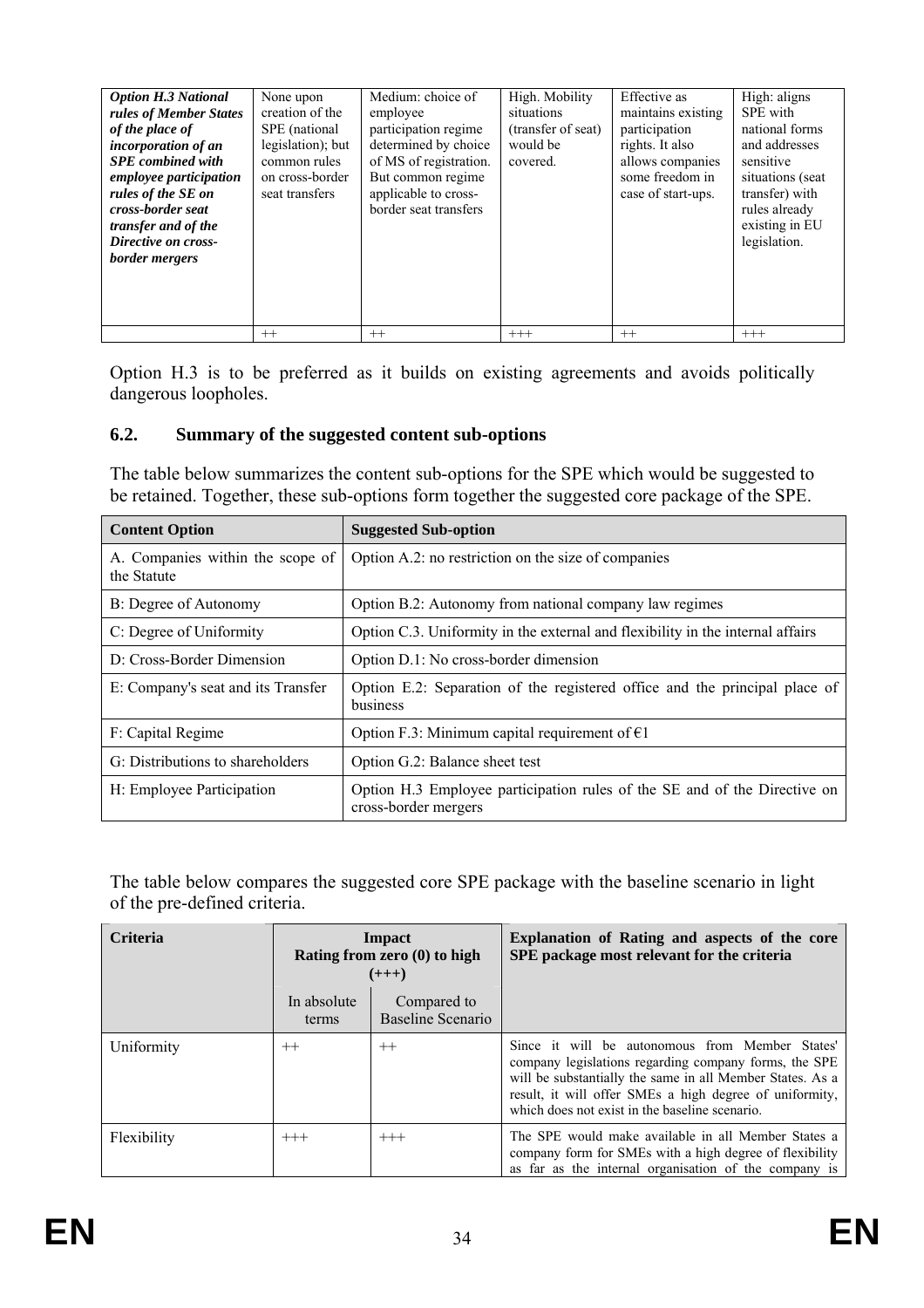|                         |         |          | concerned. At present, this flexibility only exists in some<br>of the national company forms.                                                                                                                                                                                                                                                                                                                                                                                                                                                                          |
|-------------------------|---------|----------|------------------------------------------------------------------------------------------------------------------------------------------------------------------------------------------------------------------------------------------------------------------------------------------------------------------------------------------------------------------------------------------------------------------------------------------------------------------------------------------------------------------------------------------------------------------------|
|                         |         |          | The possibility for an SPE to have its registered office and<br>principal place of business in different Member States will<br>also give SPEs flexibility, no matter where SPEs are<br>located in the EU. This flexibility at present only exists in<br>those Member States which have modified their national<br>legislation following the recent case law of the ECJ. This<br>would also mean that the SPE can transfer its registered<br>office from one Member State to the other, without losing<br>legal personality. This possibility currently does not exist. |
|                         |         |          | The absence of a minimum capital requirement would<br>enable companies to choose the level of capital best<br>adapted to their actual needs.                                                                                                                                                                                                                                                                                                                                                                                                                           |
| Legal Certainty         | $++$    | $=$      | The SPE will offer SMEs legal certainty since it will be<br>governed for all company law matters by the EU<br>instrument creating it. For other matters, e.g. labour law or<br>insolvency law, the law of the Member State in which the<br>SPE is registered will apply.                                                                                                                                                                                                                                                                                               |
| Effectiveness           | $+++$   | $^{+++}$ | In the absence of any cross-border requirement, the SPE<br>will be available to all. Because of its uniformity, it will<br>be available in the same form in all Member States. These<br>features, combined with the high degree flexibility as<br>regards capital and internal organisation, will make of the<br>SPE a highly effective instrument for SMEs. At present,<br>SMEs must operate under a separate national company<br>form in each Member State.                                                                                                          |
| Political Acceptability | $^{++}$ | $^{+}$   | The SPE responds to the growing consensus that action is<br>needed to help SMEs make the most of the Single Market,<br>which the baseline scenario does not offer.                                                                                                                                                                                                                                                                                                                                                                                                     |
|                         |         |          | The adoption of the SPE will not require Member States<br>to make extensive amendments to their existing<br>legislations, as the SPE will stand as a separate form<br>alongside to the existing national company forms.                                                                                                                                                                                                                                                                                                                                                |
|                         |         |          | With regard to the sensitive issue of employee<br>participation, the SPE would be in the situation of any<br>comparable national company form. The specific rules<br>that would have to be introduced in the SPE Statute to<br>cater for specific mobility situations such as the transfer of<br>seat, would be drawn from existing instruments (SE<br>Regulation) and solutions which have already been<br>accepted by Member States and the European Parliament.                                                                                                     |

## <span id="page-34-0"></span>**7. THE SUMMARY OF THE IMPACTS OF THE SPE STATUTE**

The SPE with the content suggested in section 6 would bring positive **economic impacts** to the EU economy. As shown in Table 1 below, it would stimulate growth and expansion of EU businesses in the Single Market by reducing the costs of setting up a company in a Member State and the compliance costs resulting from diverging Member States' company law regimes. In the short term, the impact may be greater for those SMEs which already operate in other Member States. In the medium to longer term, a wider range of companies might use the new company form, which could have a multiplier effect by facilitating more cross-border investment and joint ventures.

The European label would make it easier for EU SMEs, in particular those from EU12, to integrate in the single market and compete in a globalised environment. The SPE, because of its uniformity, the option to move its registered office to another Member State and its European label, could also be attractive to non EU entrepreneurs wishing to set foot in the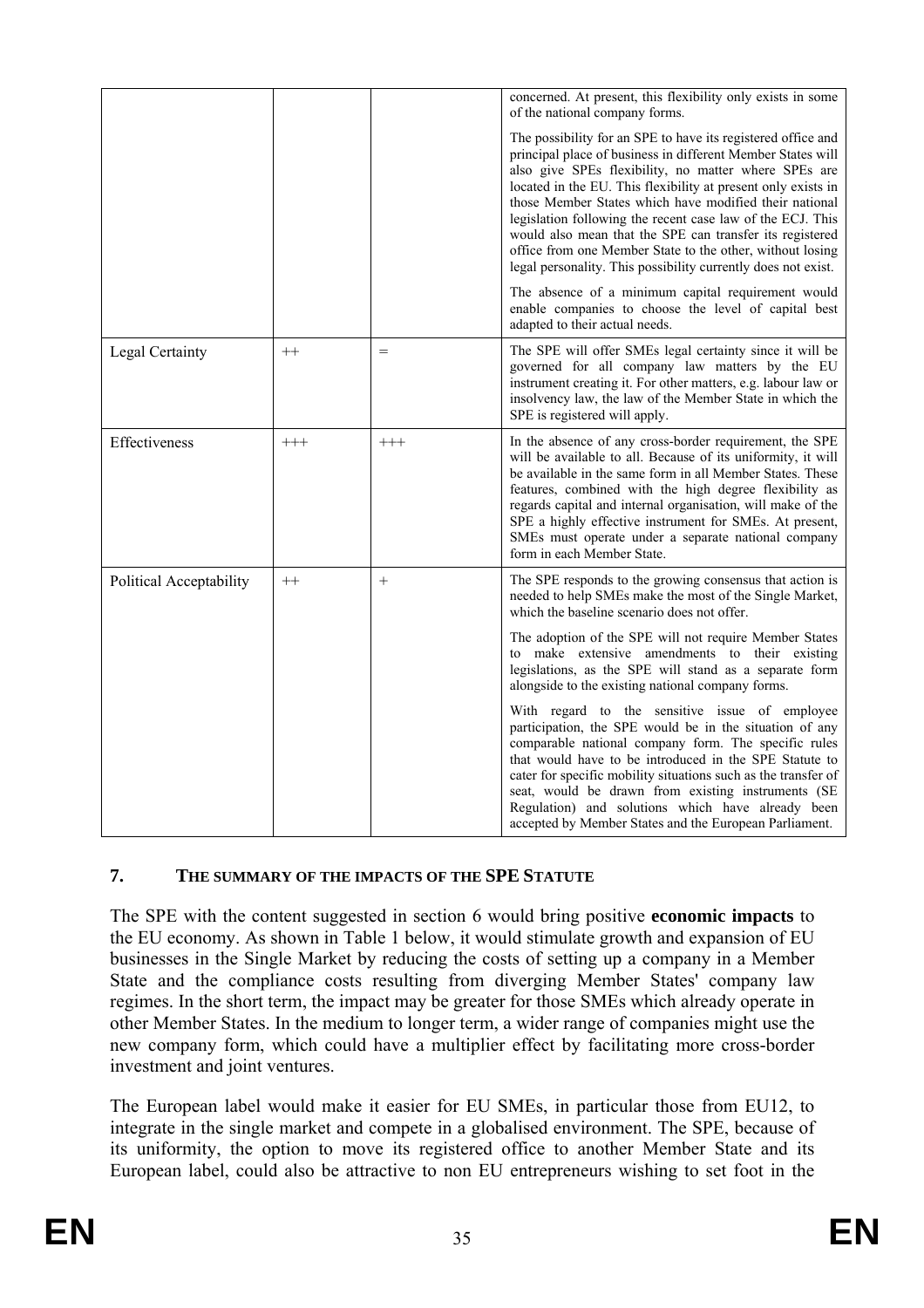EU. Also, by providing entrepreneurs with an additional choice of a legal form the SPE Statute will intensify competition between corporate legal forms in the EU and thus increase the pressure on EU Member States to make their laws more flexible and business friendly. This would contribute to the Lisbon aim to simplify and modernise regulatory environment and cut red tape. The SPE Statute will be an option for companies and, therefore, would not impose any new administrative burden on them. The Member States would need to adapt their national registration systems to a new legal form and there will be some costs of adaptation of the national laws to the rules introduced in the SPE Statute. However, these costs would not be significant.

| Table 1. The table below illustrates the expected gains from having the SPE Statute (preferred option) compared to the identified |  |
|-----------------------------------------------------------------------------------------------------------------------------------|--|
| costs companies currently face (baseline).                                                                                        |  |

| Baseline: current company law                                                                                                                                                                                                                        | Preferred option: the SPE                                                                                                                                                                                                                                                                                                                                                                                        |  |  |
|------------------------------------------------------------------------------------------------------------------------------------------------------------------------------------------------------------------------------------------------------|------------------------------------------------------------------------------------------------------------------------------------------------------------------------------------------------------------------------------------------------------------------------------------------------------------------------------------------------------------------------------------------------------------------|--|--|
| related costs of cross-border<br>activities                                                                                                                                                                                                          |                                                                                                                                                                                                                                                                                                                                                                                                                  |  |  |
| High minimum capital requirement<br>in some Member States                                                                                                                                                                                            | No minimum capital requirement. Savings will depend on the MS, ranging<br>from $\Theta$ to $\Theta$ 5.000. The higher the minimum capital requirement in the MS<br>law the bigger savings SPE would bring (e.g. AT: €35.000; EL: €18.000;<br>LT: $\in$ 2896; UK, IE: 0). See Table A3 for data on other MS.                                                                                                      |  |  |
| Legal advice required on issues<br>related to setting up a subsidiary in<br>another MS (company law matters<br>only, excluding other matters such<br>as labour or environment)<br>Notary fees                                                        | No or less external professional advice to draft articles and preparing<br>documents for registration.<br>Model articles of association available $-$ if taken of the shelf would<br>significantly reduce legal costs<br>The savings, which would vary depending on the MS, the SPE size, the<br>complexity of the articles etc. are estimated by SMEs themselves to $\epsilon$ 2000 -<br>$\epsilon 10000.^{47}$ |  |  |
| Legal advice (company law matters<br>only, excluding other matters such<br>as labour or environment) required<br>on issues related to day-to-day<br>internal<br>and<br>management<br>administration of a network of<br>subsidiaries in different MSs | No external professional advice needed for day-to-day operation of business<br>in other MSs as the same rules would apply across the EU. Possibility to set<br>up the same organisational structure for all subsidiaries in the cross-border<br>group EU. The savings, which would vary depending on the MS, the SPE size<br>etc., are estimated to $\epsilon$ 750 - $\epsilon$ 8000.                            |  |  |
| Unfamiliarity with foreign legal<br>forms                                                                                                                                                                                                            | <b>European label</b> recognisable across the Member States. A strong marketing<br>tool in and outside the EU.                                                                                                                                                                                                                                                                                                   |  |  |
| possibility to<br>No<br>transfer<br>a<br>office<br>company's registered<br>to<br>another MS                                                                                                                                                          | Possibility to move the SPE registered office to another MS – more flexibility<br>for SMEs                                                                                                                                                                                                                                                                                                                       |  |  |

As mentioned in Chapter 5.4 the SPE would address only part of the problems SMEs face in the Single Market. Other on-going EU measures for SMEs or for business in general such as simplification of EU legislation, reduction of administrative burdens or 'one-stop-shop' also contribute to enhancing competitiveness of SMEs and the benefits of the SPE should be looked at in this broader context.

As regards the **social impacts**, the SPE, as an attractive company form, could help foster business creation and expansion. This in turn could have a positive effect on job creation and employment.

The number of jobs which the SPE might contribute to create will depend on the overall creation of businesses, the actual take up of the SPE as a company form and the rate of success and development of businesses formed as SPEs. Furthermore, a certain part of the SPEs that would be created would possibly result from the transformation of existing national company forms, so that the associated jobs would not be newly created but merely transferred

<sup>47</sup> EBTP test panel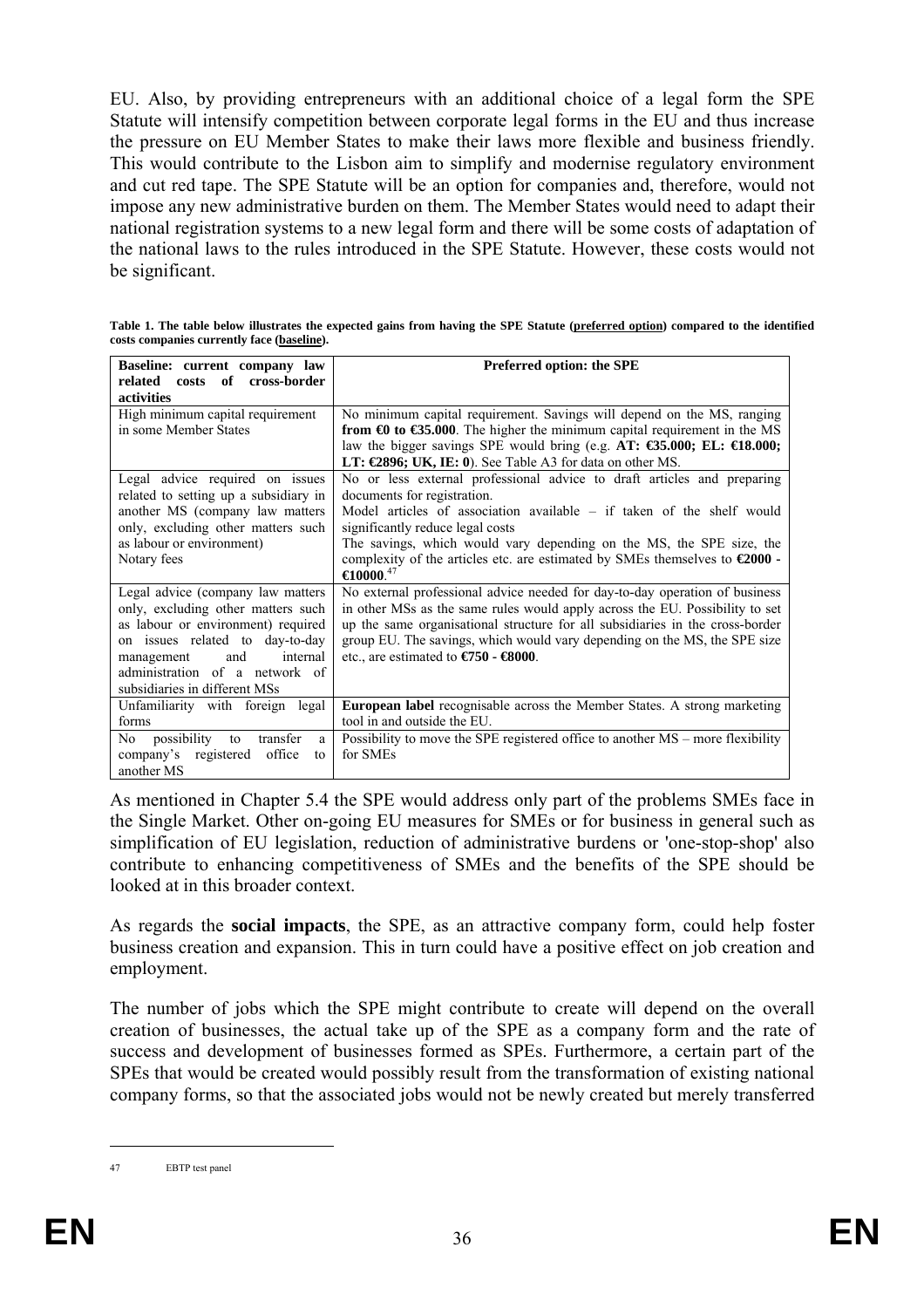to the SPE. It is accordingly very difficult to give any precise estimate of the number of jobs which the SPE might contribute to create, let alone of net job creations.

As estimated in Section 5.4, about 1.15 million SMEs could be potentially interested in the SPE. If, as an example, 10% of these SMEs adopt the SPE form, this would result in the creation of 115,000 SPEs. If these SPEs employ on average 5 persons, this would result in the creation of 575,000 jobs.

The possibility given to the SPE to transfer its registered office cross-border could raise concerns with regard to the safeguard of employee rights. These concerns, however, are not founded. The SPE would, like any other company form, have to abide by the Rome convention<sup>48</sup> which provides that employment contracts are governed by the law of the country where employees habitually carries out their work. Also, employee participation rights in the preferred option (H.3) would be guaranteed by drawing on the existing rules of the SE Regulation and the cross-border mergers directive. While, company founders creating a SPE ex novo could choose to register the SPE in a Member State with less stringent participation rules than the Member State in which the SPE employees are located, this possibility already exists in relation to all national company forms under the Community case law.

<span id="page-36-1"></span><span id="page-36-0"></span>The measure will have no **environmental impacts**.

## **8. THE INSTRUMENT TO BE USED**

## **8.1. Self regulation**

<span id="page-36-2"></span>To ensure legal certainty, notably for third parties, a company form must be embedded in law and enforceable in the legal systems of the Member States. Self regulation, therefore, is not an option.

## **8.2. Recommendation**

<span id="page-36-3"></span>A recommendation would not succeed in introducing a new legal form into the Member States' laws and ensure the application of a uniform set of rules in all Member States. It would not secure a sufficient level of legal certainty. While giving more flexibility to Member States, the measure would note be sufficiently effective.

## **8.3. Directive**

<span id="page-36-4"></span>The directive would not guarantee directly applicable provisions uniformly applied across the EU and the introduction of a European legal form. It would not ensure legal certainty due to the many references to the national laws. Such instrument would not be attractive for companies and, therefore, its effectiveness would be limited.

## **8.4. Regulation**

The regulation would be the most appropriate means to ensure the uniformity of the Statute in all EU Member States. This instrument was clearly favoured by the experts at the public

<sup>1</sup> 

<sup>48</sup> Convention on the Law applicable to Contractual Obligations opened for signature in Rome on 19 June 1980. The consolidated version of the Convention as well as the First protocol on the interpretation of the Convention by the Court of Justice and the Second Protocol conferring on the Court of Justice powers to interpret the Convention have been published in the OJ C27 of 26.1.98, p.34).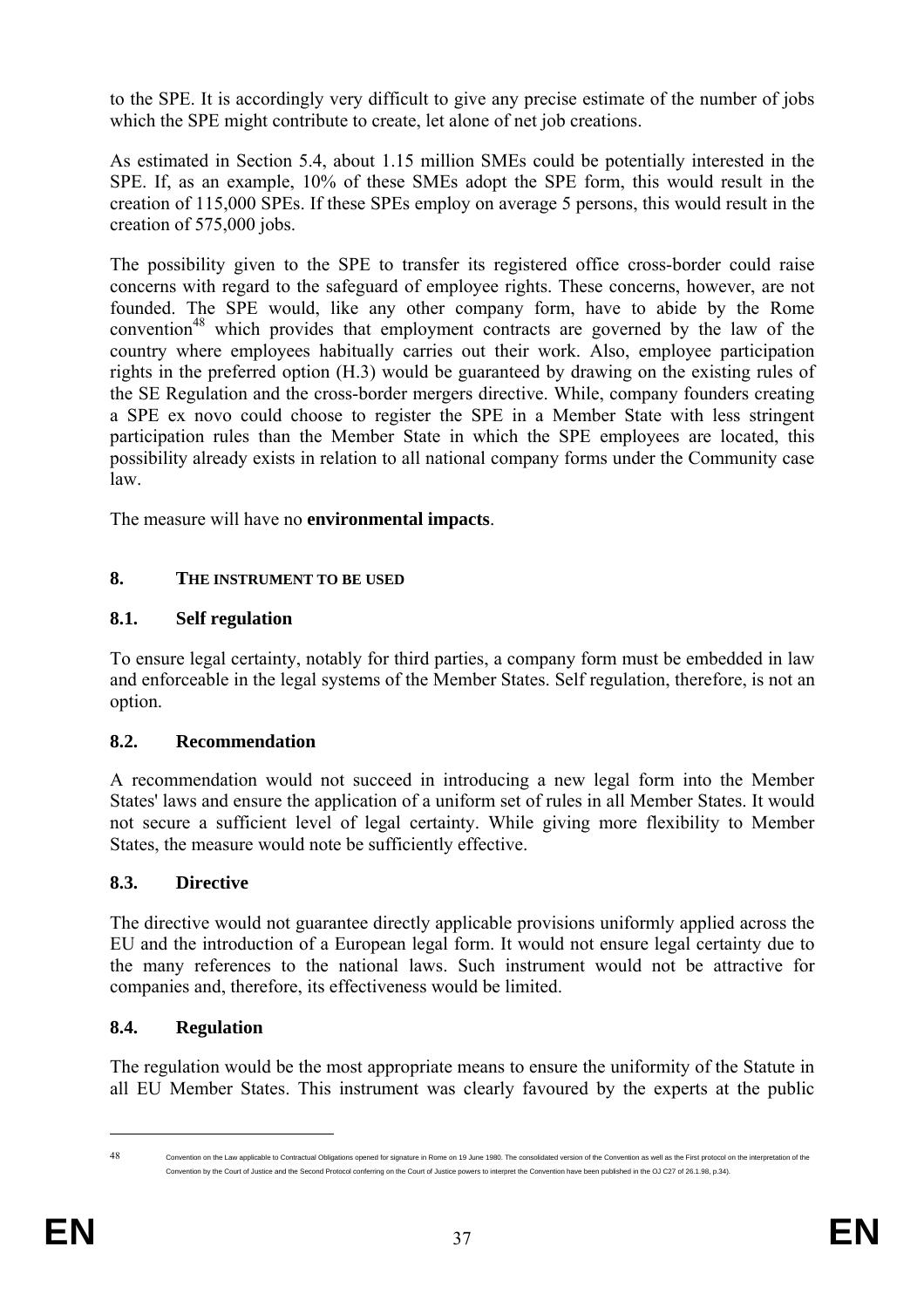hearing at the European Parliament<sup>49</sup> and by a majority of the participants to the conference on the SPE held on 10 March 2008.<sup>50</sup> All the existing European legal forms have been introduced by regulation.

| Criteria<br><b>Instruments</b> | Legal<br>certainty | <b>Effectiveness</b> | <b>Political acceptability</b> |
|--------------------------------|--------------------|----------------------|--------------------------------|
| Status quo                     |                    |                      |                                |
| Self regulation                |                    | ۰                    |                                |
| Recommendation                 |                    |                      |                                |
| <i>Directive</i>               | $^{++}$            | $^+$                 | $^{++}$                        |
| Regulation                     | $^{+++}$           | $^{+++}$             |                                |

Since providing for a new European legal form operating according to a common set of rules across the EU requires that the uniform rules apply directly in all Member States the Regulation would be the most appropriate instrument.

A SPE Regulation would, in this instance, be a proportionate measure, tailor-made to fulfil the objectives of providing for a simple, flexible corporate law regime widely known across the EU, adapted to the specific needs of SMEs, based on uniform principles throughout the EU and reducing compliance costs. It will offer SMEs a uniform, legally certain, yet flexible tool to expand their activities in the Single Market. The SPE will be available as an additional tool in the toolkit of SMEs, which they can, if they wish, choose to use. It will reduce compliance costs while not imposing any new cost or administrative burdens on SMEs. Furthermore, by introducing a new legal form, the SPE regulation would not impose on the Member States any requirement to modify substantially their existing laws, but merely to introduce the SPE alongside national company forms.

<span id="page-37-0"></span>A directive or recommendation, in theory more proportionate, would not achieve the necessary level of uniformity and legal certainty and therefore would not be sufficiently effective.

## **9. CONSISTENCY WITH THE MAIN EU POLICIES AND OBJECTIVES**

The Lisbon Strategy<sup>51</sup> aims at boosting growth and jobs by increasing Europe's attractiveness as a place to invest and work. Removing remaining barriers in the Single Market will create new opportunities for market participants and the resulting competition will spur investment and innovation. By reducing the costs of setting up and operation of a company in a Member State and providing for a European label, the SPE would complement other EU and Member States' actions, mentioned in chapter 5. It would improve the efficiency and the competitive position of EU companies and would, therefore, contribute to meeting the Lisbon objectives. The SPE Statute is also listed in the Single Market Review and forms part of the Small Business Act for Europe to be put forward in June 2008 which aims to unlock the SMEs' growth potential and facilitate cross-border activity of  $\text{SMEs}$ <sup>52</sup>

<sup>49</sup> See Chapter 2.

<sup>50</sup> Idem.

<sup>51</sup> Communication to the Spring European Council "Working together for growth and jobs. A new Start for the Lisbon Strategy", COM (2005) 24.

<sup>52</sup> See Chapter 1.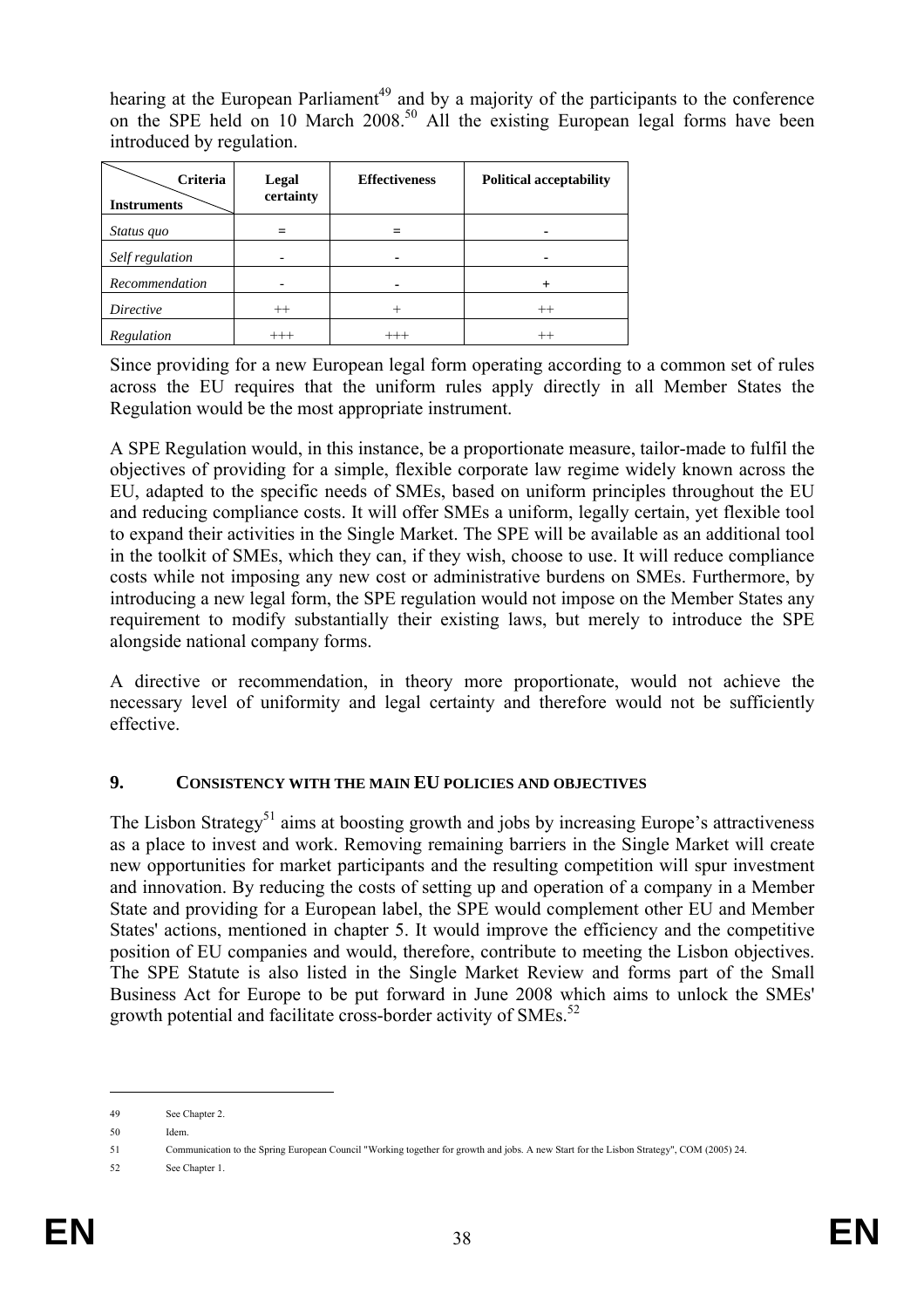## <span id="page-38-0"></span>**10. EVALUATION AND MONITORING**

<span id="page-38-1"></span>Should a measure on the SPE Statute be adopted, the Commission, with the help of the company law expert groups (i.e. Company Law Expert Group and the Advisory Group on Corporate Governance and Company Law), will closely monitor and evaluate the results and impacts of such measure.

This process will be developed in two steps:

## **10.1. Monitoring**

The Commission will examine regularly the process of adaptation of the national laws to the requirements of the measure and its impacts. The following data will be examined:

- Ouantification of the number of the SPEs established;
- <span id="page-38-2"></span>• Identification of the trends, in particular: (a) Member States with the highest number of SPEs' registrations or locations of the SPEs' principal places of business and why; (b) types of companies (size, industry sector, geographical presence) which use the SPE form; (c) SPE formation methods (from scratch, transformation, merger etc.); (d) whether the SPE Statute is used for the creation of subsidiaries in other Member States or rather as an instrument for trading (providing services) in other Member States; (e) the location/transfer of the registered office and the principal place of business of the SPE in different Member **States**.

## **10.2. The evaluation report**

The SPE Statute should be evaluated five years after the date of its entry into force. It should analyse its effectiveness, relevance for the market and form a basis for a decision on any amendments, if needed. The evaluation will be based on the data gathered from the monitoring exercise, complemented with information collected from companies, Member States and stakeholders.

In order to evaluate the results and the impacts of the new legislation, some evaluation questions should be addressed:

- How many companies/individuals have decided to create or transform into a SPE since the entry into force of the SPE Statute? Which Member States, if any, are the most popular destinations for SPEs (both the registration and the location of principal place of business)? Why?
- How many companies have used the model articles of associations?
- How much have the advisory costs related to the creation and operation of a company decreased?
- How many of the SPEs have their registered office and principal place of business in the same or different Member States? How long does it take to transfer the registered office? How costly is it? Are there still obstacles that have not been removed by the measure?